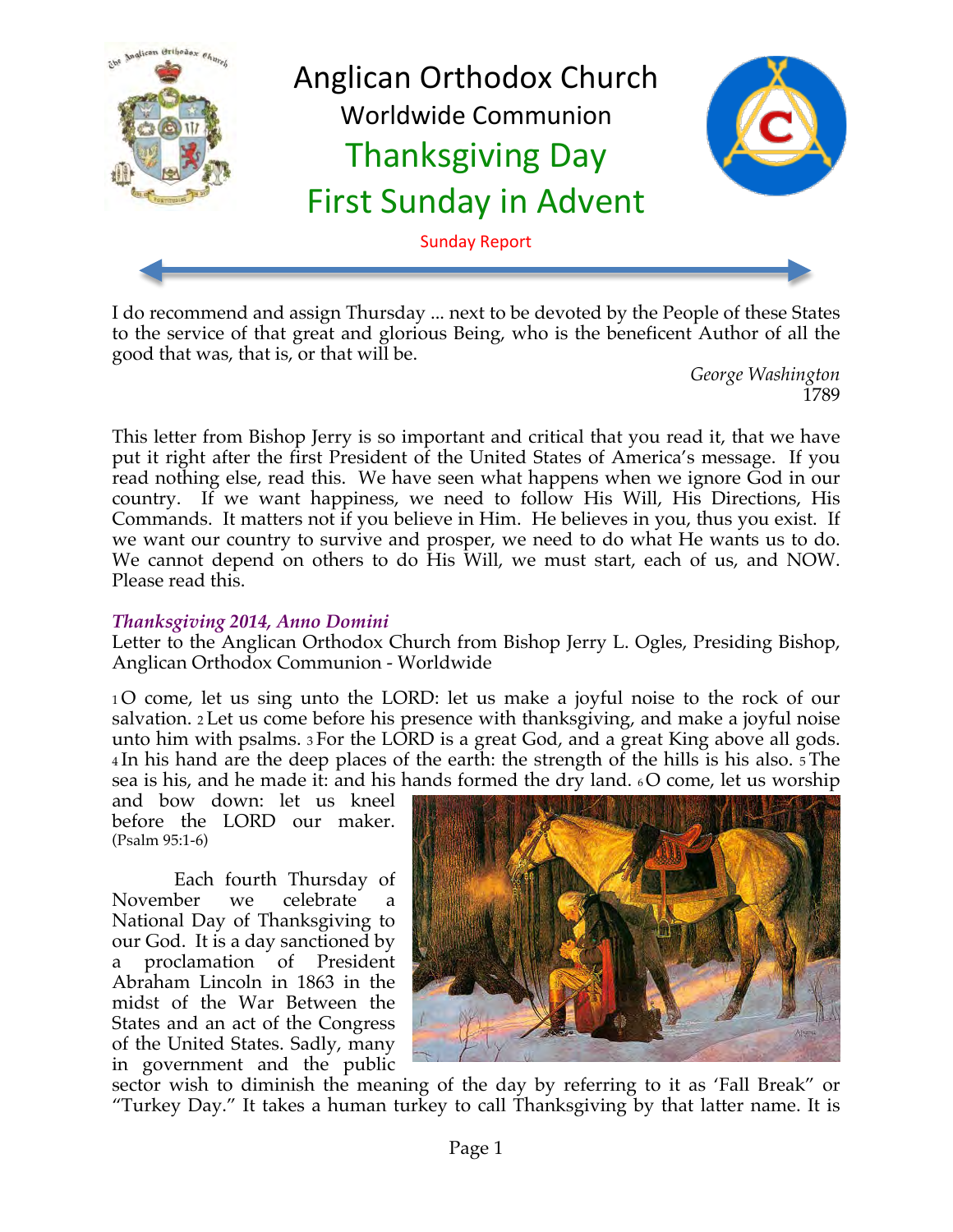irreverent to God and the meaning of the day to do so.

When we read the passage quoted above from the 95<sup>th</sup> Psalm, one will labor in vain to find the invitation to come before the Lord with Thanksgiving limited to a single day of the year. In fact, our thanksgiving should be offered up every day, and every hour, of the year. But it is good that a grateful nation recognizes such a day each year. It is a time for gathering of family, friends, and loved ones for a meal reflecting the abundant blessings of God upon that family, and upon the nation. It is a blessing and comfort of Godly faith that families dine together. Our Thanksgiving Supper may even resemble that great Supper of the Lord where we sit down together with the whole church in the presence of the Lord for Communion. Love burns warmly in our hearts as we feast and celebrate our thankfulness to God, and to each other, for all of the blessings of the year. In view of the love and camaraderie that we feel during the Thanksgiving Feast, perhaps we should extend the practice to every meal of the family. Families that dine together stay together, as the saying goes.

 There are ample examples in nature that point to the spiritual. Let us consider the following illustration of thankfulness: "*The circulations of the ocean currents constitute a plain and permanent picture of these relations between a human soul and a redeeming God. The sea is always drawing what it needs down to itself, and also always sending up of its abundance unto the heavens. It is always getting, and always giving. So, when in the covenant the true religion has been constituted, the redeemed one gets and gives, gives and gets; draws from God a stream of benefits, sends up to God the incense of praise*." Wm. Arnot

In the illustration given, it is worth noting that the waters of the sea are never diminished or exhausted by their giving. We ask only one thing of the Lord in the prayer He taught us to pray – the Lord's Prayer. That one thing is our daily bread. In the Shepherd's Psalm  $(23<sup>rd</sup>)$  we acknowledge that those who worship in spirit and in truth the Triune God are so blessed by Him that their Cups "*runneth over*." These are cups of love, of faith, of plenty, of security, and of blessings. If the cups of our hearts are open to receive the grace and love of God, it will be impossible to want for a full cup regardless how much we give of our love and resources to others - is constantly being replenished and runneth over. It is a tried and true axiom that you cannot out-give God.

May this be a year of true Thanksgiving, national repentance, and renewed faith for a nation so well favored by God.

Happy Thanksgiving, and God bless you.

*Jerry L. Ogles*

## **Thanksgiving Messages**

## **from around the Anglican Orthodox Communion Worldwide**

Thanksgiving, most old-fashioned American holiday

Thanksgiving is syrupy occasion but should have significance as the most unrepentantly old-fashioned of American celebrations, a patriotic heirloom. It represents more than a litany of good tidings and an amalgam of turkey-time truisms. There is a stubborn rectitude to the holiday itself, reminiscent of its stiff-necked Pilgrim forebears. More than any other date on the calendar, Thanksgiving has remained private and personal, devoid of tinsel trappings. Americans are allowed to be as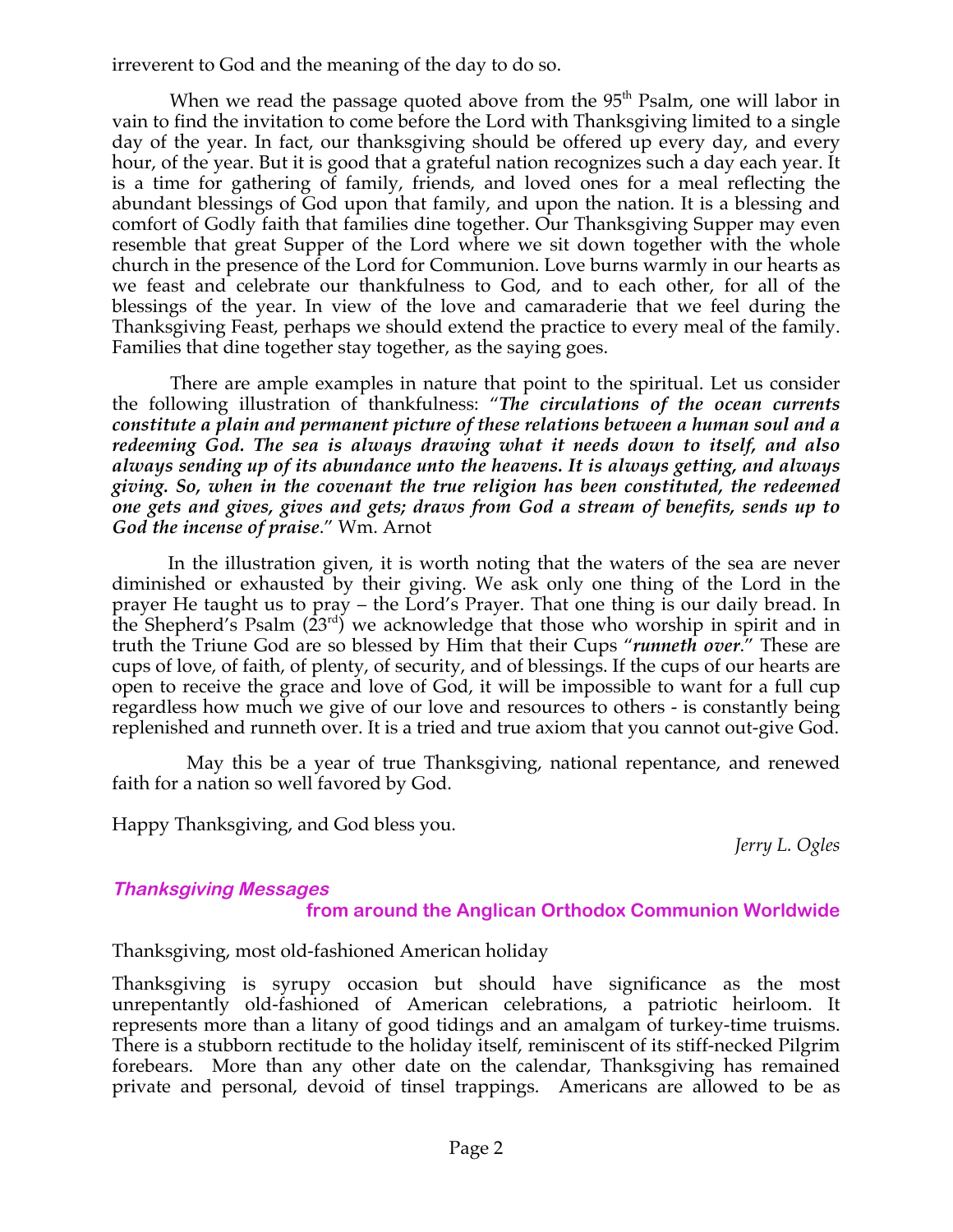prayerful or as secular as they choose, with no one complaining that they have somehow taken the thanks out of Thanksgiving.

No other holiday brings generations together without the lure of anything more tangible than a good dinner. The merchants, media and politicians haven't ruined it yet. Thanksgiving stands out as an oasis of tranquillity and a reminder of the values that once tempered America's materialism. We should give thanks for the one holiday that cannot be bought.

> *Rev. Geordie Menzies-Grierson* AOC United Kingdom

Blessed Thanksgiving Day Dear Bishop and to all the saints at AOC Family Worldwide...

*Rev. Shine in India*

We give thanks today for the many blessings God has given us. We also commemorate the celebration by the Pilgrims of their having survived the first year in a new land.

A happy and blessed Thanksgiving to all.

And no, it isn't "Turkey Day".

*Rev Ken Howe* Token Lutheran

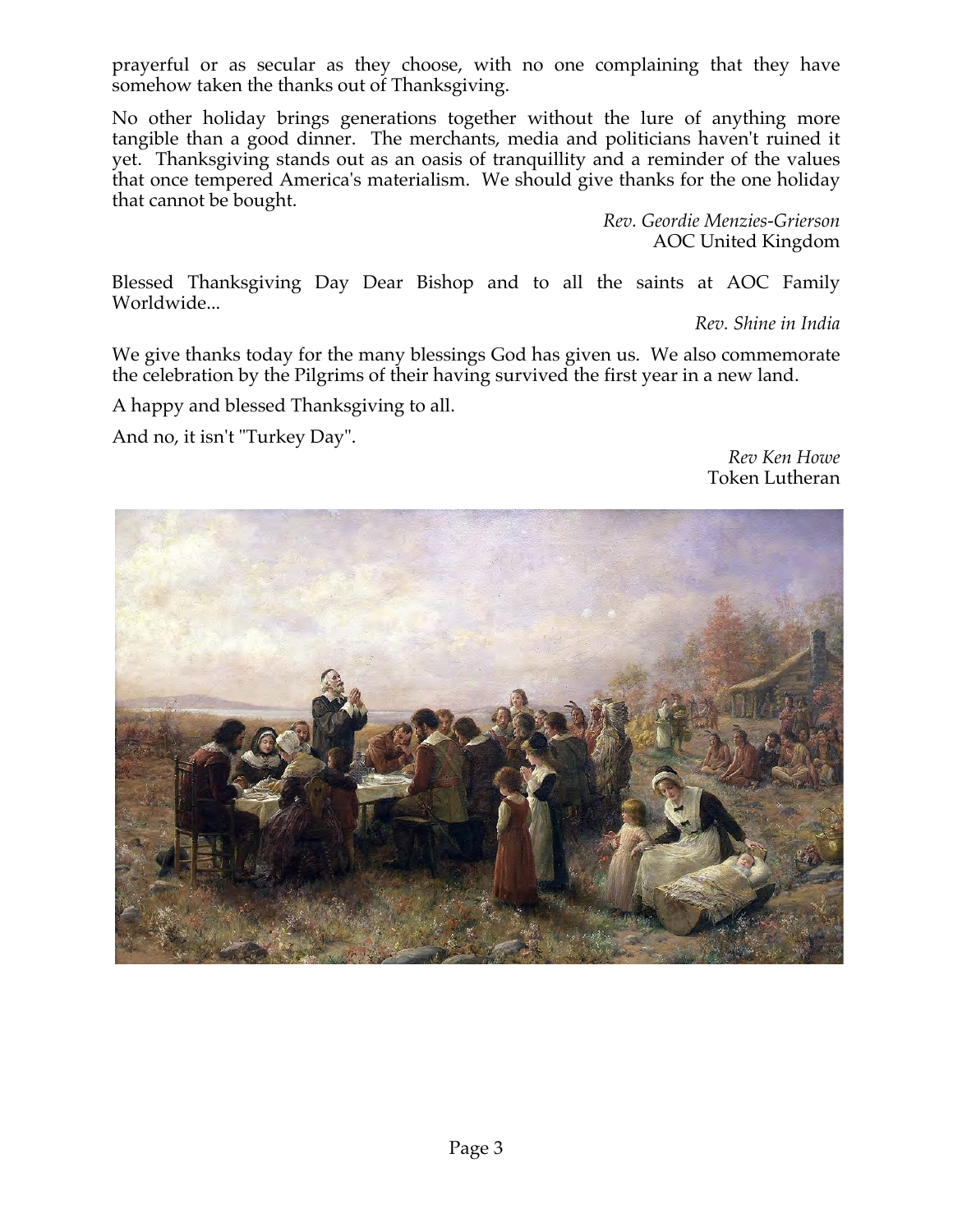# **Thanksgiving Day**

Thursday brought us Thanksgiving Day; a day known primarily for the excess consumption of food in the company of all available family members. Sometimes we forget the origin of the thanksgiving in Thanksgiving Day. While we are, or certainly should be, grateful to God every day for the wonderful world, country and family He has given us, this is the day our country has set aside to give thanks to God. Not thanks in general, but thanks to God. If you look at other countries and other times, you cannot be but thankful to God we live here and now. The list of things to be thankful to God is endless. If nothing else, give thanks you are here now and able to praise Him. Here is the start of our family list of things for which we are fortunate and give thanks for:

- God's love for us;
- Our great country;
- Our families;
- Our military who protect our freedom at great cost to themselves and their families;
- Our church;
- Our friends (that would be each of you)
- Our health;
- Our earthly great fortune;

Surely your list is similar.

The propers for Thanksgiving Day are found on pages 265-266:

## Thanksgiving Day

#### *The Collect.*

 MOST merciful Father, who hast blessed the labours of the husbandman in the returns of the fruits of the earth; We give thee humble and hearty thanks for this thy bounty; beseeching thee to continue thy loving-kindness to us, that our land may still yield her increase, to thy glory and our comfort; through Jesus Christ our Lord. Amen. O

The Epistle for Thanksgiving Day uses one of our favorite phrases "superfluity of naughtiness" and comes from the Epistle of St. James, the First Chapter, beginning at the Sixteenth Verse. James counsels us, "Every good gift and every perfect gift is from above, and cometh down from the Father of lights, with whom is no variableness, neither shadow of turning. Of his own will begat he us with the word of truth, that we should be a kind of firstfruits of his creatures." God is the perfect source of good. What is good is of God. Through His Son, our Savior Jesus Christ, we have been given instructions on how to act. Many of us have listened and claim to be followers of Christ. But James warns us, "But be ye doers of the word, and not hearers only, deceiving your own selves. For if any be a hearer of the word, and not a doer, he is like unto a man be-holding his natural face in a glass: for he beholdeth himself, and goeth his way, and straightway forgetteth what manner of man he was. But whoso looketh into the perfect law of liberty, and continueth therein, he being not a forgetful hearer, but a doer of the work, this man shall be blessed in his deed." With so much about us, we need ask, what is it to do the work of the Lord? The answer is simple, "Pure religion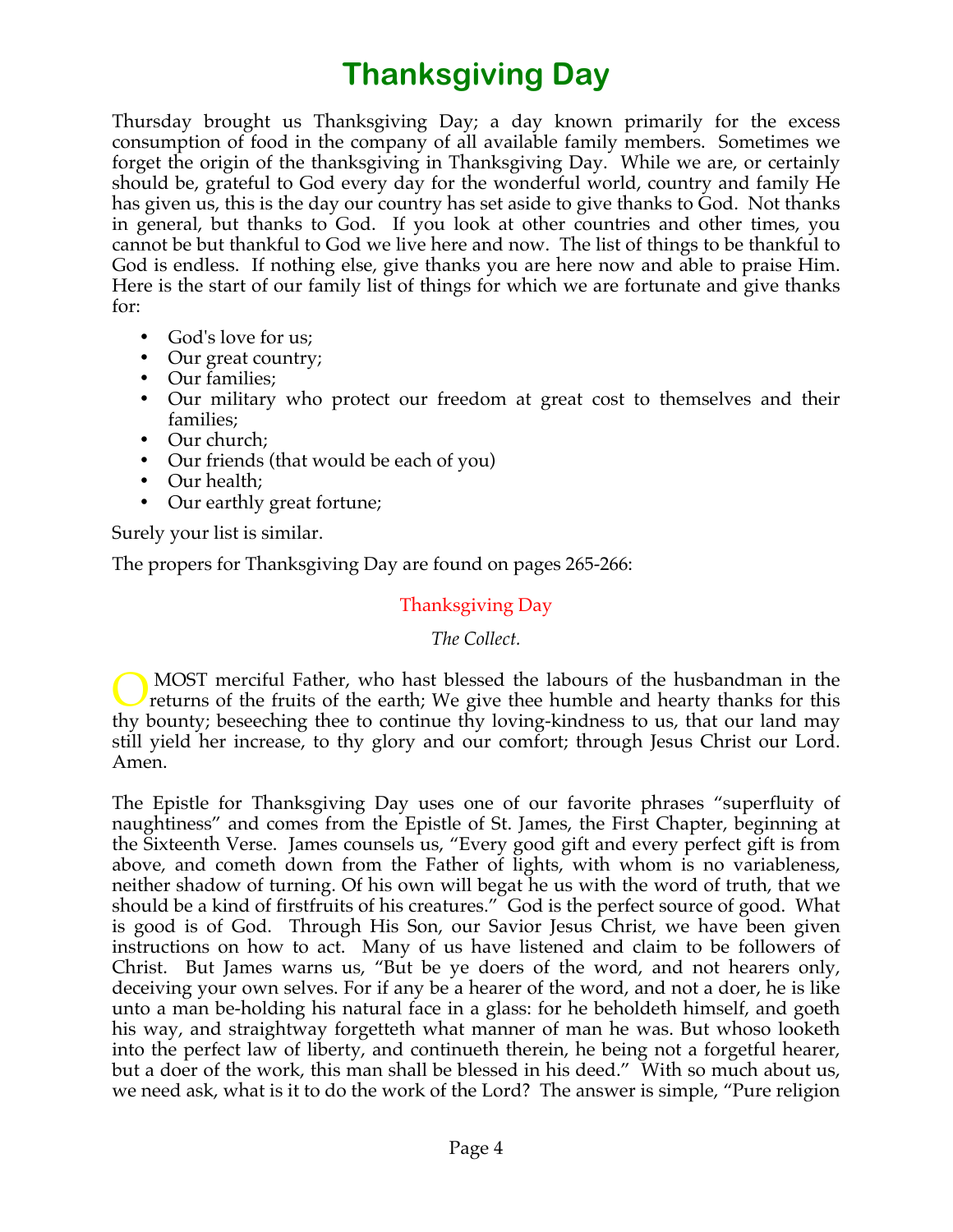and undefiled before God and the Father is this, To visit the fatherless and widows in their affliction, and to keep himself unspotted from the world."

Being able to fluently and glibly talk the talk is meaningless, if you will not walk the walk. You have to fulfill with your body the promises you made with your mouth.

o not err, my beloved brethren. Every good gift and every perfect gift is from above, and cometh down from the Father of lights, with whom is no variableness, neither shadow of turning. Of his own will begat he us with the o not err, my beloved brethren. Every good gift and every perfect gift is from above, and cometh down from the Father of lights, with whom is no variableness, neither shadow of turning. Of his own will begat he us with the beloved brethren, let every man be swift to hear, slow to speak, slow to wrath: for the wrath of man worketh not the righteousness of God. Wherefore lay apart all filthiness and superfluity of naughtiness, and receive with meekness the engrafted word, which is able to save your souls. But be ye doers of the word, and not hearers only, deceiving your own selves. For if any be a hearer of the word, and not a doer, he is like unto a man be-holding his natural face in a glass: for he beholdeth himself, and goeth his way, and straightway forgetteth what manner of man he was. But whoso looketh into the perfect law of liberty, and continueth therein, he being not a forgetful hearer, but a doer of the work, this man shall be blessed in his deed. If any man among you seem to be religious, and bridleth not his tongue, but deceiveth his own heart, this man's religion is vain. Pure religion and undefiled before God and the Father is this, To visit the fatherless and widows in their affliction, and to keep himself unspotted from the world.

The Thanksgiving Day Holy Gospel came from the Sixth Chapter of the Gospel according to Saint Matthew beginning at the Twenty-Fifth Verse. Jesus tell us to "Trust in God and Dread Naught". He reminds us that by worrying, none of us can add even one cubit, or one second for that matter, to the span of our life here on earth. In a very graphic example He points out that not even the raiment of Solomon, the most glorious of all kings, could approach the beauty of a lily, who toiled not at all. Do as God asks, put your faith in Him and all you need will come to you. Understand, this means doing as He asks, not just sitting by and watching the world go by. Note the words of James in the Epistle.

esus said, Be not anxious for your life, what ye shall eat, or what ye shall drink; nor yet for your body, what ye shall put on. Is not the life more than food, and the body than raiment? Behold the fowls of the air: for they sow not, neither do they reap, nor gather into barns; yet your heavenly Father feedeth them. Are ye not much better than they? Which of you by being anxious can add one cubit unto the measure of his life? And why are ye anxious for raiment? Consider the lilies of the field, how they grow; they toil not, neither do they spin: and yet I say unto you, That even Solomon in all his glory was not arrayed like one of these. Wherefore, if God so clothe the grass of the field, which to-day is, and to-morrow is cast into the oven, shall he not much more clothe you, O ye of little faith? Therefore be not anxious, saying, What shall we eat? or, What shall we drink? or, Wherewithal shall we be clothed? (For after all these things do the Gentiles seek:) for your heavenly Father knoweth that ye have need of all these things. But seek ye first the kingdom of God, and his righteousness; and all these things shall be added unto you. Be not therefore anxious for the morrow: for the morrow shall take thought for the things of itself. Sufficient unto the day is the evil thereof. J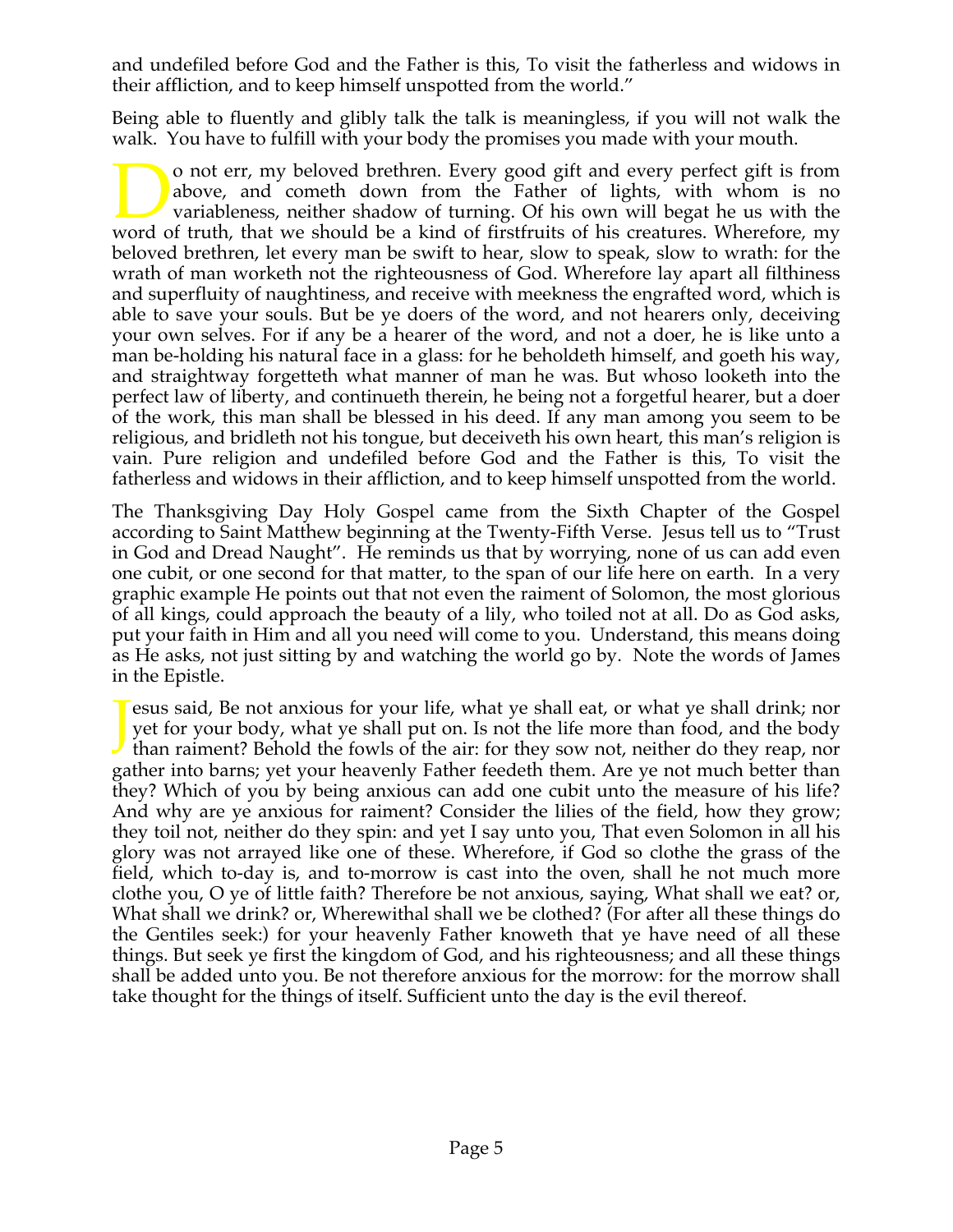## *Sermon – Rev Hap Arnold – Time and Action*

The Collect acknowledges in effect God *hast blessed the efforts of the workers as shown by* 



*the things they produce from the natural resources God provided and that we give thanks for this great harvest of useful things, food and others, and that we pray God will continue to guide us and help us so we can stay prosperous and happy to show how great He is and for our own comfort, by the way.*

In his Epistle, James tells us all good is of God and if we are of God, we will act of God. Saint Matthew reminds us we should not worry about how things will be or what we will do. Just do what we are supposed to *now*. For yesterday will never come again and tomorrow will never get here. If we do not act today, it will not be done.

Few thinking people would dispute that our country is in trouble. More than it has ever been before. With the exception of the Civil War, in the past our threats have been external. We were able to come together around a common core and eliminate the threat. Today, our enemy is among us and attempting to divert people from our common core values.

Make no mistake, this has been a Judeo-Christian country since it was first inhabited, read General Washington's proclamation regarding Thanksgiving. From the beginning, people came here to worship in freedom, the greater part of them serious Christians, almost all nominal Christians owing their heart's allegiance to our Lord. But, almost all in the end feeling their world would be best served with freedom of religion. None looked for freedom from religion. Even the very few agnostics valued the Christian religion as the only one suited for a Republic.

Christians are exhorted to pray hard, love hard, work hard and yes, play hard. We are not to be slothful in any thing, but moderate in all things. To be respectful, conservative and happy. We are not to be a burden on others, if possible. "…if any would not work, neither should he eat." (2 Thessalonians 3)

But, what do we find today? People being exhorted to do what feels good, to take it easy, to accept the handouts instead of working. To be slothful, disrespectful, immoral and illiterate. All this by our government and its minions.

What is the result?

Record levels with regard to:

- Our country's respect level at its lowest since 1776;
- Increased crime;
- Inflation;
- Poverty;
- Unemployment;
- Suicides;
- Illegitimate Births;
- Cohabitation And Serial Habitation;
- Unhappiness!
- So, what is the cure? Follow God's instructions.

What can you do?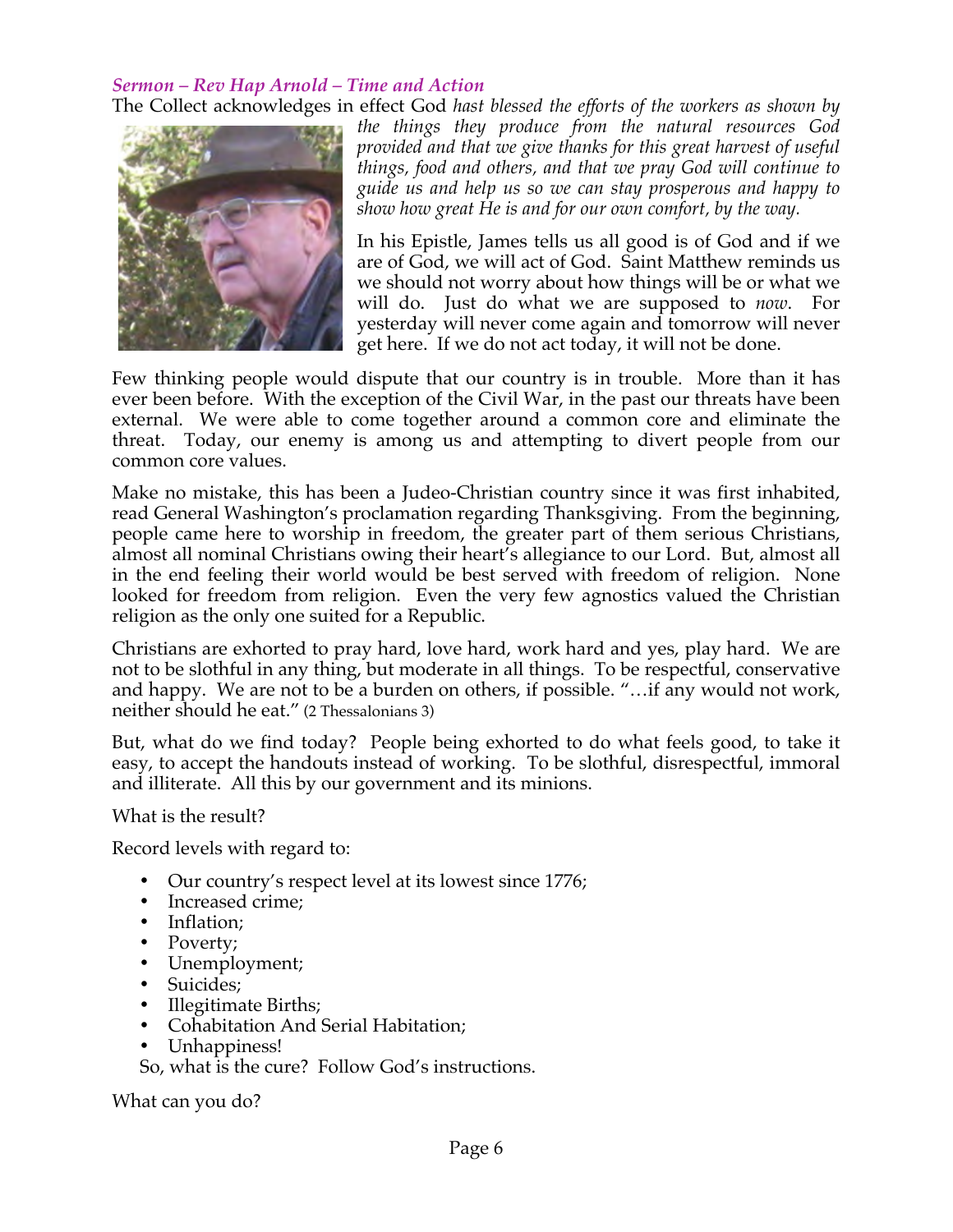Act on those right next to you. Spread the Gospel to the person next to you. It is your job! It is God's commandment. Start with yourself and work outward.

Accept nothing less that your best from you. Maintain a positive attitude, encourage your family to maintain a positive attitude. Attend church, so you can be around people with the right ideas at least once a week. Work with members of your church to stabilize their lives. Hope for the best, prepare for the worst. Remember, we all die. There are none so poor as cannot purchase a noble death. Act like today is your last day. Do what must be done. Accept nothing less from yourself. Encourage your friends and family.

God gave us a job to do. We must not fail. The country may survive, it may not. That is not our concern. I took an oath of office well over forty years ago agreeing "I will support and defend the Constitution of the United States against all enemies, foreign and domestic; that I will bear true faith and allegiance to the same; that I take this obligation freely, without any mental reservation or purpose of evasion; and that I will well and faithfully discharge the duties of the office on which I am about to enter. So help me God." Now is not the time to stop.

The oath of office I took lays out our job pretty clearly. We must do what we can to insure our country is here for the future. That means bring people around to the side of God. We need to be on His Side. God is never on our side, He expect us to come to His Side. The country's problems all stem from a failure to follow His Directions. So, one person at a time, we need to bring people over to His Side. Start with you and work outward. If one out of a hundred of us had brought one person to His Side, things would be different soon.

Start today! Read Scripture every day. Figure out what at least one verse means. It will take a while, but you have the rest of your life to complete your study. Figure out what God wants you to do and do it. Try to pay your own way everywhere. If someone must owe, let others owe you. Do your part. Be part of the economic solution, not the problem. Remember, debt is not your friend. Be vigilant in protecting your civil rights. Do not surrender civil rights for temporary and illusory security. Take the time to talk to others and try to help them understand how much more freedom and hard work can bring compared to "free things" from a plantation government. Support free enterprise and this country. Remember you are free because of the blood shed on your behalf by those who have gone to war to protect you. Do not give up the freedom they died for.

Do not despair! All is not lost. And, if all were lost, there would still be no room for despair, rather one last charge. There is a lot to be done. Go forth and do His Work.

#### **This is a great country; not because God was on our side, but rather because it has always been on God's Side. Let it stay that way!**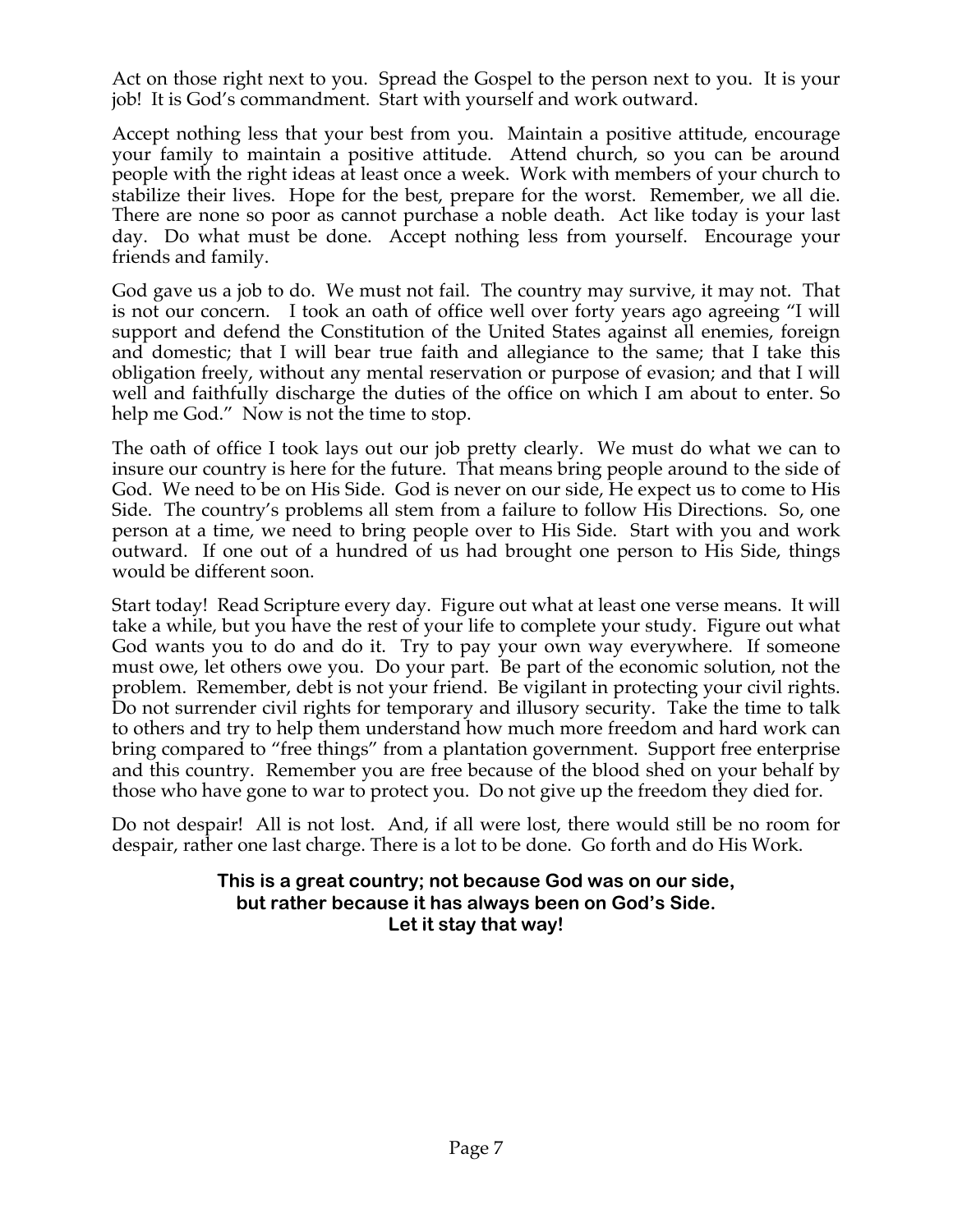# **First Sunday in Advent**

Today was the First Sunday in Advent. This is the first day of the new "liturgical year"<sup>1</sup> , a New Year's Day, so to speak.



#### *On Point*

Someone asked, where do the quotes come from? The answer is from the people who uttered them. But, how did you find them? Oh, that. Some from Bishop Jerry, many from Rev Bryan Dabney, a few from other places, some from Rev Geordie Menzies-Grierson, but overall mostly from Bryan. He always has some great ones to share. On to the On Point quotes –

#### *Rule of Law*

Neither the wisest constitution nor the wisest laws will secure the liberty and happiness of a people whose manners are universally corrupt.

> *Samuel Adams* essay in The Public Advertiser, 1749

#### *The New Man*

And now we begin to see what it is that the New Testament is always talking about. It talks about Christians 'being born again'; it talks about them 'putting on Christ'; about Christ 'being formed in us'; about our coming to 'have the mind of Christ'.

Put right out of your head the idea that these are only fancy ways of saying that Christians are to read what Christ said and try to carry it out—as a man may read what Plato or Marx said and try to carry it out. They mean something much more than that. They mean that a real Person, Christ, here and now, in that very room where you are saying your prayers, is doing things to you. It is not a question of a good man who died two thousand years ago. It is a living Man, still as much a man as you, and still as much God as He was when He created the world, really coming and interfering with your very self; killing the old natural self in you and replacing it with the kind of self He has. At first, only for moments. Then for longer periods. Finally, if all goes well, turning you permanently into a different sort of thing; into a new little Christ, a being which, in its own small way, has the same kind of life as God; which shares in His power, joy, knowledge and eternity.

> *Jack Lewis* Mere Christianity

 $1$  If you would like to know what the liturgical year is all about, there is an explanation near the end of this report.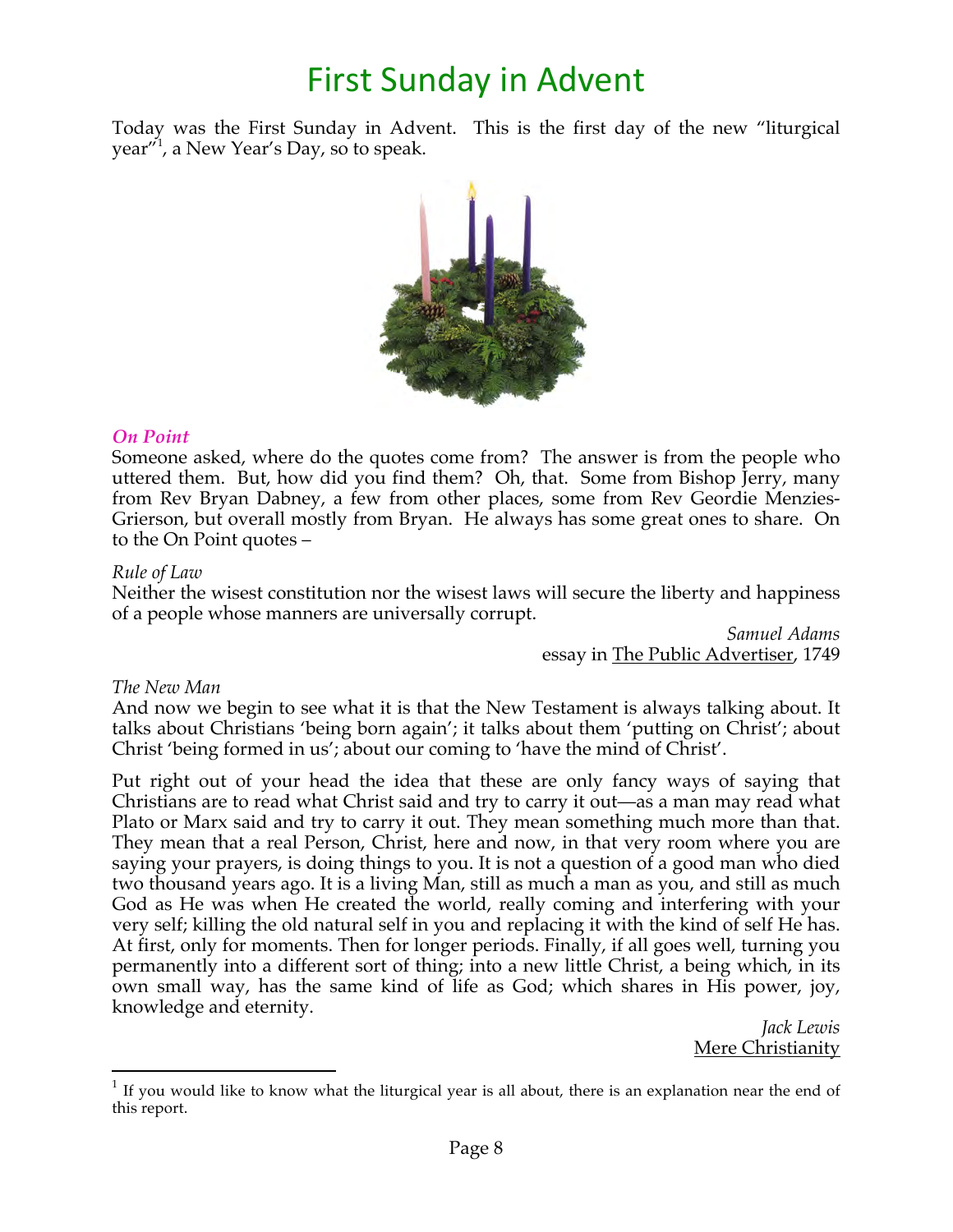tOh that men would praise the LORD for his goodness, and for his wonderful works to the children of men!

*Psalm 107:21*

The hand of the diligent shall bear rule: but the slothful shall be under tribute.

*Proverbs 12:24*

But if the wicked will turn from all his sins that he hath committed, and keep all my statutes, and do that which is lawful and right, he shall surely live, he shall not die.

*Ezekiel 18:21*

Thus speaketh the LORD of host, saying, Execute true judgment, and shew mercy and compassions every man to his brother.

*Zechariah 7:9*

Howbeit in vain do they worship me, teaching for doctrines the commandments of men.

*St. Mark 7:7*

Nothing is a greater prejudice to our joy in God than the love of the world; and the sorrow of the world, the consequence of it.

*Matthew Henry*

 $17<sup>th</sup>$  and  $18<sup>th</sup>$  century English pastor and author

The Devil's power is greatly and strangely enhanced by his system of worship, which, while it degrades, fascinates many people. The system of pagan worship and devotion is very powerful. It holds its devotees by iron chains. It is not a work of chance, and it does not spring from native religious instincts. It is a system of rare power and skill constructed by a graduate in the craft of seduction and delusion. Satan's hand is at the root of all pagan worship — planning, ordering, and inspiring it. It is this fact that gives it strength and influence.

> *EM Bounds*  $19<sup>th</sup>$  and  $20<sup>th</sup>$  century American theologian and author Guide To Spiritual Warfare, p. 88

Peace either exists as a given condition or it is maintained by strong armies and ready deterrence. Peace cannot be found on the moral high ground, only [on] the mountains of the graves of the dead.

*Daniel Greenfield* 21<sup>st</sup> century American commentator

Tyranny is defined as that which is legal for the government but illegal for the citizenry. *Thomas Jefferson* 19<sup>th</sup> century American president and patriot

*On perfection*

The command Be ye perfect is not idealistic gas. Nor is it a command to do the impossible. He is going to make us into creatures that can obey that command. He said (in the Bible) that we were "gods" and He is going to make good His words. If we let Him—for we can prevent Him, if we choose—He will make the feeblest and filthiest of us into a god or goddess, a dazzling, radiant, immortal creature, pulsating all through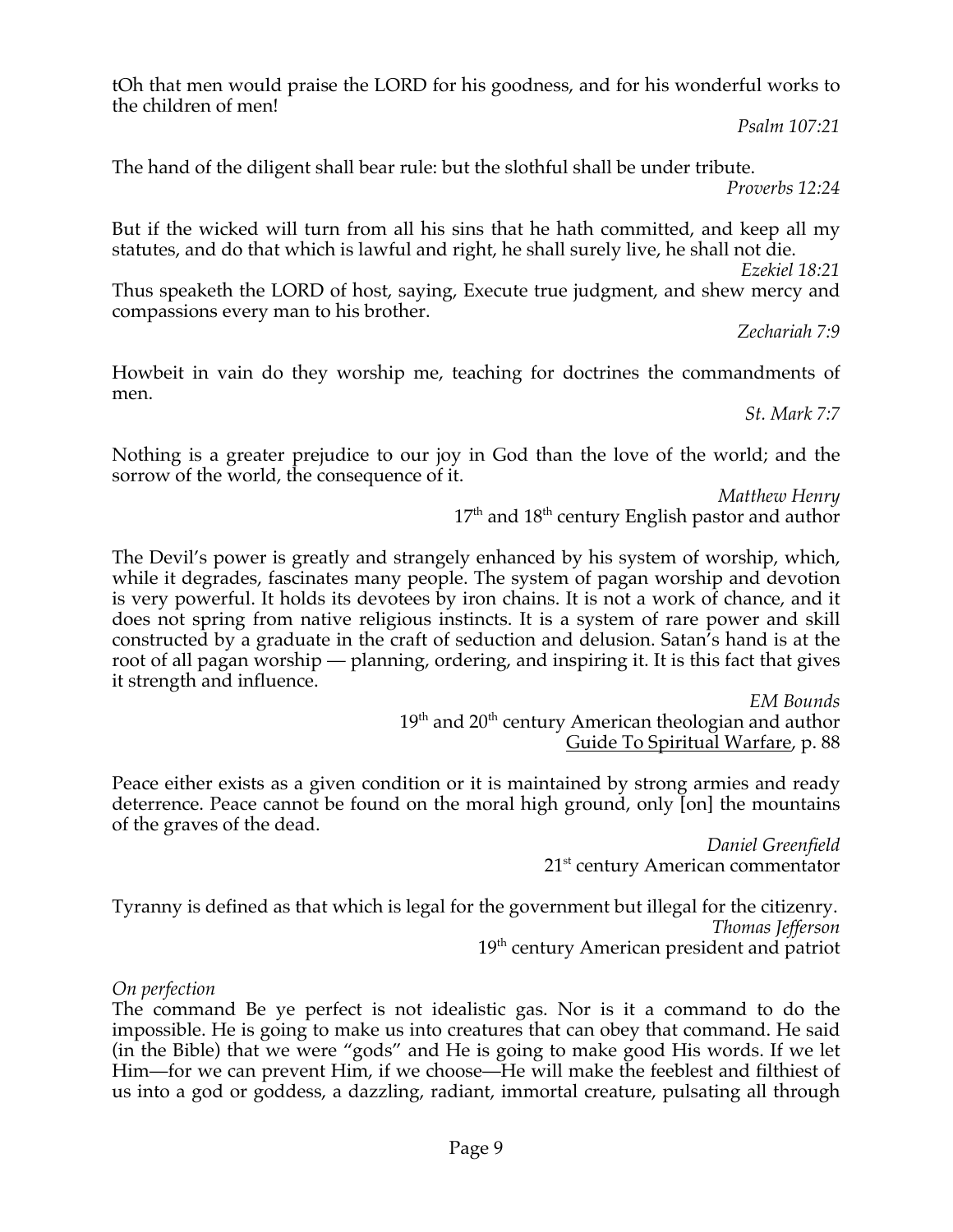with such energy and joy and wisdom and love as we cannot now imagine, a bright stainless mirror which reflects back to God perfectly (though, of course, on a smaller scale) His own boundless power and delight and goodness. The process will be long and in parts very painful; but that is what we are in for. Nothing less. He meant what He said.

*Jack Lewis* Mere Christianity

#### *Screwtape on going to Church*

Surely you know that if a man can't be cured of churchgoing, the next best thing is to send him all over the neighbourhood looking for the church that 'suits' him until he becomes a taster or connoisseur of churches.

The reasons are obvious. In the first place the parochial organisation should always be attacked, because, being a unity of place and not of likings, it brings people of different classes and psychology together in the kind of unity the Enemy desires. The congregational principle, on the other hand, makes each church into a kind of club, and finally, if all goes well, into a coterie or faction. In the second place, the search for a 'suitable' church makes the man a critic where the Enemy wants him to be a pupil. What He wants of the layman in church is an attitude which may, indeed, be critical in the sense of rejecting what is false or unhelpful, but which is wholly uncritical in the sense that it does not appraise—does not waste time in thinking about what it rejects, but lays itself open in uncommenting, humble receptivity to any nourishment that is going. (You see how grovelling, how unspiritual, how irredeemably vulgar He is!) This attitude, especially during sermons, creates the condition (most hostile to our whole policy) in which platitudes can become really audible to a human soul. There is hardly any sermon, or any book, which may not be dangerous to us if it is received in this temper.

*Jack Lewis* The Screwtape Letters

#### *Propers*

Each Sunday there are Propers: special prayers and readings from the Bible. There is a Collect for the Day; that is a single thought prayer, most written either before the refounding of the Church of England in the 1540s or written by Bishop Thomas Cranmer, the first Archbishop of Canterbury after the re-founding.

The Collect for the Day is to be read on Sunday and during Morning and Evening Prayer until the next Sunday. The Epistle is normally a reading from one of the various Epistles, or letters, in the New Testament. The Gospel is a reading from one of the Holy Gospels, Matthew, Mark, Luke and John. The Collect is said by the minister as a prayer, the Epistle can be read by either a designated reader (as we do in our church) or by one of the ministers and the Holy Gospel, which during the service in our church is read by an ordained minister.

The propers are the same each year, except if a Red Letter Feast, that is one with propers in the prayerbook, falls on a Sunday, then those propers are to be read instead, except in a White Season, where it is put off. Red Letter Feasts, so called because in the Altar Prayerbooks the titles are in red, are special days. Most of the Red Letter Feasts are dedicated to early saints instrumental in the development of the church, others to special events. Some days are particularly special and the Collect for that day is to be used for an octave (eight days) or an entire season, like Advent or Lent.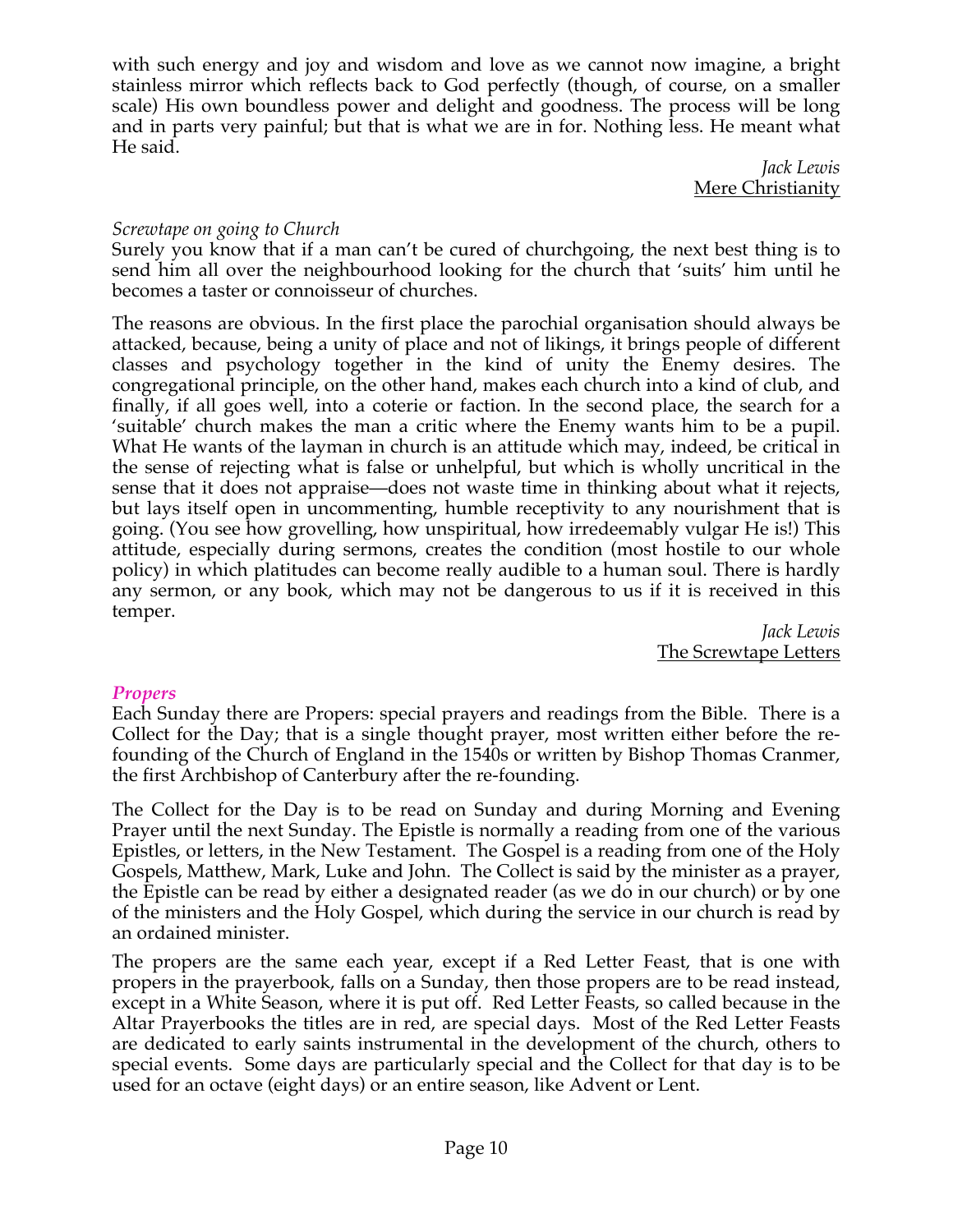Today, the propers for today can be found on Page 90-92:

#### The First Sunday in Advent *The Collect.*

**LMIGHTY** God, give us grace that we may cast away the works of darkness, and **ALMIGHTY** God, give us grace that we may cast away the works of darkness, and put upon us the armour of light, now in the time of this mortal life, in which thy Son Jesus Christ came to visit us in great humility; that in the last day, when he shall come again in his glorious majesty to judge both the quick and the dead, we may rise to the life immortal, through him who liveth and reigneth with thee and the Holy Ghost, now and ever. Amen.

¶ This Collect is to be repeated every day, after the other Collects in Advent, until Christmas Day.

The Epistle for today comes from Paul's letter to the Romans, starting at the Eight Verse of the Thirteenth Chapter. Paul tells us to be self sufficient, but love and care for one another, do not commit adultery, do not murder, steal or lie. But more than that, "Thou shalt love thy neighbour as thyself." For, if you love your neighbor, you will do no ill to him. "Therefore love is the fulfilling of the law." We need to do this today, because the time of "our salvation nearer than when we believed. The night is far spent, the day is at hand: let us therefore cast off the works of darkness, and let us put on the armour of light. Let us walk honestly, as in the day; not in rioting and drunkenness, not in chambering and wantonness, not in strife and envying." We hear often "The end of the world is near." And it may well be. But for each of us, this world's end comes when we leave for the next. Have we treated our fellow beings as Jesus commanded us in God's name? Because in the answer to that is hidden the key to our next life.

**WE** no man any thing, but to love one another: for he that loveth another hath fulfilled the law. For this, Thou shalt not commit adultery, Thou shalt not kill, Thou shalt not steal, Thou shalt not bear false witness, Thou shalt not covet; and WE no man any thing, but to love one another: for he that loveth another hath fulfilled the law. For this, Thou shalt not commit adultery, Thou shalt not kill, Thou shalt not steal, Thou shalt not bear false witness, Thou Thou shalt love thy neighbour as thyself. Love worketh no ill to his neighbour: therefore love is the fulfilling of the law. And that, knowing the time, that now it is high time to awake out of sleep: for now is our salvation nearer than when we believed. The night is far spent, the day is at hand: let us therefore cast off the works of darkness, and let us put on the armour of light. Let us walk honestly, as in the day; not in rioting and drunkenness, not in chambering and wantonness, not in strife and envying. But put ye on the Lord Jesus Christ, and make not provision for the flesh, to fulfil the lusts thereof.

Today's Holy Gosel came from the Gospel according to Saint Matthew, the Twenty-First Chapter, beginning at the First Verse. It is the story of Palm Sunday when Jesus came triumphant into Jerusalem. Jesus sent "two disciples, saying unto them, Go into the village over against you, and straightway ye shall find an ass tied, and a colt with her: loose them, and bring them unto me. And if any man say ought unto you, ye shall say, The Lord hath need of them; and straightway he will send them. All this was done, that it might be fulfilled which was spoken by the prophet, saying, Tell ye the daughter of Sion, Behold, thy King cometh unto thee, meek, and sitting upon an ass, and a colt the foal of an ass." This was done that the prophecy of years gone past might be fulfilled of a triumphant entry of the Messiah into Jerusalem. The people expecting a Prince of this World, "spread their garments in the way; others cut down branches from the trees, and strawed them in the way. And the multitudes that went before, and that followed, cried, saying, Hosanna to the son of David: Blessed is he that cometh in the name of the Lord; Hosanna in the highest. And when he was come into Jerusalem, all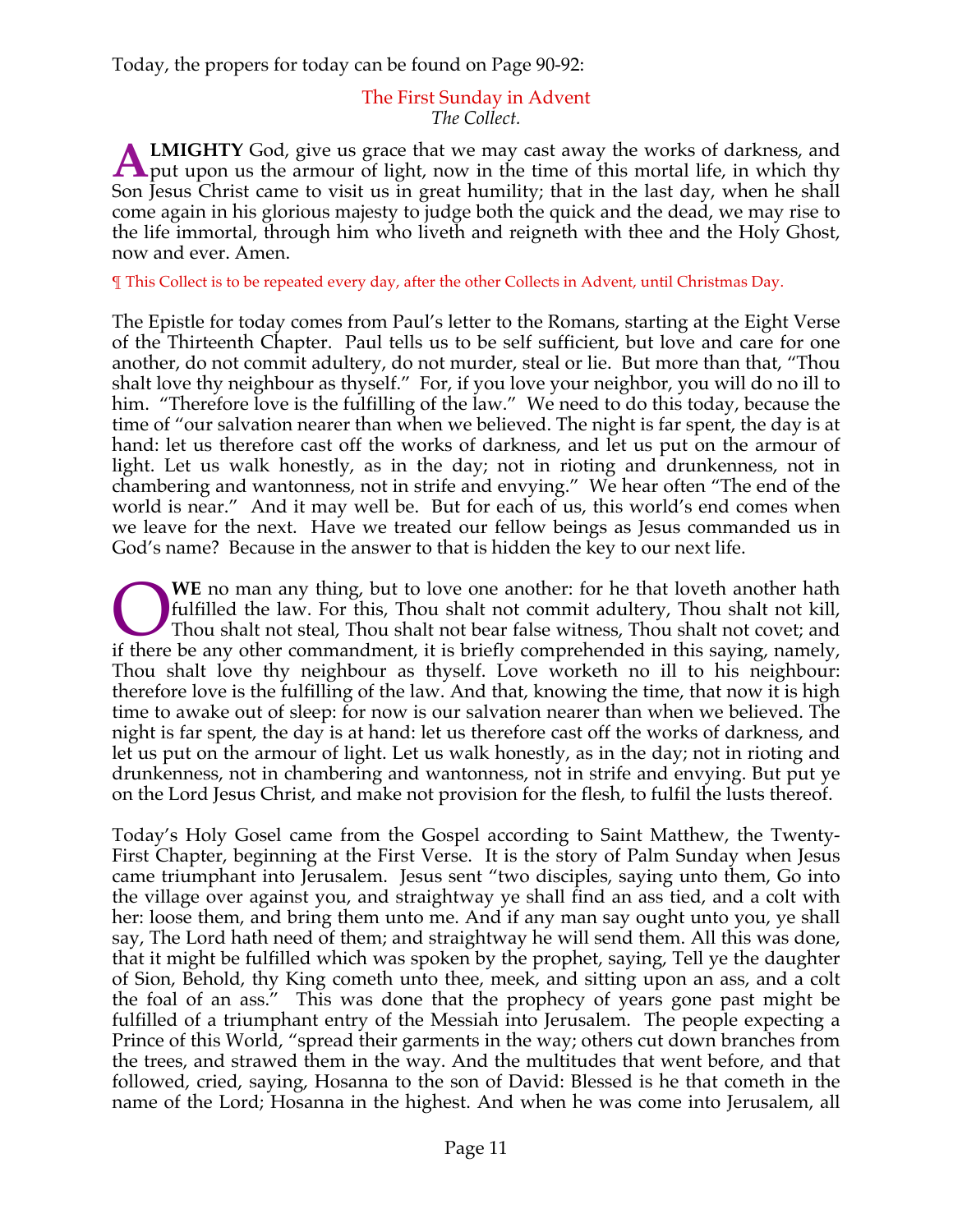the city was moved, saying, Who is this? And the multitude said, This is Jesus the prophet of Nazareth of Galilee." Rather than assuming the crown of this world, "Jesus went into the temple of God, and cast out all them that sold and bought in the temple, and overthrew the tables of the money-changers, and the seats of them that sold doves, and said unto them, It is written, My house shall be called the house of prayer; but ye have made it a den of thieves."<sup>2</sup>

**HEN** they drew nigh unto Jerusalem, and were come to Bethphage, unto the mount of Olives, then sent Jesus two disciples, saying unto them, Go into the village over against you, and straightway ye shall find an ass tied, and a colt WHEN they drew nigh unto Jerusalem, and were come to Bethphage, unto the mount of Olives, then sent Jesus two disciples, saying unto them, Go into the village over against you, and straightway ye shall find an ass tied, an shall say, The Lord hath need of them; and straightway he will send them. All this was done, that it might be fulfilled which was spoken by the prophet, saying, Tell ye the daughter of Sion, Behold, thy King cometh unto thee, meek, and sitting upon an ass, and a colt the foal of an ass. And the disciples went, and did as Jesus commanded them, and brought the ass, and the colt, and put on them their clothes, and they set him thereon. And a very great multitude spread their garments in the way; others cut down branches from the trees, and strawed them in the way. And the multitudes that went before, and that followed, cried, saying, Hosanna to the son of David: Blessed is he that cometh in the name of the Lord; Hosanna in the highest. And when he was come into Jerusalem, all the city was moved, saying, Who is this? And the multitude said, This is Jesus the prophet of Nazareth of Galilee. And Jesus went into the temple of God, and cast out all them that sold and bought in the temple, and overthrew the tables of the money-changers, and the seats of them that sold doves, and said unto them, It is written, My house shall be called the house of prayer; but ye have made it a den of thieves.

#### THE EXHORTATIONS.

¶ At the time of the Celebration of the Communion, after the prayer for the whole state of Christ's Church, the Priest may say this Exhortation. And Note, That the Exhortation shall be said on the First Sunday in Advent, the First Sunday in Lent, and Trinity Sunday.

**EARLY** beloved in the Lord, ye who mind to come to the holy Communion of the Body and Blood of our Saviour Christ, must consider how Saint Paul exhorteth all persons diligently to try and examine themselves, before they presume to eat of that Bread, and drink of that Cup. For as the benefit is great, if with a true penitent heart and lively faith we receive that holy Sacrament; so is the danger great, if we receive the same unworthily. Judge therefore your- selves, brethren, that ye be not judged of the Lord; repent you truly for your sins past; have a lively and stedfast faith in Christ our Saviour; amend your lives, and be in perfect charity with all men; so shall ye be meet partakers of those holy mysteries. And above all things ye must give most humble and hearty thanks to God, the Father, the Son, and the Holy Ghost, for the redemption of the world by the death and passion of our Saviour Christ, both God and man; who did humble himself, even to the death upon the Cross, for us, miserable sinners, who lay in darkness and the shadow of death; that he might make us the children of God, and exalt us to everlasting life. And to the end that we should always **D**

 $2^2$  Sometimes quoted as a reason for the church not to have rummage sales, the sellers were thrown out as they were cheating the people, selling the one legged sparrow in the morning as a "perfect specimen of an unblemished dove" without fault for a sacrifice, then reselling the same sparrow in the afternoon. They were indeed making the temple a den of thieves rather than a place of worship.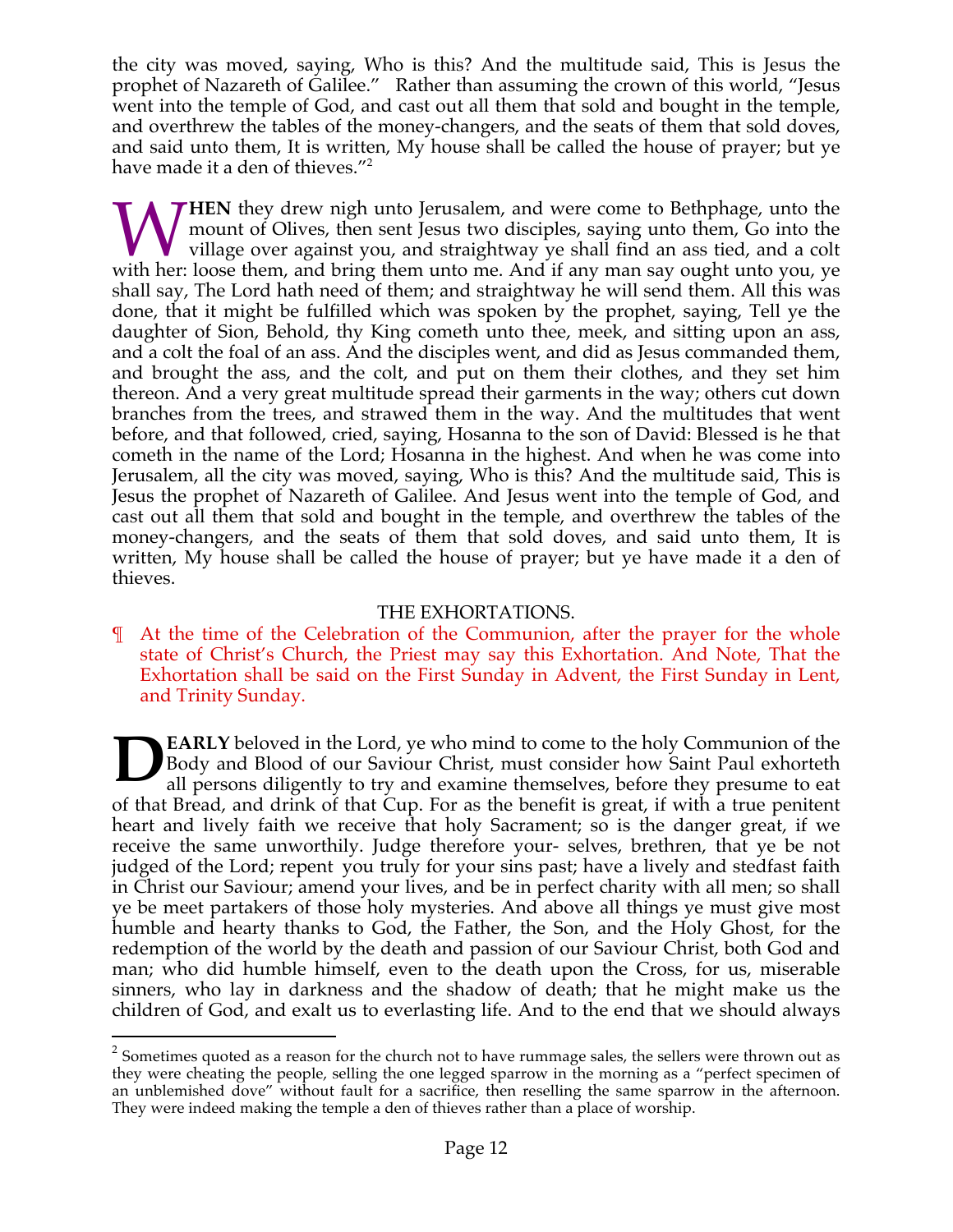remember the exceeding great love of our Master, and only Saviour, Jesus Christ, thus dying for us, and the innumerable benefits which by his precious blood-shedding he hath obtained for us; he hath instituted and ordained holy mysteries, as pledges of his love, and for a continual remembrance of his death, to our great and endless com- fort. To him therefore, with the Father and the Holy Ghost, let us give, as we are most bounden, continual thanks; submitting ourselves wholly to his holy will and pleasure, and studying to serve him in true holiness and righteousness all the days of our life. *Amen*.

## *Bishop Ogles' Sermon*

We are oft fortunate to get copies of Bishop Jerry's sermon notes. Today is one of those

Sundays. Today's sermon starts off with the collect, and like always, it will give you a lot to consider in your heart.

**Sermon Notes – Evening Gospel** First Sunday in Advent 30 November 2014, Anno Domini

> The First Sunday in Advent *The Collect.*

**LMIGHTY** God, give us grace that we may cast **ALMIGHTY** God, give us grace that we may cast away the works of darkness, and put upon us the distribution of the theorem of the theorem of the theorem of the theorem of the theorem of the theorem of the theorem of the th armour of light, now in the time of this mortal life, in which thy Son Jesus Christ came to visit us in great humility; that in the last day, when he shall come again



in his glorious majesty to judge both the quick and the dead, we may rise to the life immortal, through him who liveth and reigneth with thee and the Holy Ghost, now and ever. Amen.

¶ This Collect is to be repeated every day, after the other Collects in Advent, until Christmas Day.

**HEN** shall the kingdom of heaven be likened unto ten virgins, which took their lamps, and went forth to meet the bridegroom. And five of them were wise, and **L** lamps, and went forth to meet the bridegroom. And five of them were wise, and five were foolish. They that were foolish took their lamps, and took no oil with them: But the wise took oil in their vessels with their lamps. While the bridegroom tarried, they all slumbered and slept. And at midnight there was a cry made, Behold, the bridegroom cometh; go ye out to meet him. Then all those virgins arose, and trimmed their lamps. And the foolish said unto the wise, Give us of your oil; for our lamps are gone out. But the wise answered, saying, Not so; lest there be not enough for us and you: but go ye rather to them that sell, and buy for yourselves. And while they went to buy, the bridegroom came; and they that were ready went in with him to the marriage: and the doorwas shut. Afterward came also the other virgins, saying, Lord, Lord, open to us. But he answered and said, Verily I say unto you, I know you not. Watch therefore, for ye know neither the day nor the hour wherein the Son of man cometh. (Matthew 25:1-13)

As with all of the Parables of Christ, I love this one. The Words of Christ are full of life! Each time I read the Gospels, and especially the Parables, a new and meaningful insight presents itself as it does with all Scripture. Once, again, the central theme here is of a marriage supper an event extremely important in imparting the importance God attaches to the estate of matrimony as well as to His Church as the Bride of Christ.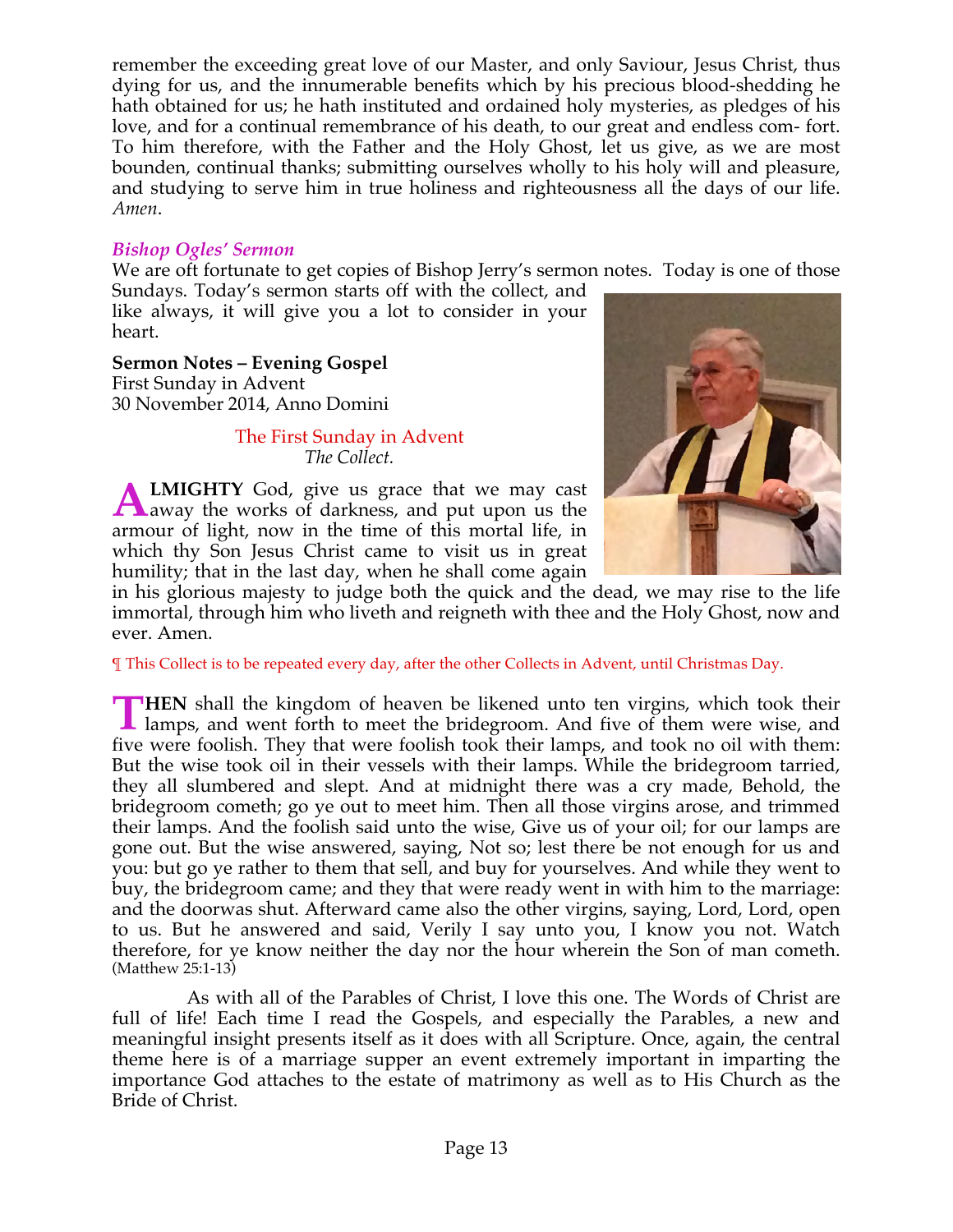The key thought in today's message is that of having enough oil on hand to light our lamps. Have you considered the importance of Light, and of thanking God for the Light that He has given us? Here is an old illustration on the importance of Light and how we should be thankful for it:

#### **Suppose the Sun Shouldn't Rise?**

There is an imaginative story of that morning when the sun did not rise. Six o'clock came and no sign of dawn. At seven o'clock there was still no ray of light. At noon it was as black as midnight and no bird sang. There was only the hoot of the owl and the swoop of the bat. Then came the black hours of the black afternoon. No one slept that night. Some wept, some wrung their hands in anguish. Every church was thronged to its doors with people upon their knees. Thus they remained the whole night through; then millions of eager, tear-wet faces were turned toward the east. When the sky began to grow red and the sun rose once more there was a shout of great joy. Now millions of lips said, "Bless the Lord, O my soul." Why were these people so thankful? Just because the sun rose after one day of darkness. The very constancy of God's blessings sometimes seems to kill our gratitude. Whereas the wonderful thing about the mercies of God is that they are fresh every morning and new every evening. —Henry Alford Porter

We observe in today's text two different kinds of character and two different outcomes that ensue from each.

This is a Parable of the Kingdom of Heaven. It is a picture, if you will, of the existence in the Church of those who are burning and sincere followers of Christ, and those who are only nominal Christians who make no preparation or study to be accepted of God. These are the two different kinds of hearts that are depicted. The lamps represent those hearts and the oil, the grace and love. The virgins represent the purity of doctrine and faith in the church. The Bridegroom, of course, is Christ. It is true that all of the oil in the world will not benefit us unless we have used it to fuel the FIRE of our Light. There is a subtle reference also to two doors: an open door, and a shut door.

Then shall the kingdom of heaven be likened unto ten virgins, which took their lamps, and went forth to meet the bridegroom. And five of them were wise, and five were foolish. So far, we have ten virgins whose appearance seem very similar, but those qualities not seen such as wisdom and fool-heartedness do not appear by simple observation. Perhaps more than 50% (and most certainly so) of all professing Christian fall into the latter category of being foolish. But they all subscribe to the same faith and truth of the Gospel. They appear righteous.

They are good moral people for they are virgins. The church is comprised of both wheat and tares. The tares APPEAR to be wheat. They grow where the wheat grows. In every way, the tares look like wheat in texture, in color, and in size. So many Christians may have an intellectual assent of Christ, but they lack the oil and fire of true faith. They look like Christians. They talk like Christians. They attend church every Sunday. But they are lacking the testimony, love, faith, and grace of a true follower of Christ. The only Bible they know is that read by the minister or Lay Reader. They have hearts, but nothing to fuel the fire of faith in those hearts. Both the true Christians and professing Christians go forth to meet the Bridegroom. But five have a problem.

 They that were foolish took their lamps, and took no oil with them. Can you receive Christ in your heart but not love? These foolish virgins (professing Christians)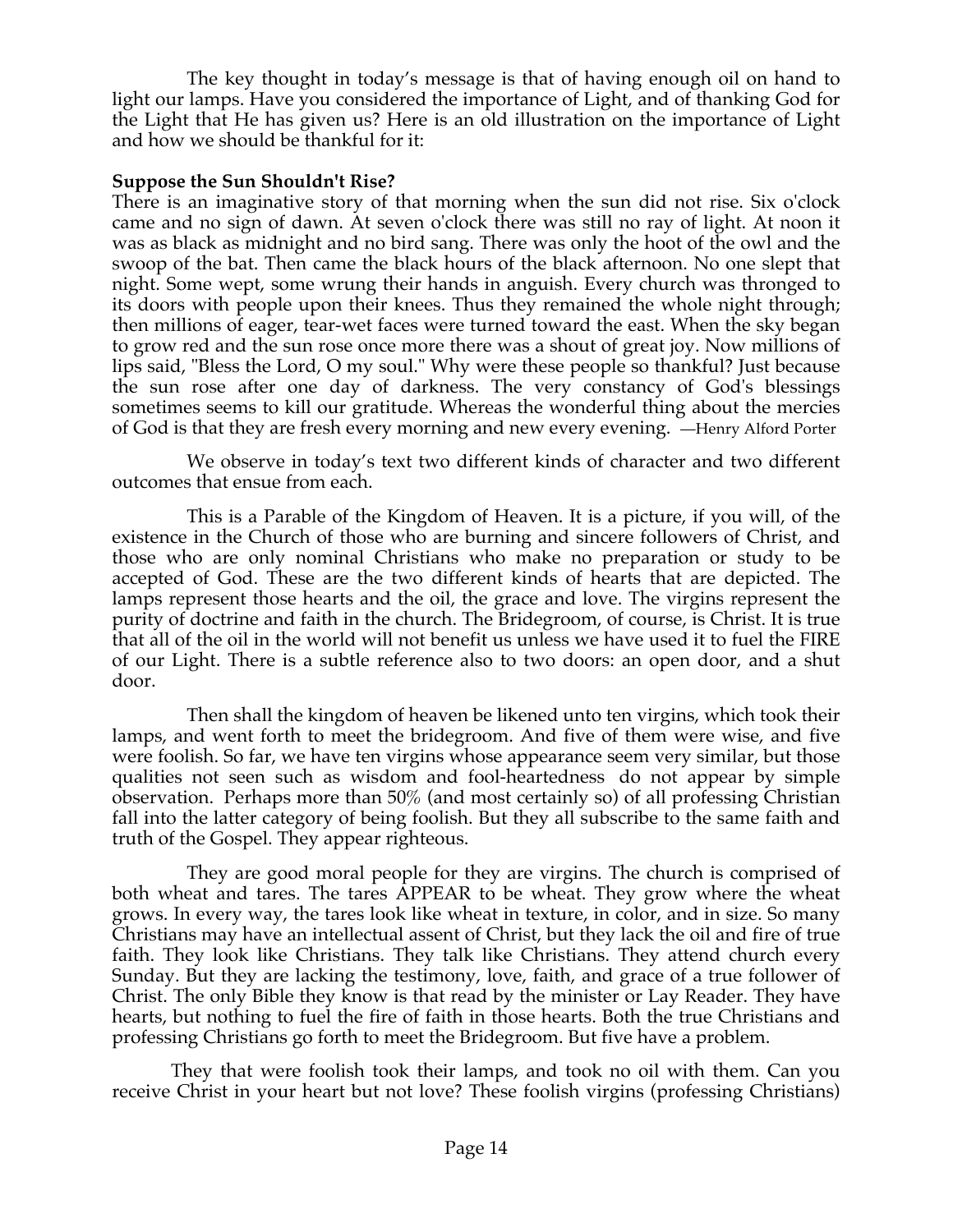took their hearts to Christ, but they did not allow Christ to enter those hearts. The oil that could have been purchased by Bible study and faithful service is lacking. Those who seem to strictly keep the commandments are often those whose hearts are the most devoid of love.

 But the wise took oil in their vessels with their lamps. The wise virgins had made preparation for this expected moment. They had purchased oil and carried it in vessels to take with their lamps. We cannot follow Christ in darkness. These wise virgins were not at all casual in their faith, but earnest and sober.

 While the bridegroom tarried, they all slumbered and slept. (Note that all ten virgins slumbered and slept while the Bridegroom tarried.) Those of mild conviction slept alongside those who took their faith seriously. We all need sleep. Because of their lack of real faith, the foolish virgins were able to sleep not expecting the Bridegroom. The wise virgins, because they DID have faith, slept in peace because they had peace in their hearts toward God.

 And at midnight there was a cry made, Behold, the bridegroom cometh; go ye out to meet him. The custom in Israel was for a man to seek a bride for his son. When a suitable bride was found, a meeting would be arranged for the young man and young woman to meet. They would meet at the home, and with the girl and her parents, of the young lady. There would be a cup of wine prepared on a table around which the company gathered. The boy and girl would chat a bit. After a while, if the boy found the girl acceptable to his liking, he would drink from the cup. The girl, if she found the prospective bridegroom acceptable, would drink from that same cup! That exchange of sups from the cup formally signified the betrothal of the couple.

The son would then go to his father's place and build a residence for his bride under supervision of the father. This may consume a period of one, two, or more years. When the father believed the provision constructed for the bride was acceptable, he would send the son to fetch the bride.

The bridegroom would send his groomsmen to fetch the girl. The hour was usually irregular for the sake of surprise, and most often at, or after, midnight. One of the groomsmen would sound a trumpet near the girl's

home. This was the signal that the bridegroom had sent for her. She and her bridesmaids would need to grab whatever bags and provisions desired and rush out to meet the bridegroom.

How like that is the manner in which Christ will return for His Bride! *Behold, I shew you a mystery; We shall not all sleep, but we shall all be changed, In a moment, in the twinkling of an eye, at the last trump: for the trumpet shall sound, and the dead shall be raised incorruptible, and we shall be changed*. (1 Cor 15:51-52)

 The point here is that the true worshippers must be ready at all times to go with Him. There will be no time to set our affairs in order once the trumpet sounds.

 Then all those virgins arose, and trimmed their lamps. See how similar are the actions of both groups of virgins! They BOTH arose, and they BOTH trimmed their lamps the foolish virgins were going through the motions still of being prepared, but they were NOT!

 "*And the foolish said unto the wise, Give us of your oil; for our lamps are gone out*." Those who are lazy and slovenly will always beg to enjoy the fruits of preparation of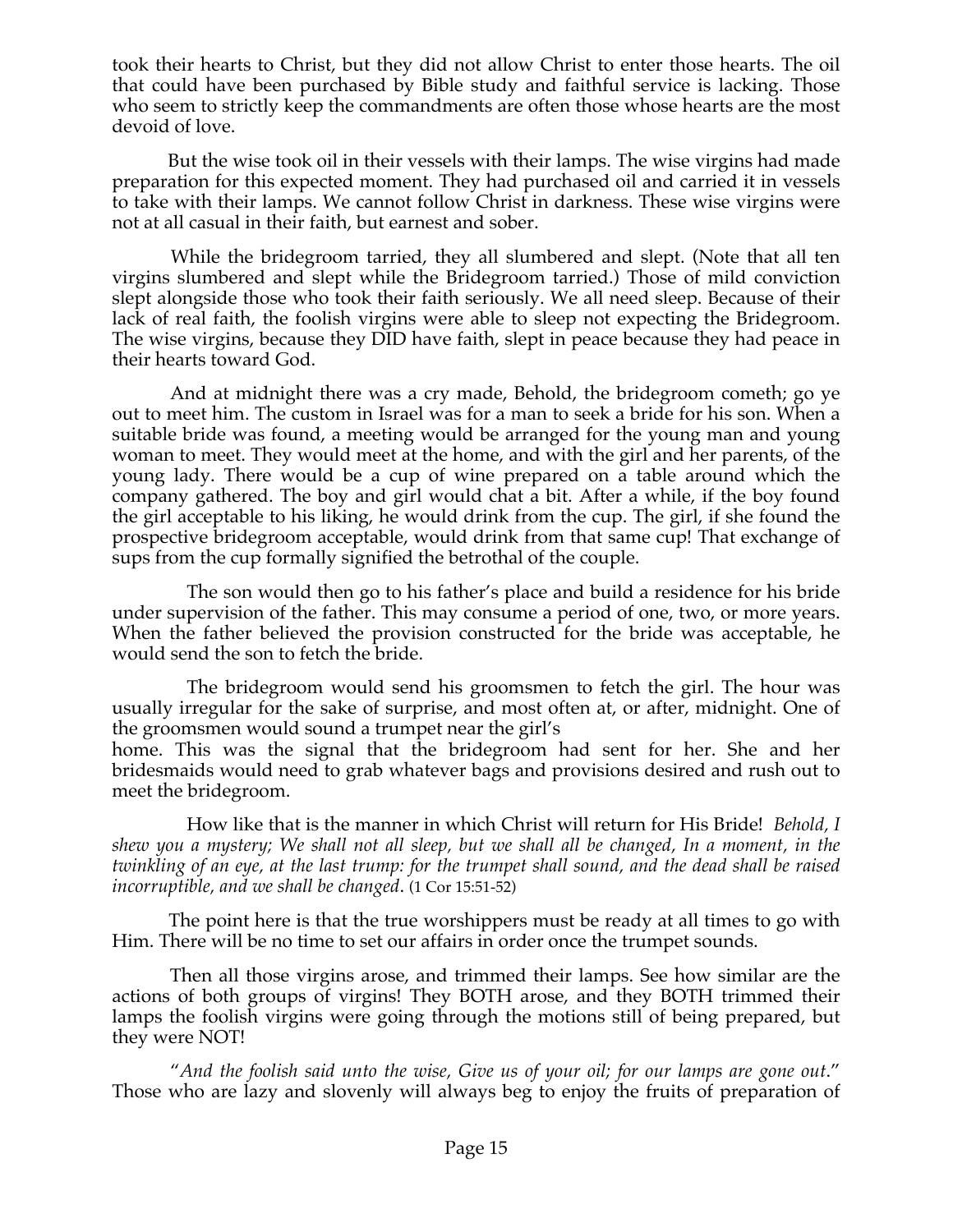others. But in actuality, the wise virgins could not share their oil. There was only enough for themselves. That is true of faith. The faith of the most faithful mother in the world cannot be granted to a son to save him. We must all come to Christ by grace through that faith! But the wise answered, saying, Not so; lest there be not enough for us and you. The wise will always ensure that their faith is sufficient to receive sufficient grace.

 "*But go ye rather to them that sell, and buy for yourselves*." "*Buy the word and sell it not*!" This is the approach the AOC has always taken toward the sharing of the Gospel – we share it without cost to the recipient. *Ho, every one that thirsteth, come ye to the waters, and he that hath no money; come ye, buy, and eat; yea, come, buy wine and milk without money and without price.* (Isaiah 55:1)

The wise virgins knew that it would be too late to purchase the oil and still meet the bridegroom, but they answer courteously and out of sympathy. If they did share, they knew that the oil would run out and both would be lost.

 "*And while they went to buy, the bridegroom came; and they that were ready went in with him to the marriage*." Only those who are ready will go with Christ when He comes. It will be then too late to study, to nurture faith, to love more, and to trust God. These wise virgins went into the marriage through and open door. That door will open for those who are worthy through the imputed merits of Christ. "..*and the door was shut*!" The door was open for those who were prepared and ready, but shut immediately behind them.

 Now we come to the SHUT DOOR! "*Afterward came also the other virgins, saying, Lord, Lord, open to us*. How seemingly tragic that many Christians will sit in church week after week and appear real and true Christians. The church door has always been open to them but, now, the door is shut in their faces at the end. They have put up a good front. They have worshipped God with their lips, but their hearts are far from Him.

 Who shut the door? Was it the wise virgins? No, it was not. It was God who shut the door. Man has not the authority to shut the door of salvation on any man, but only God. Remember Noah and the Ark God commanded him to build. When the time was come, the Lord commanded Noah, not to GO into the Ark, but to COME into the Ark. Do you notice the important difference? Where God is, that is the place of safety. Where the bridegroom is, that is the place of blessing. "*And the LORD said unto Noah, Come thou and all thy house into the ark; for thee have I seen righteous before me in this generation*." (Gen 7:1) So Noah went into the place of safety - the Ark. Then, after Noah entered the Ark, what happened? Did Noah shut the door of the Ark? No, man has no authority to close the doors of mercy on mankind - that is the prerogative of the Lord. " . . .*and the LORD shut him in*. (Gen 7:16b)

 "*But he answered and said, Verily I say unto you, I know you not*." If we do not take the effort to know Christ very well as intimate friend, Savior, Redeemer, and Sovereign, he will not know us either. For friends to be close, each party must know the other intimately. How tragic will it be to hear those words from the mouth of Christ!

 "*Watch therefore, for ye know neither the day nor the hour wherein the Son of man cometh*. There are a lot of pseudo-prophets today attempting to determine the exact day and time of Christ's return. Why is it so important to them? Perhaps it is the money they make in selling books with such sensational predictions. But, perhaps a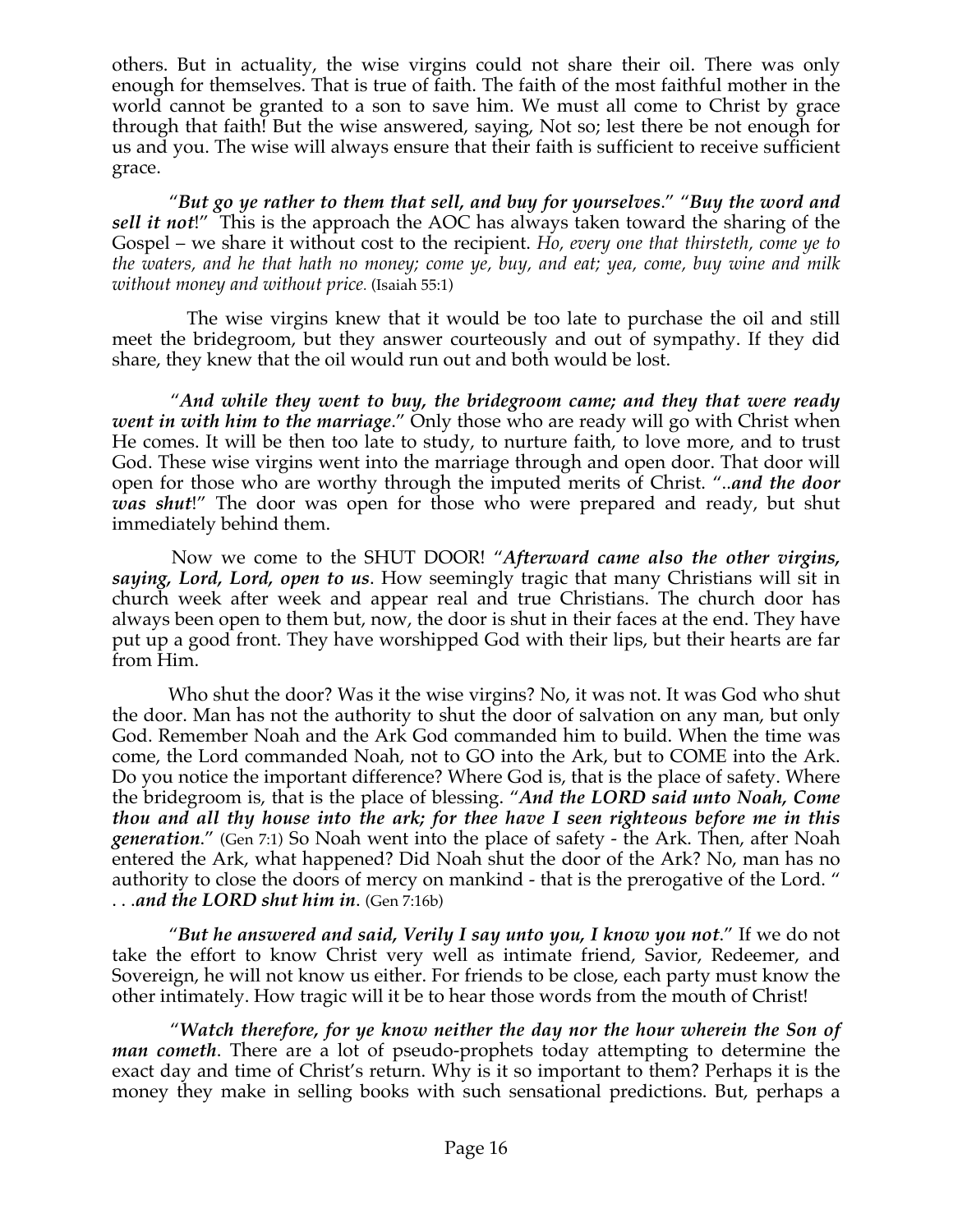more important reason is that they do not desire to serve God presently. They prefer to hedge their bets and live according to the lust of their flesh for now, and then, as their presumed day arrives for Christ's return, they will clean up their act, so to speak. It is the will and intent of God that we know not the hour or day of His return. We are to watch and pray in our lives each day as if that were the day of His Coming.

 I like what Horatius Bonar, an old-time minister and hymn writer of the Free Church of Scotland, says about this Parable:

*THE oil is the Holy Spirit. To oil he is likened throughout all Scripture, though in some places to fire and water, to wind or air. But it is as the light-giving oil that he is specially spoken of here;*  and the lack of him, as such, makes the difference between the foolish and the wise; having not *the spirit. (Jude, verse 19.) Thus a man may be very like a Christian, and yet not be one. He may come very near the kingdom, and yet not enter it. He may have all the outward features of a Christian, and be lacking the main one. He may have the complete dress of a saint, and yet not be one. He may have a good life, a sound creed, a strict profession; he may be one who says and does many things excellent; he may be a subscriber to all the religious societies in the land, a member of all their committees, or a speaker at all their meetings, and a supporter of all their plans; he may profess to be looking for Christ's coming, and going forth to meet the Bridegroom, and yet not necessarily a Christian. He may lack the oil the Holy Spirit. A religion without the Holy Ghost profiteth nothing. There is the religion of the intellect, of the sense, of the fancy, of the flesh, of the creed, of the liturgy, of the catechism, of nature, of poetry, of sentiment, of mysticism, of humanity; but what are these without the Spirit. Christianity without Christ what would that be ? Worship without God what would that be? So religion without the Holy Spirit what would that be ? Go to them that sell, and buy for yourselves. Not to men, or churches, or ministers, but to Christ. Go to him. He is exalted to give it, and he will. Apply to him ere it be too late*.

 Do we possess this oil? Do we have fire to cause the oil to provide light? Are you aware of the precious oil available in God's Word to be replenished daily by your study? Perhaps we should all be better Scouts!

Be Prepared!

## *Bishop Dennis Campbell's Sermon*

Bishop Dennis is a brilliant speaker. He is able to take biblical precepts and make them

perfectly understandable, even to me. Oft he provides the text of his sermons and I take the utmost pleasure in passing them on:

> **Hope** First Sunday in Advent November 30, 2014

We have come to the time of year when we return to the doctrinal content of the Christian Faith. We have been emphasising what Christians do. Now we turn to what Christians believe. Both are important,



even indispensable parts of being Christian. That is one of the major points of the book of James, who wrote, "faith without works," that is Christian belief without Christian living, "is dead."

The Christian life revolves around two poles: worship and service. Worship draws us aside from the world to focus on the Being and works of God, especially His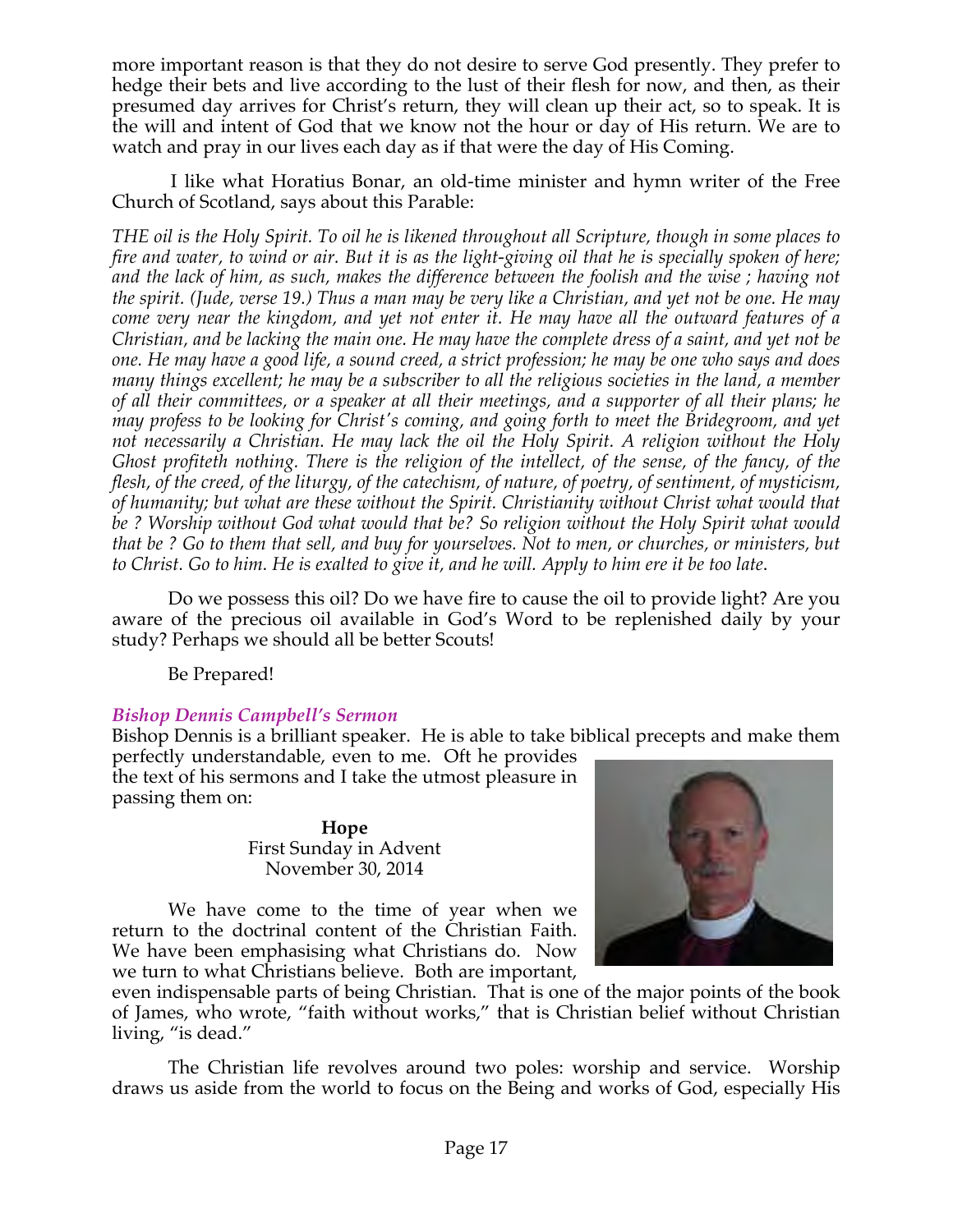grace towards us in coming to earth as a Man, to die for our sins. Real worship is not something we add to our lives when we become Christians, like accessories on a car. Real worship is a way of life. We often hear evangelicals say being a Christian is a relationship with Jesus. Most of what they mean by that is incorrect, but the relationship with Jesus part is right. It is the way that relationship is done that they misunderstand. We relate to Jesus primarily through the means of grace, and we experience the means of grace in worship. Worship, then, is the heart of what Christians do.

Worship, then, turns us aside from the world to revere the things of God. Service sends us back into the world to do the things of God, to live holy, Godly lives. Doing the things of God is not always what some imagine to be great deeds of valour. Usually it consists of doing our jobs well, loving our families, dealing with the countless problems and temptations of life, mowing the lawn, cooking the meals, and going to Church. But, if we really think about theses things, we may see that they are great deeds of valour, equal to writing great theology books, or building great congregations, or traveling the world preaching to millions of people.

I said worship and service are the two poles around which the Christian life revolves. Let me change that metaphor to that of a building. The Christian life is a building with two glorious rooms. One is worship, the other is service. But the ground on which that building stands is doctrine. Without docrtine worship becomes an emotional experience which we work in our selves through psychological manipulation. You can see this in most of the TV/radio churches, and in most of the congregations throughout the world today.

Real Christian life is a response to the revelation of God preserved in the Bible. That revelation is not an emotion, it is propositional truth. The Church calls that truth, "doctrine."

Today we are looking into the revelation of God, and emphasising two of the foundational doctrines of the faith. Jesus has come. Jesus will come again.

When we say Jesus has come, we don't mean He came to visit our world, like a tourist. He came to work. He came to give Himself on the cross, by which He accomplished our redemption. To say He visited our world is to declare that He is not of our world. He is different from us. It is to affirm that God became flesh and dwelt among us. Some how, as only God can do, He remained God in Heaven, and, at the same time added human flesh and soul to Himself and became Man on earth. Fully God and Fully Man.

Advent reminds us that this planet existed for generations in hope of the Redeemer. In the Old Testament era, the law and the sacrifices reminded us that a fundamental dysfunction exists in nature, in humanity, and in every single individual person. We are out of fellowship with our world, with one another, and even with our own selves, because we are out of fellowship with God. The more we looked at the law of God, the more we realised that we fall short of its demands. The more sheep we slaughtered to pay for our sins, the more we realised no amount of sheep could ever atone for the sins we have committed, and the more we realised our complete and total inability to make ourselves right on any front. And yet, we were not without hope. The very law that told us of our sins also told us of the One who would come to take away our sins. The very sheep we knew could never pay for our sins, told us of the One Lamb of God that can pay for them. And so we lived in hope. We heard from the prophets that the Messiah was coming. We heard He was coming to forgive sins, and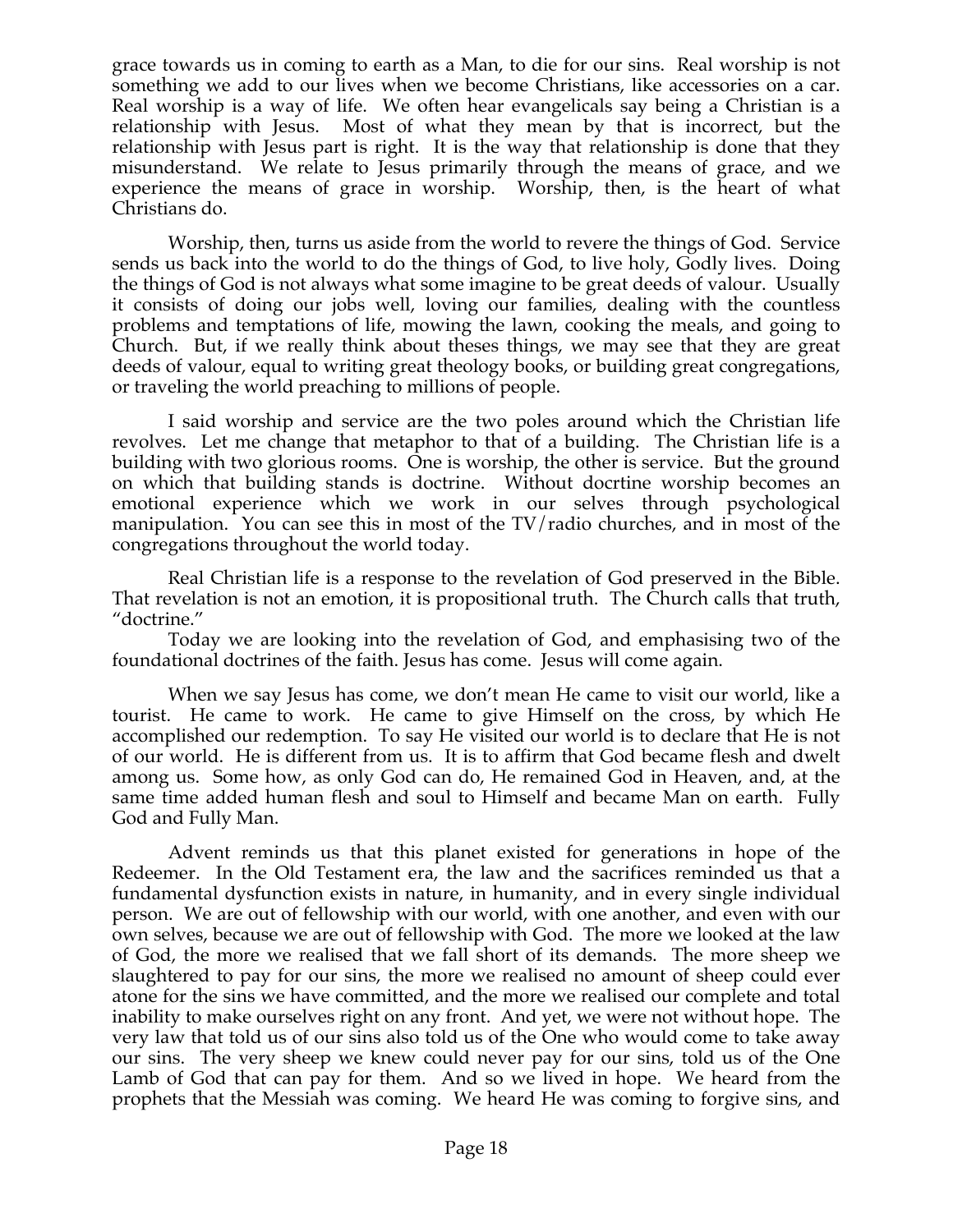to begin to re-make this world and us, into something that is far better than anything we could make on our own; something that is very much like the world before sin ruined it, and very much like man before sin ruined us. In short, He would begin to reform us into something very much like Heaven itself.

Advent also reminds us that, though that great reformation has begun, it is not yet complete. In fact, it is here in seed form. It exists in the Church. We are the society of the restoration. The "world" remains in darkness. So we still wait for the completion of the Messiah's great work. We live in hope that He will return and make all things right for His creation and His people.

Thus we come to the meaning of this First Sunday in Advent, hope. We have hope. Therefore, let us live in hope. Let us put away the works of darkness. Let us live in the Light.

+Dennis Campbell Bishop, Anglican Orthodox Church Diocese of Virginia Rector, Holy Trinity Anglican Orthodox Church Powhatan, Virginia www.HolyTrinityAnglicanOrthodoxChurch.org www.lifeinthescriptures.blogspot.com

#### *Sermon - Rev Jack Arnold*

#### *Church of the Faithful Centurion - Descanso, California*

Today's sermon brought the Collect, Epistle and Gospel together and is partly contained in the forewords above.

> The First Sunday in Advent *The Collect.*

**LMIGHTY** God, give us grace that we may cast away **ALMIGHTY** God, give us grace that we may cast away the works of darkness, and put upon us the armour of light, now in the time of this mortal life, in which thy Son Jesus Christ came to visit us in great humility; that in the last day, when he shall come again in his glorious majesty to judge both the quick and the dead, we may rise to the life immortal, through him who liveth and reigneth with thee and the Holy Ghost, now and ever. Amen.

¶ This Collect is to be repeated every day, after the other Collects in Advent, until Christmas Day.



To cast off the works of darkness and don the armour of light, we must turn to Christ, who came to visit us, born in a simple and humble inn in Bethlehem. As His manner of birth, we must be humble as well, not boastful and proud like the rich<sup>3</sup>, but meek and lowly, to embrace light and cast off the works of darkness. Though He came in a rather humble manner, He shall return in a glorious and majestic manner, a rather stark contrast to His original incarnation, leaving no doubt who has come to lead us.

 $3$  It is not worldly wealth is, in and of itself, bad, but rather the attitude it can bring, one of self-worth beyond that which is correct. Wealth often brings to us a "better than thou" attitude, which soon turns to "Holier than thou." The kind of thing that was referred to when Jesus said, "It is easier for a camel to go through the eye of a needle, than for a rich man to enter into the kingdom of God." Mark 10.25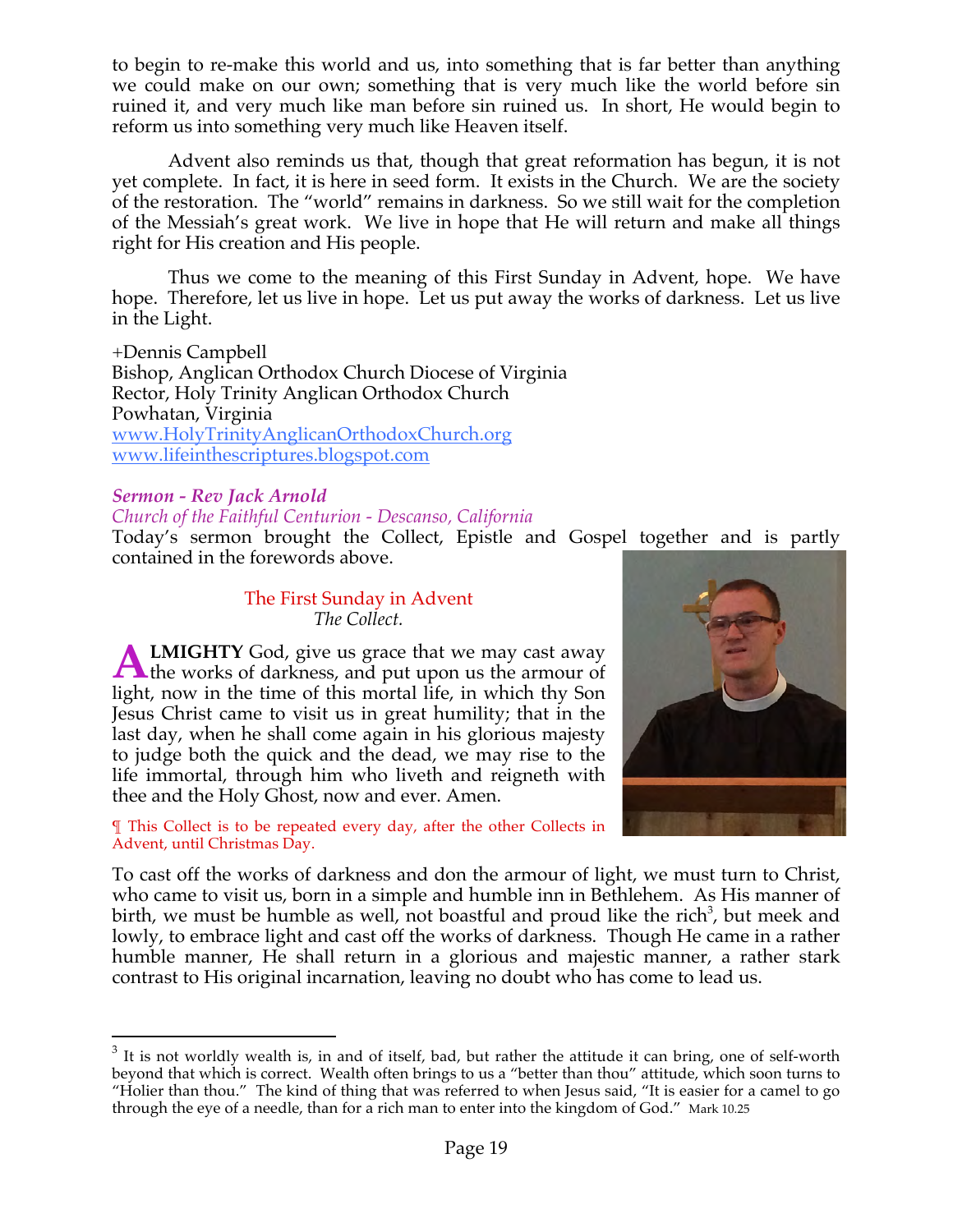We must not be for God in speech only, but in deed. For many in the very same crowd who cried "Hosanna" on Palm Sunday were there early on Good Friday. What did they cry for then?

"Crucify Him, Crucify Him!"

Pilate asked for them to cry for mercy, they cried for vengeance on their Lord and Savior!

A swift 180° turn from "Hosanna to the Son of David". How quick are men to turn upon that of a good thing. As Charles Spurgeon said "It is an astounding thing and a proof of human depravity that men do not themselves seek salvation. They even deny the necessity of it and would sooner run away than be partakers of it." This is due to our natural inclination to choose the fruit of death rather than the bread of life, which comes from the Baker of Life, Jesus Christ.

I was reading Genesis 40 the other day with my parents and it struck me how the tale of the baker and the butler of the Pharoah, with each with three days to their eventual fates, was a parallel to Christ. Why the two had differing fates is not clear in Scripture, but for certain Christ is the Baker of Life, and who in three days arose from the dead to have conquered death. The Bread of Life is Christ's sacrifice for us, and every time we partake of it in Holy Communion and listening to the Gospel and the Epistle, we must always remember the cost of our freedom from death. Also with the cost comes conditions, namely that we profess Christ as Our Saviour and to put Him first in our lives, love God with all our heart, soul and mind, and love our neighbors as ourselves. We have heard this before in the Summary of the Law. This is what the Law of God condenses down to, and this is what all our laws that we set forth must be based upon, for there is no other rational or foundational base so great and solid as Christ. He must be the Chief Cornerstone in our lives, if our lives are to have any meaning. There are those who He is not chief in, and they are those who may vainly profess His name with their lips, but not in their actions. This is a great sorrow for them. They have not kept the Word of God in their hearts, though they may shallowly profess it with their lips. It is action and not diction that counts!

We must not be like them. We must put on the great Armour of Light and to reject our former lives of sin and vanity. We must switch from our old selfish lives to a new unselfish, Christ filled lif. It is something that we always will be struggling with, but god never gives up on us. As long as we repent from our sin and turn back to God in our private prayers and devotion, he will wipe our slate clean. I know I have a hard time keeping on the straight and narrow path, so I am glad He left the Scriptures to guide us.

Through following His Word and Instructions, we shall be given a greater reward than anything existent on the Earth; past, present or future, that gift of immortal life, life for all eternity, that will outlast this physical world. To don the armour of light is not merely putting it on, you have to utilize it, and utilize the helmet, the buckler and sword (Scriptures and Christ's teachings). You need the who complement of weaponry to go into combat with the Prince of Darkness in this fallen world.

Make no mistake, we are engaged in a World War with the Prince of Air, the Prince of this world for the souls of men, starting with our own, a World War which which has been going on since the beginning of time. But we know the ending is in our favor for certain, for the Book of Revelations tells us so.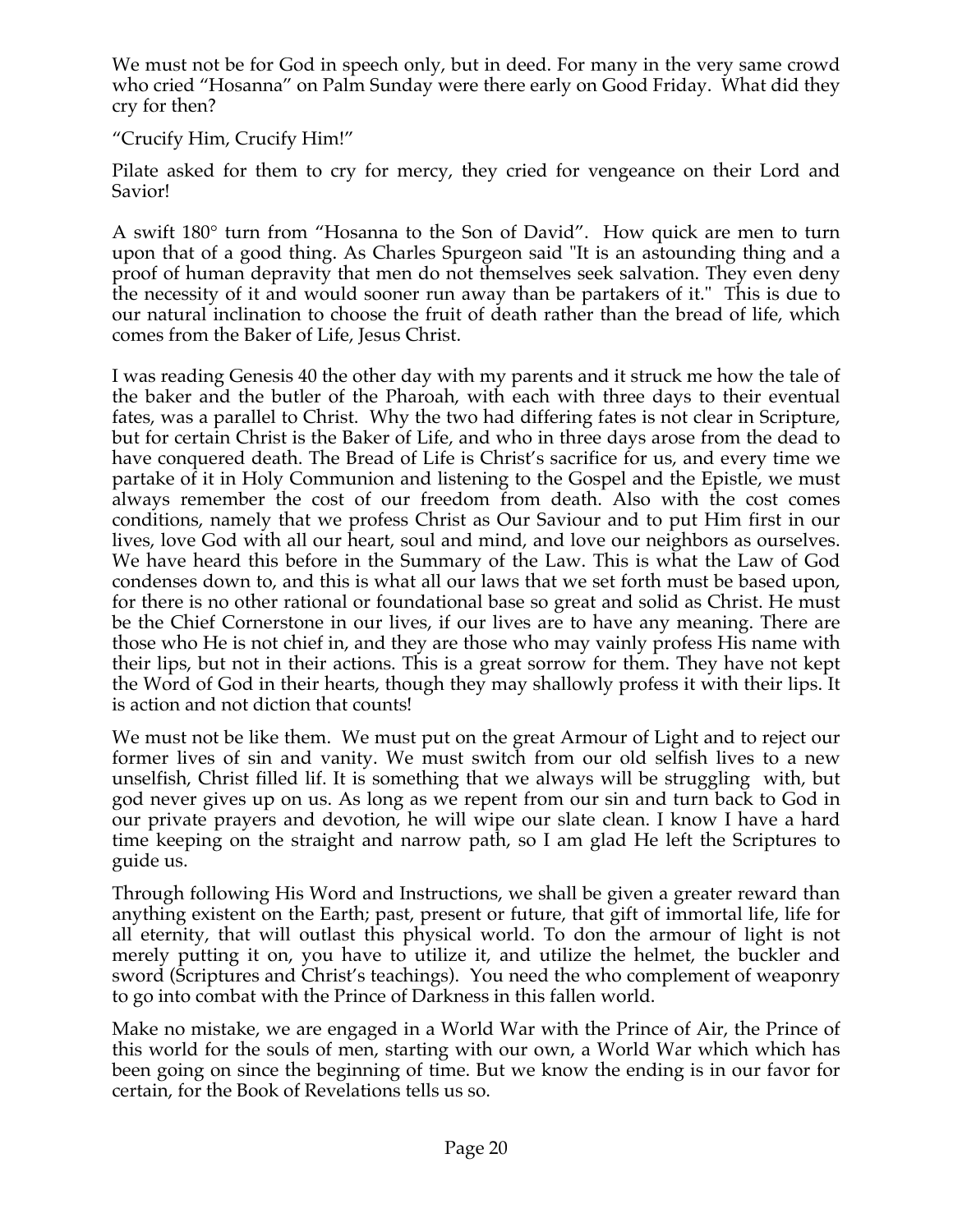As individuals we may not experience victory here on earth. We may struggle with problems in this world and our own, our whole lifespan on this planet. We may not know that savor, but we know that in the end, He will be victorious as we know the Savior. We will win, for we are on His Side.

Cast off the dull worn robes of darkness, which lack luster, give no warmth, protect not from the heat, and put on the shining glorious armour of light. So kitted up, we walk in light, not in darkness where we may stumble and fall. Unlike moths, for us light is life, not the destruction of darkness.

Come, put on the Armor of Light and go forth to destroy that last enemy, death!

Heaven is at the end of an uphill trail. The easy downhill trail does not lead to the summit.

The time is now, not tomorrow. The time has come, indeed. How will you ACT?

It is by our actions we are known.

# **Be of God - Live of God - Act of God**

#### *Roy Morales-Kuhn, Bishop and Pastor - St. Paul's Anglican Church - Anglican Orthodox Church*

Bishop Roy is pastor of the biggest AOC parish West of the Mississippi and is in charge of the Diocese of the Epiphany.

# **First Sunday in Advent**  Psalm 46 • Isaiah 28: 14 – 22 • Hebrews 12: 14 - 29

30 November 2014

As we reflect on the three passages of scripture we heard this morning, let us look at themes that come out in each set of verses:

- Repentance
- Salvation
- Peace
- Kingdom come

 Let us take time to reflect on the Word of God, reflect on His great gift to us, His Son Jesus, let us

use the time at hand to delve into the Word made flesh, Immanuel.

Psalm 46. Deus noster refugium.

**OD** is our hope and strength, \* a very present help in trouble. **COD** is our hope and strength,  $*$  a very present help in trouble.<br>
<sup>2</sup> Therefore will we not fear, though the earth be moved,  $*$  and though the hills be carried into the midst of the sea;

3 Though the waters thereof rage and swell, \* and though the mountains shake at the tempest of the same.

4 There is a river, the streams whereof make glad the city of God; \* the holy place of the tabernacle of the Most Highest.

5 God is in the midst of her, therefore shall she not be removed; \* God shall help her, and that right early.

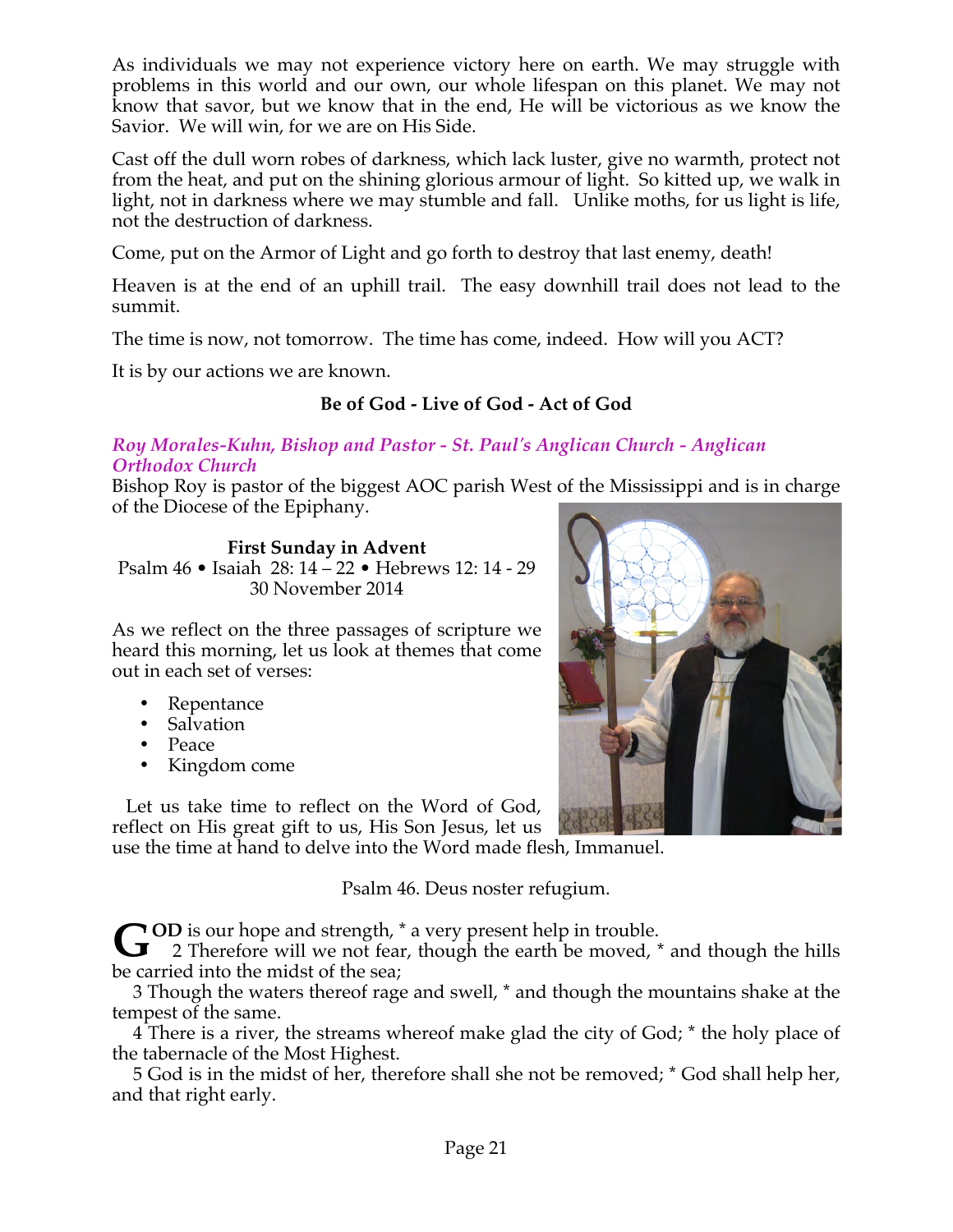6 The nations make much ado, and the kingdoms are moved; \* but God hath showed his voice, and the earth shall melt away.

7 The Lord of hosts is with us; \* the God of Jacob is our refuge.

8 O come hither, and behold the works of the ord, \* what destruction he hath brought upon the earth.

9 He maketh wars to cease in all the world; \* he breaketh the bow, and knappeth the spear in sunder, and burneth the chariots in the fire.

10 Be still then, and know that Iam God: \* I will be exalted among the nations, and I will be exalted in the earth.

11 The Lord of hosts is with us; \* the God of Jacob is our refuge.

In Psalm 46 we read:

There is tumult and fury, "nations in uproar, kingdoms fall" "come see the works of the Lord, the desolation he has brought on the earth." And yet out of this chaos we get peace.

 "He makes wars cease to the ends of the earth; he breaks the bow and shatters the spear, he burns the shields with fire."

And then the promise;

"Be still and know that I am God;

I will be exalted among the nations.

I will be exalted in the earth."

The Lord Almighty is with us, the God of Jacob is our fortress.

This last verse brings us back to the first verse in this psalm as a full circle.

God is our refuge and strength, a very present help in trouble.

In this refuge, this citadel, this stronghold, God protects his own. We have that promise that even in the times of trouble, chaos, confusion, 'the God of Jacob is our refuge.'

In the Isaiah passage we get a glimpse of the coming Christ as Isaiah warns the people of Israel to be careful, to stop sinning, to repent, and to come back to God, because there will be justice, there will be judgment:

- **<sup>16</sup>** Therefore thus saith the Lord God, Behold, I lay in Zion for a foundation a stone, a tried stone, a precious corner stone, a sure foundation: he that believeth shall not make haste.
- **<sup>17</sup>** Judgment also will I lay to the line, and righteousness to the plummet: and the hail shall sweep away the refuge of lies, and the waters shall overflow the hiding place. (Isaiah 28:16-17)

And yet even in all of this judgment and justice mete out by God, he still gives us hope, that hope that comes in the Name of the One chosen to bring Salvation to the world. That covenant with death is void, your contract with hell is null, but be mindful to not mock the Gift of God, don't scorn His gift that He sent as a baby.

18 And your covenant with death shall be disannulled, and your agreement with hell shall not stand; when the overflowing scourge shall pass through, then ye shall be trodden down by it.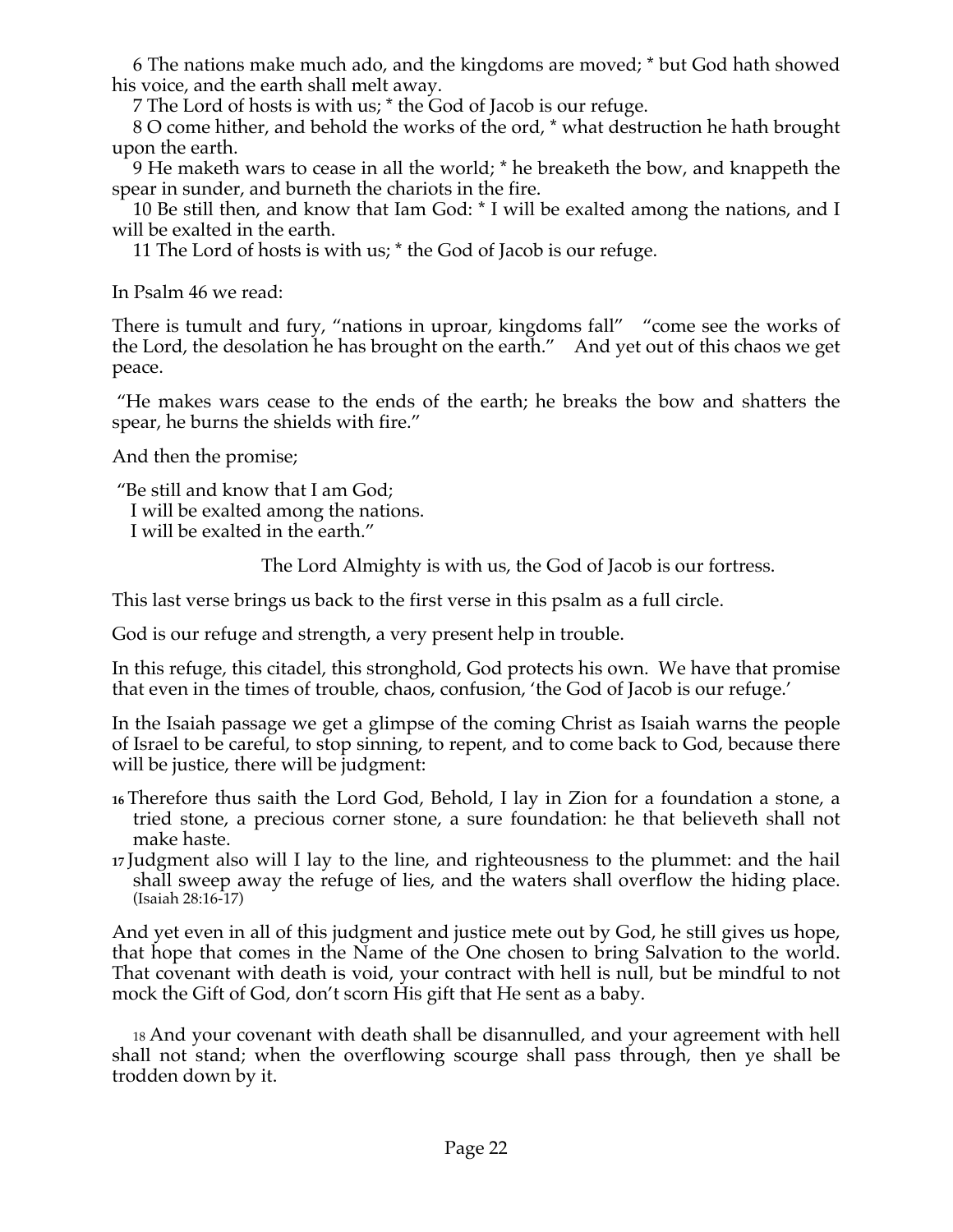22 Now therefore be ye not mockers, lest your bands be made strong: for I have heard from the Lord God of hosts a consumption, even determined upon the whole earth."

The whole Hebrews passage is a warning against refusing God.

22 But ye are come unto Mount Sion, and unto the city of the living God, the heavenly Jerusalem, and to an innumerable company of angels,

23 To the general assembly and church of the firstborn, which are written in heaven, and to God the Judge of all, and to the spirits of just men made perfect,

24 And to Jesus the mediator of the new covenant, and to the blood of sprinkling, that speaketh better things than that of Abel."

He who came, He who is coming, He who is here.

- <sup>25</sup> See that ye refuse not him that speaketh. For if they escaped not who refused him that spake on earth, much more shall not we escape, if we turn away from him that speaketh from heaven:
- <sup>26</sup> Whose voice then shook the earth: but now he hath promised, saying, Yet once more I shake not the earth only, but also heaven.
- <sup>27</sup> And this word, Yet once more, signifieth the removing of those things that are shaken, as of things that are made, that those things which cannot be shaken may remain.
- <sup>28</sup> Wherefore we receiving a kingdom which cannot be moved, let us have grace, whereby we may serve God acceptably with reverence and godly fear:
- <sup>29</sup> For our God is a consuming fire. (Hebrews 12:25-29)

These words were written to the Hebrews who for the most part had rejected Christ the promised Savior. The author is giving the Hebrew readers a chance to understand that this same Christ is the promised Messiah from the Old Testament prophets.

As we think upon these verses and passages of God's word, let us reflect on the great gift that was sent us by way of the baby Jesus, when he came the first time those so many years ago.

Let us try to use this time when things are so busy, activities are bustling, no one seems to have the time to stop and pray; to STOP, BE STILL, and know that He is God.

Take the time to refresh yourselves on the Word. Peace be still.

Let us pray,

**LMIGHTY** God, give us grace that we may cast away the works of darkness, and **ALMIGHTY** God, give us grace that we may cast away the works of darkness, and put upon us the armor of light, now in the time of this mortal life, in which thy Son Jesus Christ came to visit us in great humility; that in the last day, when he shall come again in his glorious majesty to judge both the quick and the dead, we may rise to the life immortal, through him who liveth and reigneth with thee and the Holy Ghost, now and ever. *Amen*.

 **GOD**, who hast prepared for those who love Thee such good things as pass man's **O** GOD, who hast prepared for those who love Thee such good things as pass man's understanding; Pour into our hearts such love toward Thee, that we, loving Thee above all things, may obtain Thy promises, which exceed all that we can desire; through Jesus Christ our Lord. *Amen*.

**GOD**, who hast made all those that are born again in Christ to be a royal and **O** GOD, who hast made all those that are born again in Christ to be a royal and priestly race; Grant us both the will and the power to do what Thou commandest; that all Thy people may have the same faith in their hearts, and the same piety in their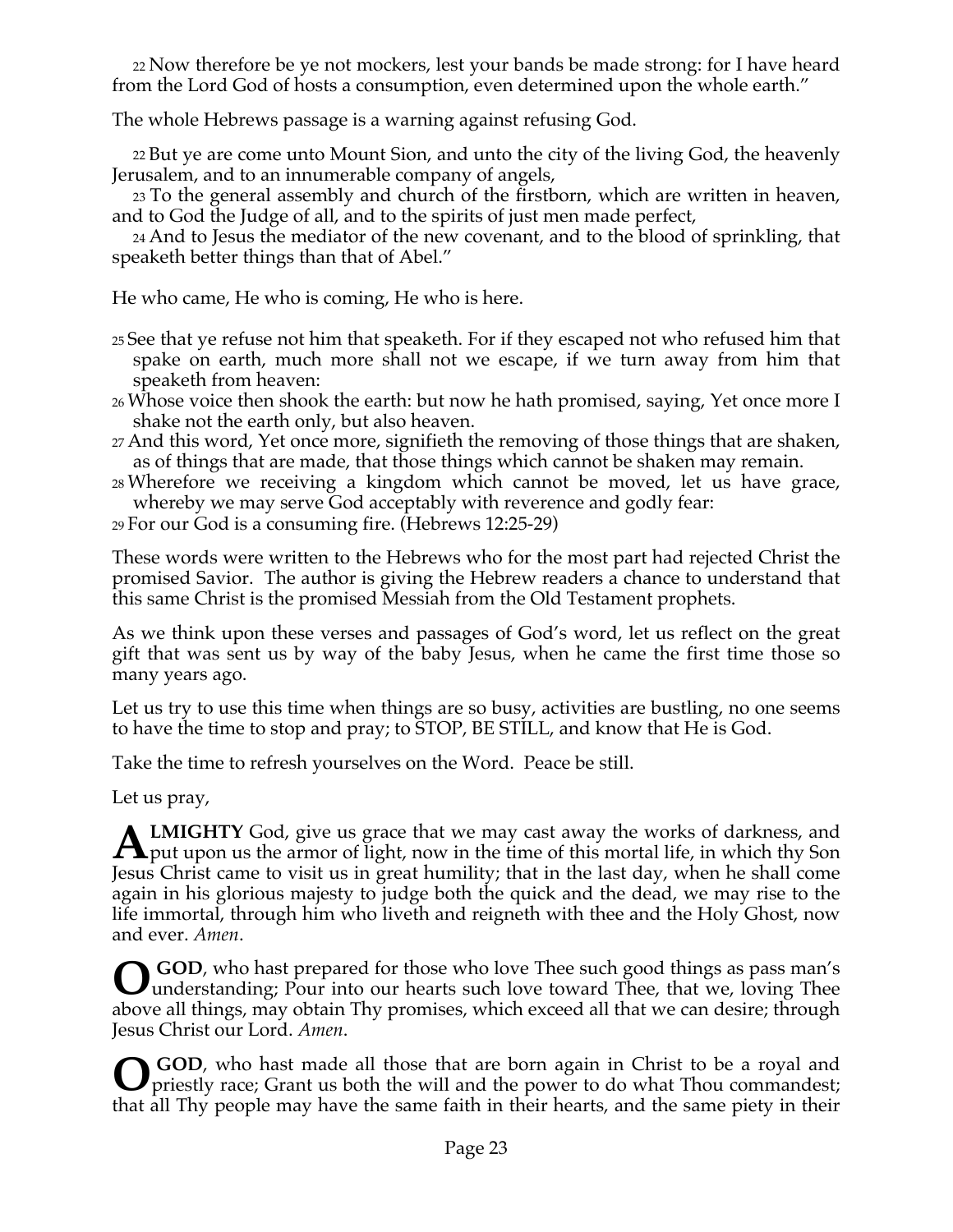actions; through Jesus Christ our Lord. *Amen*.

**LMIGHTY** and everlasting God, the Comfort of the sad, the Strength of sufferers, **ALMIGHTY** and everlasting God, the Comfort of the sad, the Strength of sufferers,<br>let the prayers of those that cry out of any tribulation come unto Thee; that all may rejoice to find that Thy mercy is present with them in their afflictions; through Christ our Lord. *Amen*.

**EXTEAVENLY** Father we studied your word today, seeing your hand down through **the halls of history.** Help us to live according to Your Word as we have no excuses the halls of history. Help us to live according to Your Word as we have no excuses today. The word of God is both in our hands and has been manifest by the Son Jesus, who was born of a virgin, grew to adult hood, began his earthly ministry, was tried under Hebrew and Roman law, was crucified, died, was buried, and rose again to new life. He gave us the hope of resurrection by his perfect example. Let us intend to lead Godly lives today and as we leave here today and go forth into the world. Let us show the world we are God's children, we are children of the kingdom. These things we pray in the Name of the Father, Son, and Holy Spirit, *Amen*

God loves a cheerful giver, give as you are able, and be blessed.



# *Rev Bryan Dabney of Saint John's Sunday Sermon*

We are fortunate to have Bryan's Sunday Sermon. If you want people to come to The



Truth, you have to speak the truth, expouse the truth and live the truth. This is really a good piece and I commend it to your careful reading.

# **First Sunday in Advent**

Consider I Thessalonians 5:3-9:

**<sup>3</sup>** For when they shall say, Peace and safety; then sudden destruction cometh upon them, as travail upon a woman with

child; and they shall not escape.

**<sup>4</sup>** But ye, brethren, are not in darkness, that that day should overtake you as a thief.

**<sup>5</sup>** Ye are all the children of light, and the children of the day: we are not of the night, nor of darkness.

**<sup>6</sup>** Therefore let us not sleep, as do others; but let us watch and be sober.

**<sup>7</sup>** For they that sleep sleep in the night; and they that be drunken are drunken in the night.

**<sup>8</sup>** But let us, who are of the day, be sober, putting on the breastplate of faith and love; and for an helmet, the hope of salvation.

**9** For God hath not appointed us to wrath, but to obtain salvation by our Lord Jesus Christ,

Reflect on the words: For when they shall say, Peace and safety; then sudden destruction cometh upon them, as travail upon a woman with child; and they shall not escape. But ye... are not in darkness, that that day should overtake you as a thief... For God hath not appointed us to wrath, but to obtain salvation by our Lord Jesus Christ. The apostle Paul was meticulous and straightforward in his presentations. He was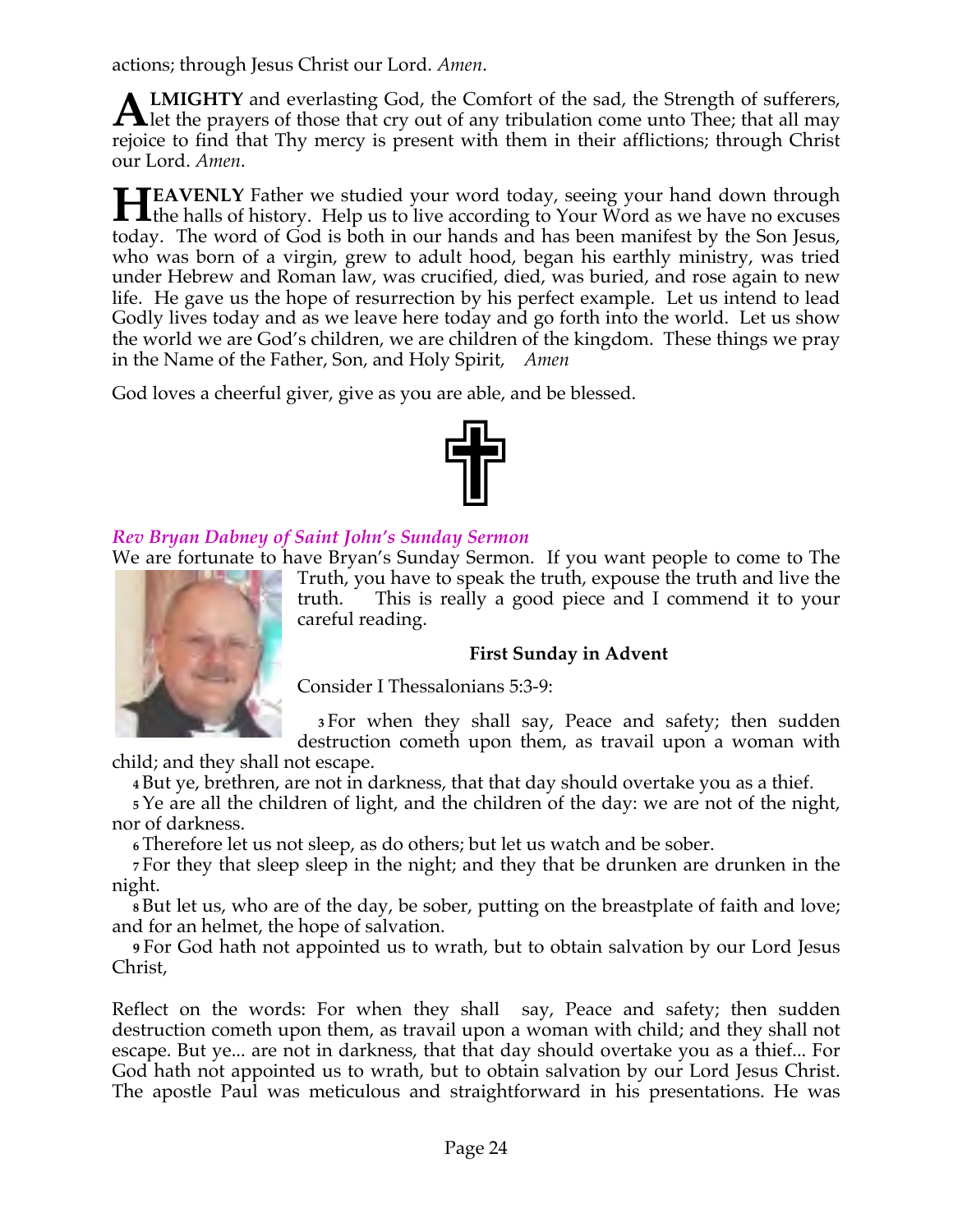given God's word to inscribe and he did so with the passion of a man who was filled with the Holy Ghost. And as we have the word of God before us, we Christians are obliged to heed its several warnings concerning the coming wrath of God. We know from Scripture that it is not a question of if but when. For while we have not been given the day or the hour, an integral part of our Christian witness has been to proclaim our Lord's return, and in light of that we ought to persuade as many as we can to come to God through the shed blood of his only begotten Son.

Now our adversary the Devil is a very wise and crafty being who has on numerous occasions attempted to use the reticence of God to deceive men that they might continue living sinful lives. He has insinuated into the hearts of the unregenerate the notion that our Lord will not be returning anytime soon. He has also led men to believe that peace and safety can be had by their own works apart from a lively faith in the LORD their God. Satan has so successfully blinded the minds and hearts of the unregenerate masses that they have failed to grasp— and history is filled with examples for those who dare to research them— that human desires for peace, prosperity, gain, empire, etc. while attainable, are never lasting. He has over the ages convinced men that the things of this world are worth the effort because it holds for them glory, honor and wealth—vehicles which swell their pridefulness and pave the way for their ultimate downfall.

Consider the verse in our epistle lesson, For when they shall say, Peace and safety; then sudden destruction cometh upon them, as travail upon a woman with child; and they shall not escape (v. 3). How many treaties have actually led to a lasting peace between men and nations? In just the twentieth century alone, our country has signed treaties ending the First World War; the Second World War; an armistice with North Korea and China ending the Korean Conflict; an accord with North Vietnam to end our participation in the Vietnam; an accord with Iraq to end the First Gulf War; along with numerous arms control agreements with Soviet Russia. Still, in spite of all these paper promises, wars and conflicts have continued. In spite of all the efforts of presidents and secretaries of state, those agreements have not brought us lasting peace and allayed our fears of further confrontations. In fact, the ideals of Peace and safety seem to be wafting away as I am writing this sermon. War between Israel and Iran might come at any time. It should be understood that any attack on Iran could result in a war with both Russia and China. There is also the likelihood that such a conflict might include the use of nuclear weapons. And if they are used, there is no telling if they will be used in a limited fashion, that is, regionally, or if their use would take on a more global application. There can be no peace and safety with such a "sword of Damocles" hanging over our heads.

History teaches that reliance on a piece of paper— a treaty— to protect one's country is incredibly naive. But that is what our leaders have done over the last half century, or so. They have opted to sign pieces of paper which have no real power to prevent the very catastrophe which those documents were meant to forestall. Some will say that weapons treaties, and the like, have helped to allay fears and ease suspicions; but in reality they have only masked the real issues and given our populace a false sense of security. Consider the several treaties and agreements which were signed in Europe over the last thousand years and you will readily see that none of them ever led to a complete cessation of hostilities. To the contrary, they either created parenthetical periods of peace, or they laid the groundwork for future conflicts as nations [rose] against nation and kingdoms against kingdom (St. Matthew 24:6-7).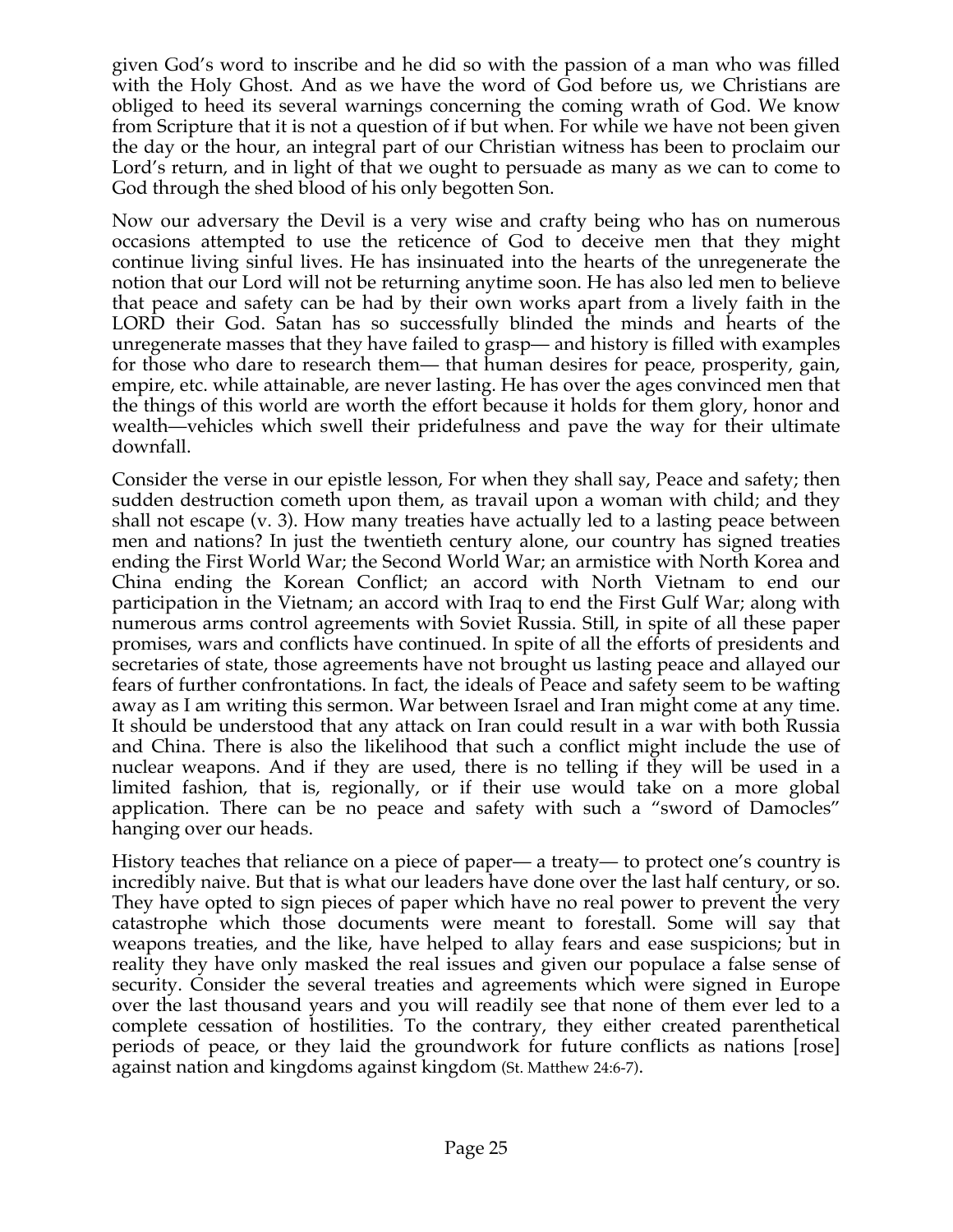In today's world, it seems that with each new attempt at conflict resolution, the potential for new and even more devastating conflagrations have increased. As a result, our government has become like the mythical Sisyphus: who was cursed by the gods to perform a seemingly never-ending task. Couple that with our country's unique ability to determine the time of victory in a conflict apart from an end to hostilities, and you have the makings for a tragedy of epic proportions. Our country's leaders have become like certain charismatics who claim that if one simply speaks a thing, then it will be so. They believe that they can appoint the time of battle, and then say precisely when that victory has been achieved. Can't you hear them now: Well, there it is— we've won; the conflict is resolved; the issue has been handled; our people are safe; and the homeland has been secured; and it was all due to the efforts of President So-in-So or Ambassador Such-and- Such." Translation, "It was all about mortals and had nothing to do with God." But God has everything to do with any good we might experience because we know that every good gift and every perfect gift is from above and cometh down from the Father of lights with whom there is no variableness, neither shadow of turning (St. James 1:17).

Truly, our country was once blessed by Almighty God — as one collect reads— "with substantial industry, sound learning and good manners." We possessed those things because we used to be a people who were for the most part true believers in the Godhead and accepting of his word. Unfortunately, our country has been in decline for many years. Look about our society and you will find an ever-diminishing number of Bible-believing Christians. There should be little doubt that our declining national life is directly proportional to the actual number of truly regenerated souls who are present within our society.

If one really desires to see what is coming in our national life, we need only look at II Chronicles 36:15-16 regarding the kingdom of Judah wherein it was written that ... the LORD God of their fathers sent to them by his messengers, rising up betimes, and sending; because he had compassion on his people, and on his dwelling place: but they mocked the messengers of God, and despised his words and misused his prophets, until the wrath of the LORD arose against his people, till there was no remedy. The Bible tells us in those verses that God's patience with the people of Judah had run out. And so, by extension, would you think he will do any less regarding our wicked society? Either we repent and turn from both our national and our personal sins and trespasses, or the Lord will deal with this country in his hot displeasure. Just by the way things are going should be evidence enough that God has begun to do just that.

But God will not remove his hand from around those who have been born- again of the Spirit; neither can such be taken from his hand by the evil one. No, my friends, we have not been called to experience the wrath of God, only his mercy and grace. The word of God to the apostle Paul in our epistle lesson is sure and certain: But ye... are not in darkness, that that day should overtake you as a thief... For God hath not appointed us to wrath, but to obtain salvation by our Lord Jesus Christ. .

Our principal duty in this life is to serve our Lord by being obedient to his word. While we cannot change God's plan for this world, we ought to commit our cares and concerns to him concerning our roles in these last days. We ought to trust and not worry about the state of things which must come to pass. We are suppose to occupy till his comes again, which means that we should be working, studying , and living our lives in faith. We ought to be engaged in intercessory prayer for those who oppose themselves across the whole of our society, that God would give them the spiritual insight to see the dangers ahead (II St. Timothy 2:24-26). As Abraham asked of God for a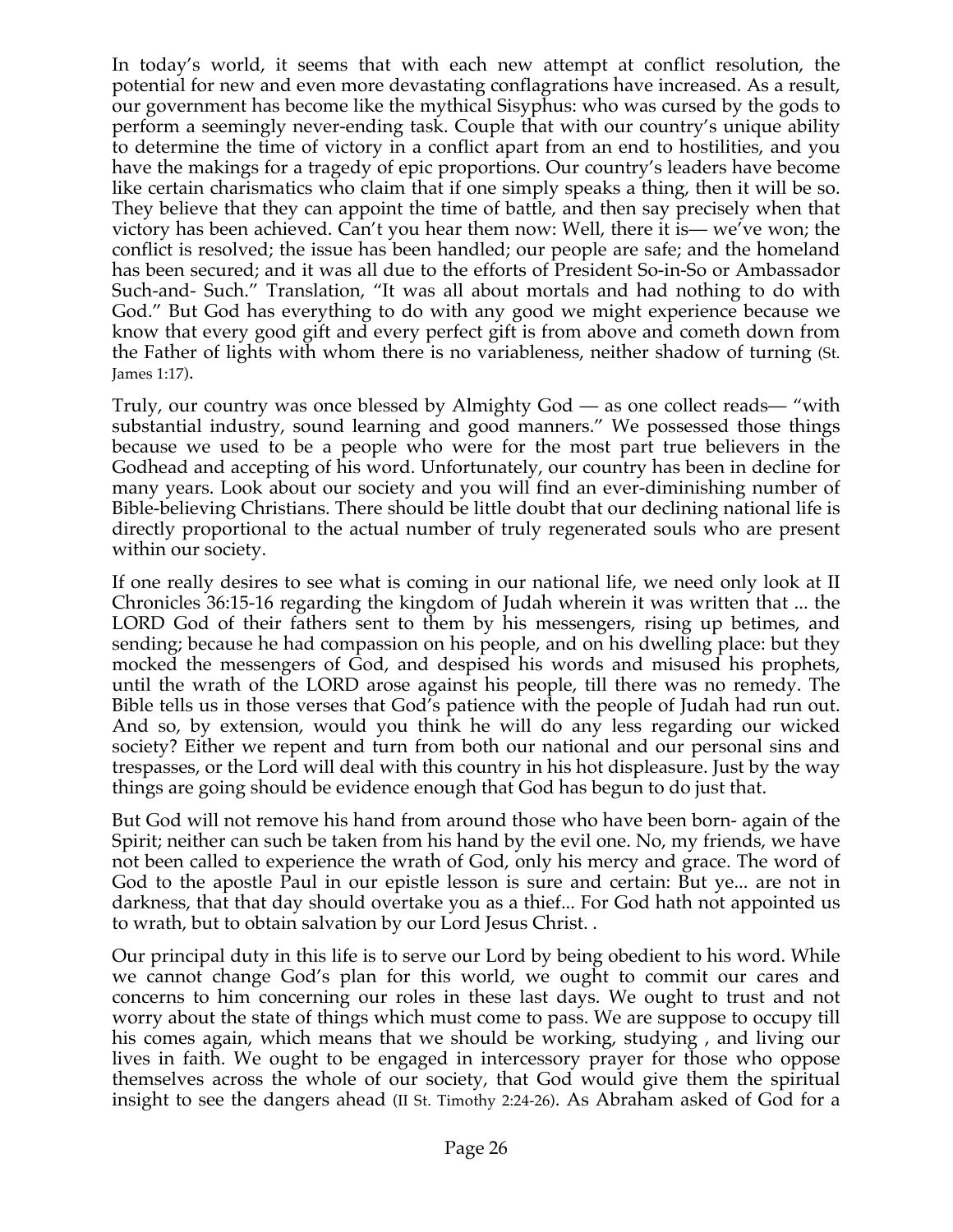stay in his plan to deal with the wicked of Sodom and Gomorrah, so we must also pray that our country and its leaders will see the error of their ways and turn back before it is too late (Genesis 18:23-32).

Scripture tells us that great and terrible things will come upon the children of disobedience, so we should endeavour daily to pull as many as we can from the fire (St. Jude 23). While we have not been called to experience God's wrath, we nevertheless understand from our study of his word that evil will triumph prior to his coming in glory. However, as it is manifesting itself, God will pour out his vials of vengeance and judgment upon the wicked.

The Peace and safety crowd will eventually declare victory whether it is after a horrible world conflict, or after some global leader has convinced the nations to accept his offer of universal peace via their participation as members of a giant global superstate. The prison planet is coming. It might already be here. As terrifying as that may sound, we ought to keep in mind that those things are going to come to pass and to prepare our hearts for the second advent of our Saviour. Our Lord repeatedly warned us to avoid deception and so let us go forward each day serving him by proclaiming the good news of Jesus Christ who has offered us true peace and safety in his coming kingdom.

Let us pray,

**ATHER**, we pray that thou wouldest help us as we fight the good fight of faith, and **FATHER**, we pray that thou wouldest help us as we fight the good fight of faith, and stand our ground in this time of our mortal life; that in our warfare and in our work we might do those things which are pleasing and acceptable to thee as we occupy until our Lord Jesus Christ returns; for these things we ask in his most blessed name. Amen.

Have a blessed week, Bryan+

# *After Church Hospitality*

We would like some pictures of your after service gatherings. Come on! Help out!

# *People in our Prayers* - http://faithfulcenturionprayerteam.blogspot.com/

## **Why? Prayer is an extremely important activity.**

It is not that God knows not our needs, for He surely does. Yet, Jesus commanded us to ask God for those same needs. In addition to the obvious of asking God for help, offering thanksgiving and the like, prayer helps us focus our thoughts on how we might do God's work.

The Prayer Team of the Anglican Orthodox Church was established to help our members and fellow Christians pray for those in need and to give thanks as well for the blessings we have been granted.

#### **Who can be on the list? Do I have to be a member of the Anglican Orthodox Church to be prayed for?**

No! The only qualification to be on the list is that you want our prayer team to pray for you. We are Christians and are happy to pray for you, no matter who you are. If you want help from God, you are our kind of people.

## **What is the commitment from the prayer team?**

Each member of the team will pray for the desired outcome at last once per day.

## **How do I get myself or someone else on the prayer list?**

You can email one of the prayer team leaders: Jack - jack@faithfulcenturion.org or Dru dru@ faithfulcenturion.org, or call the office at (619) 659-3608 or fill out a prayer card at church.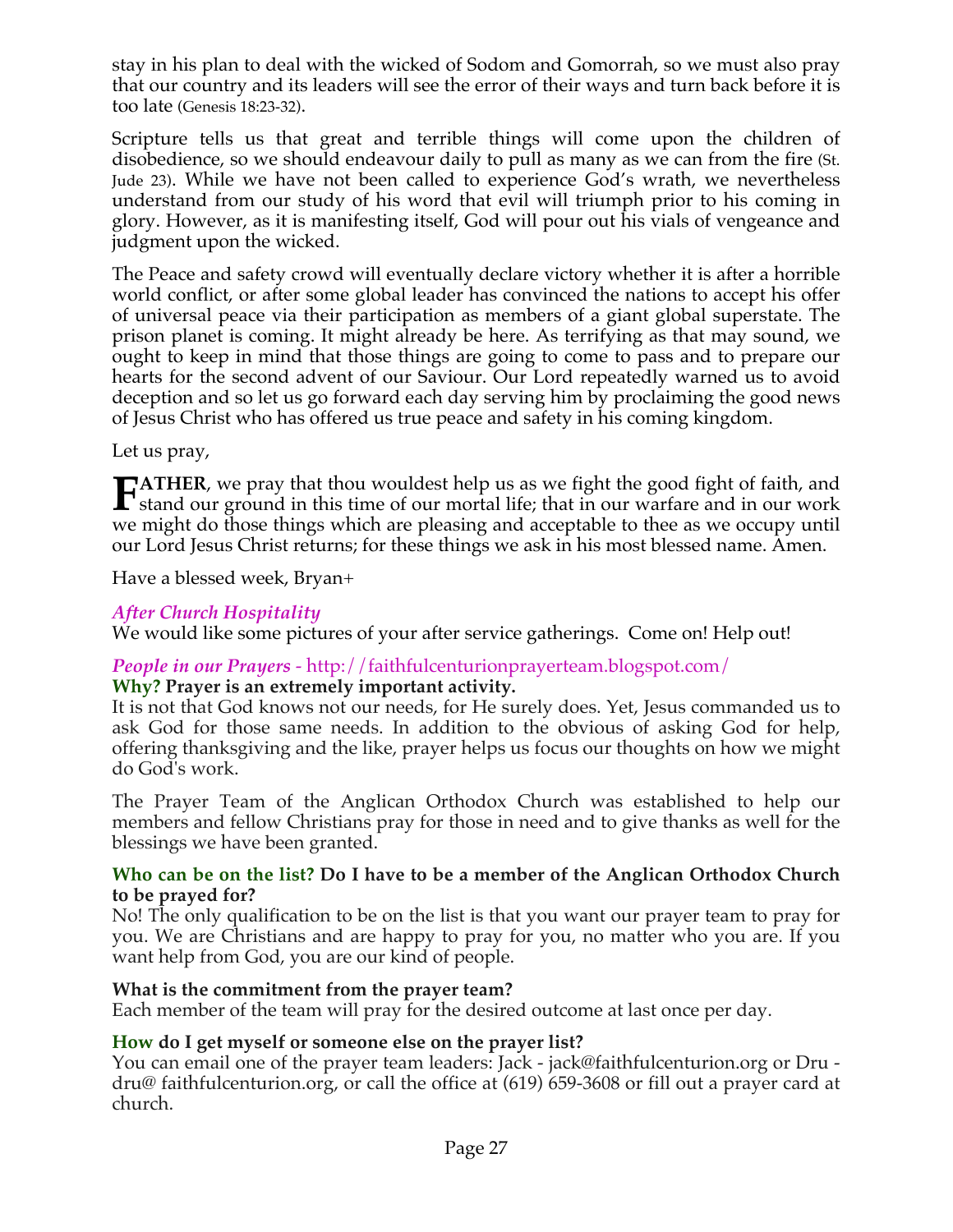## **What should I ask for?**

Depends on what you want. Some people merely want God to be asked to heal their ills and be mentioned by their first name, others want a specific outcome and / or have more of their personal information known to the team. Ask for what you want. It is your desire and need for prayer the team is attempting to meet. For typical examples, see the list below.

## **Updating the Team**

If you are on our prayer list, or if you have submitted a person that you have asked us to pray for, please update one of the team members or Hap in person, by telephone or email. It helps to be able to pray specifically for these individuals including their specific needs; plus if they get better, it is nice to give thanks!

Please note that on the yellow (maybe green or orange if you get an old one) cards at church, you can ask that those to be prayed for have their names disseminated to the prayer team. Those names will be said in church and appear here. Or, you can ask that their names and purpose be kept confidential, then only Hap will know to pray for them.

#### *Prayer List Notice – If you have someone on the prayer list and their needs have changed, please let us know. We'd like to update our prayers to reflect the need and most important to give thanks!*

## *Travel*

*Hap* and *Dru Arnold* are on travel this week.

## *Birthday*

*Lucius Dabney* celebrated his 89<sup>th</sup> birthday 23 November 2014. Lucius, father of Rev Bryan Dabney is an attorney who still practices, opening his office every weekday as he has since 1949. A veteran of both World War II and Korea, a Bible teacher and lay reader, Lucius is our country.

*The Anglican Orthodox Church celebrated its* 51<sup>st</sup> birthday on 16 November 2014.

#### *Wedding*

- *Erma Jacob* and *Ashbil Gill* were married the afternoon of Friday 28 November 2014, Peshawar, Pakistan. A reception followed and the next day the wedding couple and others continued to Lahore, Pakistan where the groom's parents had a Walima dinner and reception. Erma is the daughter of Bishop and Mrs. Ernest Jacob. Please pray for Erma and Ashbil as they work to come together as a single unit and grow closer to our Lord.
- *Natalie and Willy* were married on 8 November 2014. Please pray for them as they come together as a single unit. Pray each of them will work together to actually join as one and grow closer to our Lord.

#### *Move*

*The Thomas Family* is now in Okinawa for a second short tour. Please pray for this new assignment to go well for Kurt and for Mary and the kids to make new friends.

#### *Departed*

*Doctor Manjun Ryu* died suddenly of a heart attack. Please give thanks for his time here on earth and pray for his family members who of necessity remain behind and are not only grieving, but adjusting to the loss of the family leader who left without warning. This is so very hard. While we can never really prepare for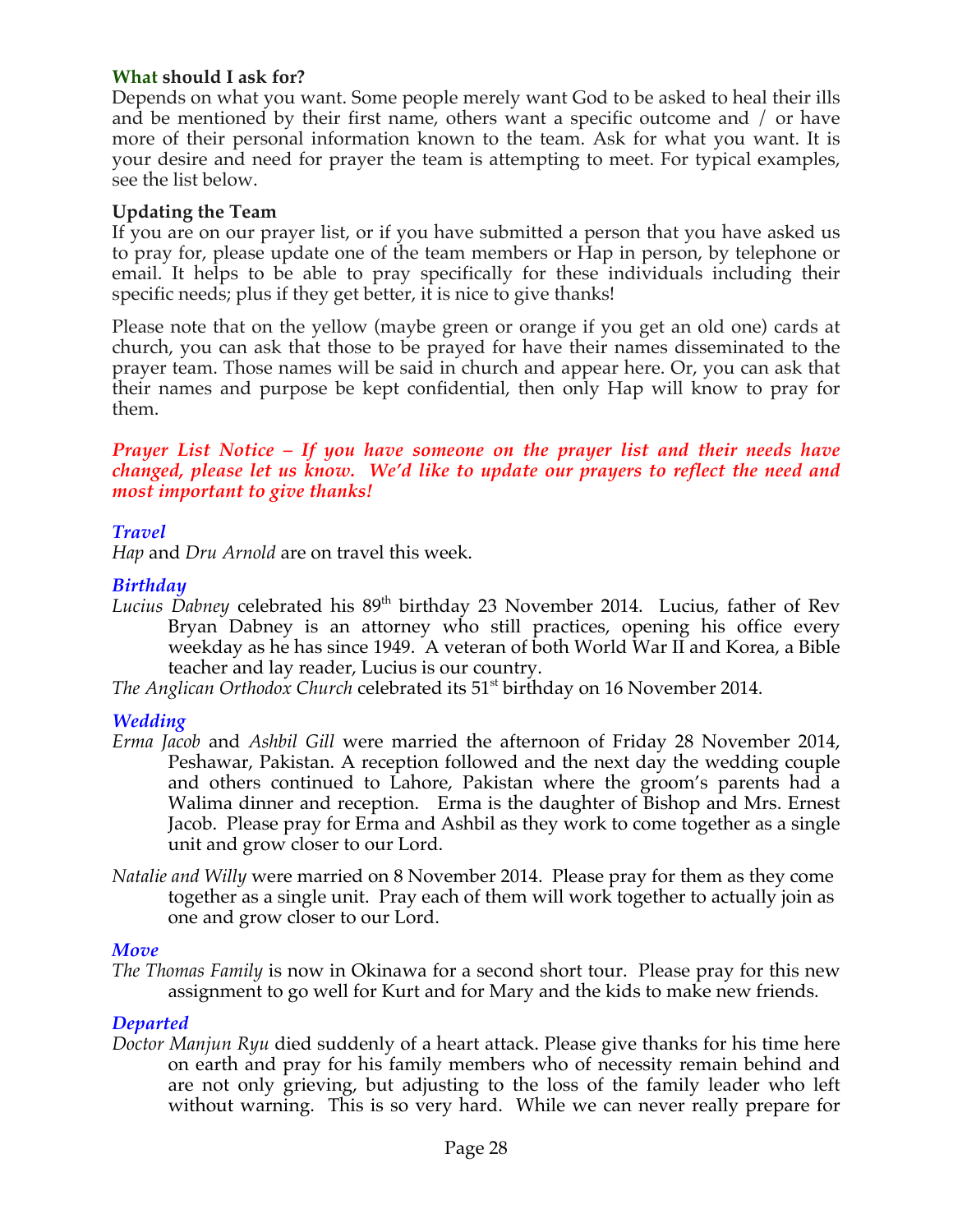the loss of a loved one, it is very hard when there is absolutely no warning whatsoever. Please pray for the Ryu family, remembering it can happen to any of us and they need your prayer.

- *Carol Anne* left for home with our Lord on 11 November 2104, after a hard fought battle with cancer. Please give thanks for her time here on earth and pray for her family members who of necessity remain behind.
- *Annette* left for home on 9 November 2104, after dehydration problems, plus kidney and liver problems. She had delayed getting help because of financial. Please give thanks for her time here on earth and pray for her family members who of necessity remain behind.
- *Tazeem Gill*, AOC Pastor of the church in Narrowal, returned home to be with our Lord after a heart attack on 7 November 2014. A 2002 graduate of Faith Seminary, he was married last year and leaves behind his wife. Please give thanks for his time here on earth and pray for comfort and strength for his wife who of necessity remains behind. Pray also for his congregation who miss their pastor.
- *Bill Harrington* passed away the afternoon of 31 October 2014, quite unexpectedly. Please join his family in giving thanks for Bill's time here on earth. Please pray for his family who of necessity remain behind, that they might put their sorrow at the temporary separation on God's back, while they look forward, not back. Pray in particular for his mother who has now lost three of her six children and for his brother Michael who will have to help in straightening things out.

#### *Anniversary of Departure*

*Ken Jennings*, Grasshopper, left for home on 2 November 2013. Please give thanks for his time here on earth and for pray comfort to his wife Terri and children Trevor, Tawnya and Tessa.

#### *Nearing the end of their time here on earth*

- *Maggie* is nearing the end of her time here on earth. Please pray for Maggie and her husband Dub as she prepares to go home to be with her family who have gone before her. Pray for the faith of her family to build and the transition to be good.
- *Alan* is a victim of metastasized colon cancer already destroying his liver. His youngest sister has put aside her hard-earned career to care for her brother in these days on earth. Please pray for him as he prepares to go home to be with his family who have gone before him. Please pray for comfort, understanding, strength and guidance for Alan and his family who will of necessity remain behind.
- *Saundra* is in ICU with congestive heart failure after a heart operation. She is aged and frail. Saundra is near the end of her time here on earth. Please pray for comfort, understanding, strength and guidance for Saundra and her family who will of necessity remain behind. Pray for the love of God to stay foremost in their hearts.
- *Polly* is in hospice care with dementia and spinal stenosis. Please pray for her as she prepares to go home to be with her family who have gone before her. Pray for the faith of her family to build and the transition to be good.

#### *Homebound or Infirm*

*Mary* is an elderly woman who had a hip replacement. Please pray her as she is home recovering.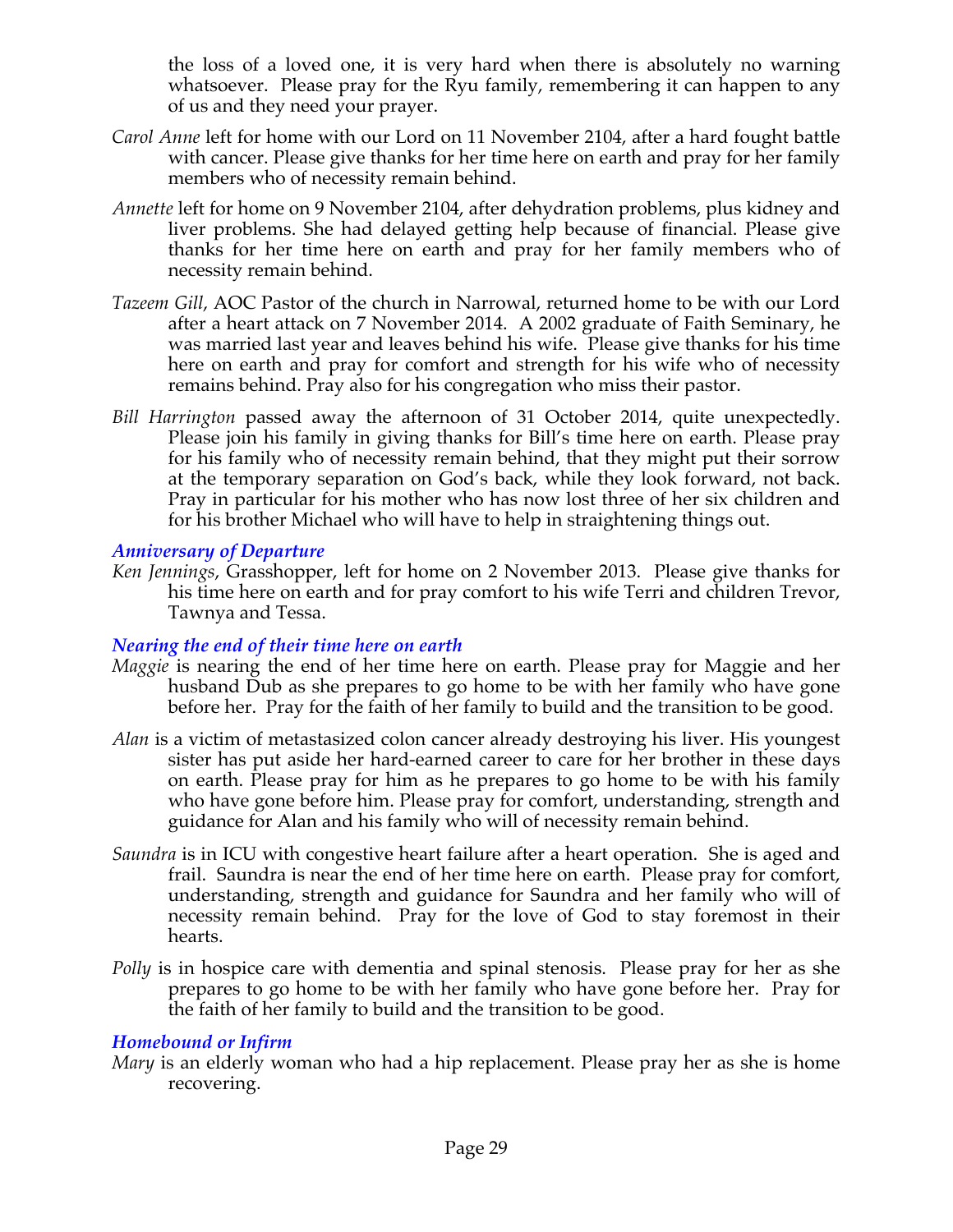- *Joan* has had serious medical problems that have kept her confined. On 26 September 2013, she took a fall. Please pray her health will remain stable.
- *Norma, Sara's mother* is in a state of deteriorating health, both physically and mentally, with both dementia and Alzheimer's. She is slowly drifting away, though she still recognizes Sara and prayer gives her a sense of peace. Please pray for both Sara and her mother to put their cares and worries on God's shoulders so they can deal with the many problems involved.

## *In need of a miracle or understanding of God's Plan*

- *June* found she has a recurrence of colon cancer, which is now Stage Four, that is it has spread. Please pray for a miraculous remission; that June's remaining time here on earth might be good. Help June and her family put their trust in the Lord and let Him carry their sadness, fear, worry and terror.
- *Cindy* has been diagnosed with an aggressive malignant brain tumor. Please pray for a miraculous remission; that Cindy's remaining time here on earth might be good. Help Cindy and her family put their trust in the Lord and let Him carry their sadness, fear, worry and terror.
- *Sarah,* wife of Rev Geordie (AOC UK), has been treating for ovarian cancer. She has lost her son, as well as a long time furry family member; she is home from hospital having had fluid drained from her lungs. God will give us all the strength we need if we but let Him. Having said that, Sarah is under more stress than can be imagined. Pray that Sarah and Geordie be guided to the new kitten God has chosen for them. Please pray for a miraculous remission; and that Sarah might put all her sadness, fear, worry and terror on God's back so that her remaining time here on earth might be good. Help Sarah, Geordie and their family put their trust in the Lord and let Him carry their worry.

*From Sarah (5 November 2014)* 

Dear Prayer Partners,

My husband George forwarded to me your prayers.

I was humbled and amazed at how God our Heavenly Father works in and through individuals to encourage and uplift others - me! That He would place upon your hearts thoughts and prayers for my health and well being, I am in awe and wonder at the greatness of our God who pays attention to the little details of our lives. What an awesome God we serve people. Bless you all for your faithfulness, constancy and through you, an outpouring of grace to me. I feel well loved.

With sincere love in Christ, Your sister in Jesus, *Sarah*

- *Leon McKay* suffered a stroke a few weeks back that has left him unable to speak and while undergoing evaluation the doctors also found he has a very aggressive cancer. Please pray for a miraculous remission; that Leon's remaining time here on earth might be good. Help Leon and his family put their trust in the Lord and let Him carry their worry.
- *Rev. Thomas Brooks* is not improving and being kept alive by artificial machines. Please pray for a miraculous recovery and if that not be God's Will, a rapid passing to home. Help Thomas' family put their trust in the Lord and let Him carry their worry

*Ronnie* has kidney cancer that has spread and the surgeons are very concerned. Please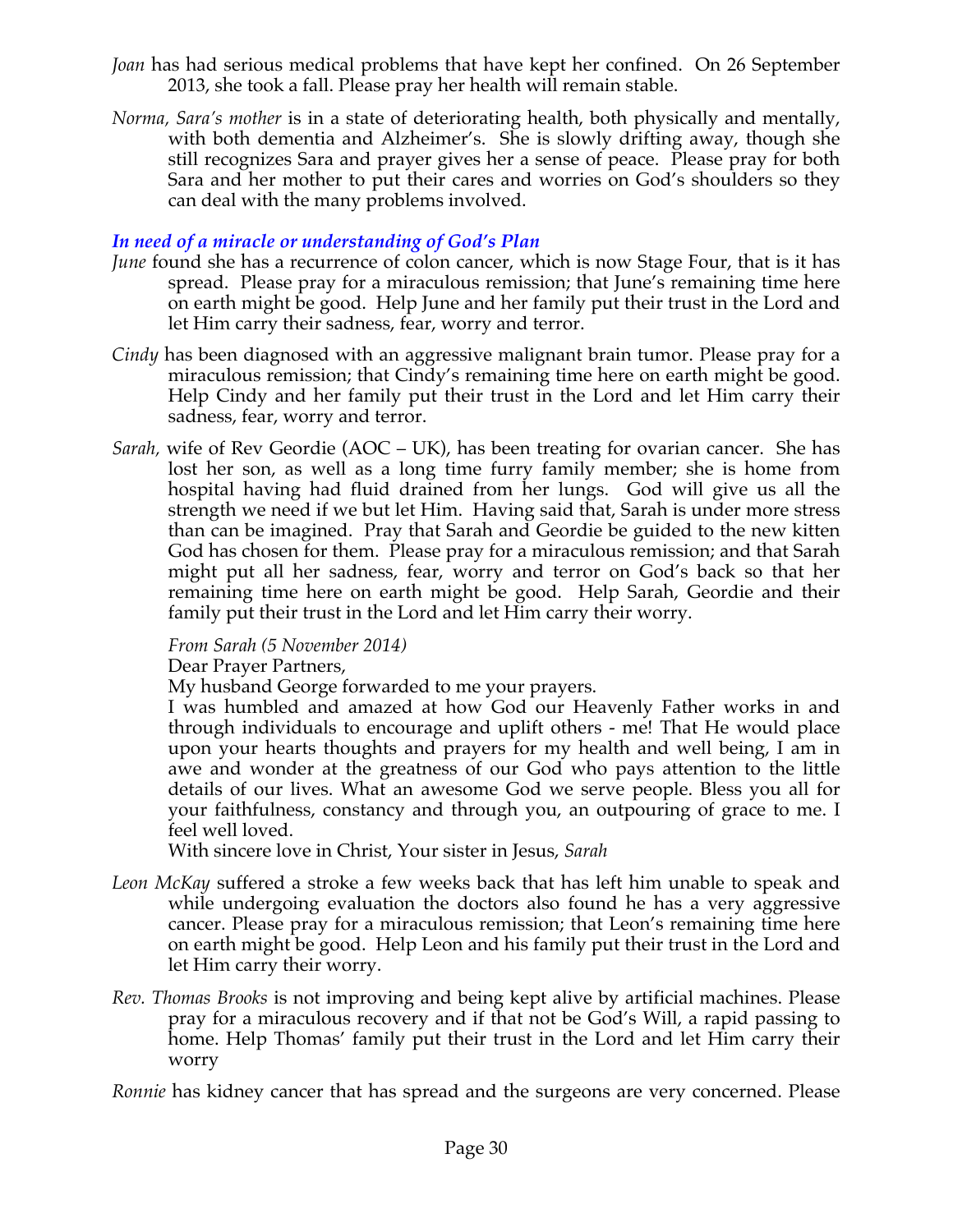pray the medical team to formulate a successful treatment plan and for a miraculous remission; that Ronnie's remaining time here on earth might be good. Help Ronnie and family put their trust in the Lord and let Him carry their worry.

- *Levi* was cancer free for 4 years and just discovered he has kidney cancer. Levi has a great deal of faith and said whether he is healed or God takes him home he will be fine. Please pray for the medical team to pay attention and to their best and for a good outcome. Pray also that Levi and family will be able to put their worry on God's shoulders. In particular, please pray for pain relief; Levi is 22 years old.
- *Ray Daley* is a member of the Royal Canadian Legion and served his country during the Korean War era. Ray is taking chemotherapy treatments for cancer. Meanwhile his son Trevor is in the hospital in a coma and seems to have lost the will to live.
- *Pat* has been under treatment for colon cancer for sometime. He has had major complications the last few days and your prayers will be appreciated by family and friends.
- *Dorothy* had pneumonia, on checking her lungs they found tumors which permeated the lung area. Further investigation found a primary site in the colon, with the lung being secondary. It would appear there is no viable treatment at this time. Please pray for a miraculous remission; that her remaining time here on earth might be good. Help Dorothy and her family put their trust in the Lord and let Him carry their worry.
- *Becky* has fourth stage metastasized lung cancer and is not doing well with chemotherapy treatments. Please pray for Becky and her husband as they are together during this difficult time in their lives.
- *Jane* has fourth stage cancer and is not doing well. Please pray for Jane and her family as they are together during this difficult time in their lives.
- *Larry Howes* suffered a fairly severe stroke. 4 December 2012, doctors replaced a valve in a shunt that had been put in about two weeks before, and Larry responded very well. He was able to go home.

Pray also for confidence in our Lord for Larry and his family. Larry needs a miracle, pray for one. Please.

- *Colleen* has been battling pancreatic cancer over the last year and it has now spread to one of her lungs. Please keep her and her family in your prayers.
- *Christine* has cancer of the colon, which spread to her liver; she is receiving chemotherapy and is having difficulty eating. Please pray for the medical team treating her to pay attention and do their very best; pray also for confidence in our Lord for Christine and her family.
- *Todd* and *Kenny* have both been fighting osteocarcinoma for over five years and have been told their time here on earth is nearing its end, absent a miracle from God. Both are ready to go home and leave the pain, but would like to stay. Please pray for them and their families.

*Surgery*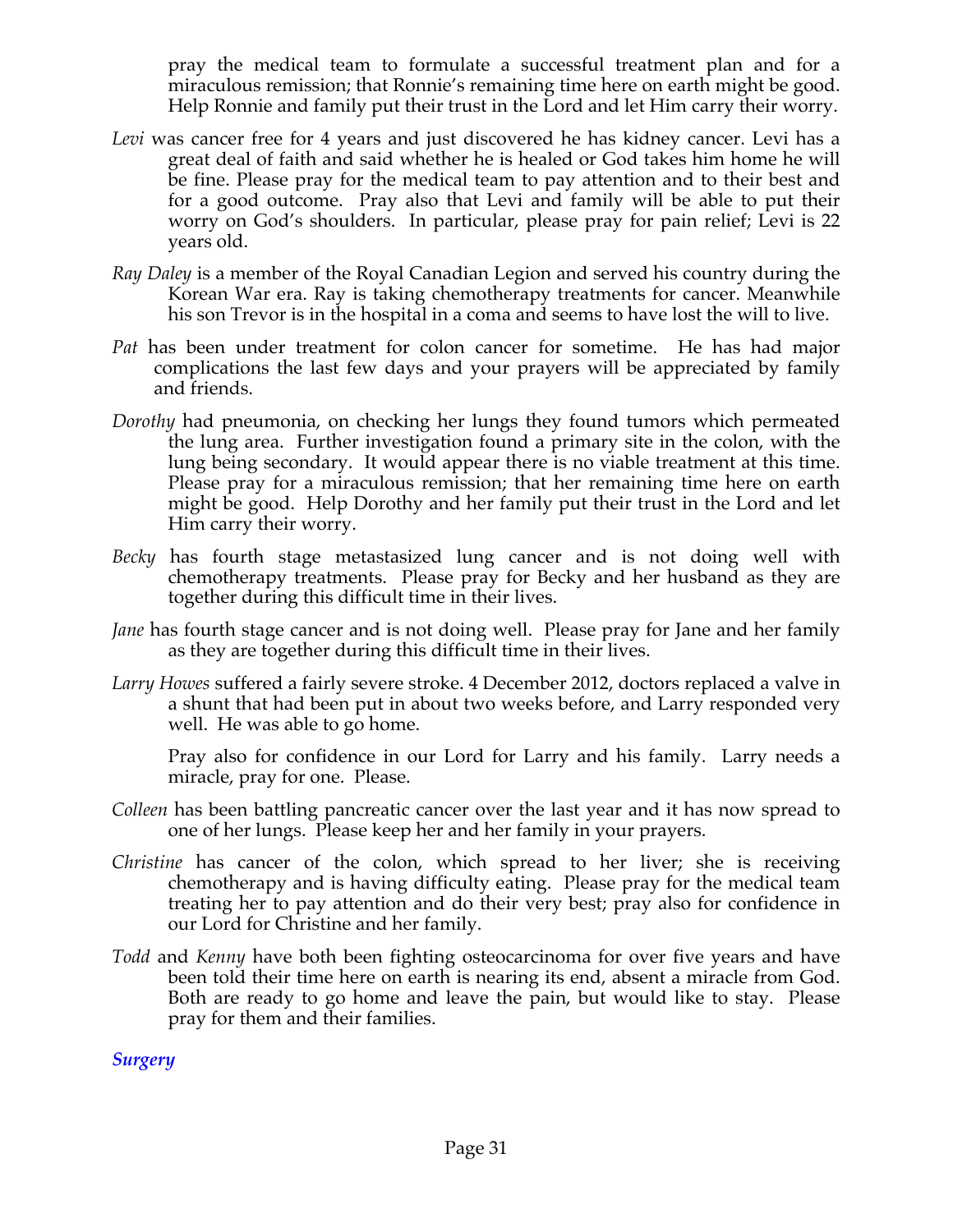- *Albert* had a pacemaker installed recently. He will require surgery soon for a leaking heart valve and has just been told he has esophageal cancer. Pray he will turn to God and come to know Him on a more personal basis as the days go by.
- *Jane* underwent heart valve repair surgery on 3 July 2014. Please pray for full recovery. Pray also Jane and her family to put their worry on God's shoulders.
- *Mario* has early-diagnosed prostate cancer and had surgery. Pray for complete remission and that Mario and his family will be able to put their worry on God's shoulders.
- *Eddie* has upcoming bladder surgery. Please pray for the surgical team to pay attention and to their best and for a good outcome. Pray also that Eddie and family will be able to put their worry on God's shoulders.

#### *Testing and Treatment*

- *Roman* has been ill with acute sinusitis for over a week. It has affected several areas and he is on strong antibiotics. The doctor feels he can heal without a surgical procedure. Please pray the Almighty will heal him without the need of hospitalization.
- *Paul* has been hospitalized recently several time because of persistent high fevers. He is being tested and checked by physicians and seems to have a slight scoliosis, a node and Schuermann's disease. Please pray it will be discovered how to treat these problems and healing will begin so he will be inspired to continue his education.
- *Maverick*, a newborn little boy, has congenital adrenal hyperplasia. This is an inherited genetic defect that limits production of one of the many enzymes the adrenal glands use to make cortisol.

Most of the problems caused by classic congenital adrenal hyperplasia are related to a lack of cortisol, which plays an important role in regulating your blood pressure, maintaining blood sugar and energy levels, and protecting your body against stress.

This condition has no cure, but can be managed. Prayers are requested for Maverick, and his parents Kellie and Robert, as they adjust their lives to deal with Maverick's condition.

- *Carol Anne* needs God's comfort and healthy test results as she is anxiously undergoing tests related to previous hysterectomy and experiencing symptoms in the surrounding area.
- *Garth* Neel is undergoing chemotherapy for lymphoma cancer. He had to postpone last week's chemotherapy due to low white blood cell count. Please pray his numbers will get in line so that the treatment can continue. Pray for medical team contemplating and evaluating the treatment that they might be guided to the correct choice and do their very best. Pray also for peace of mind and trust in God for Garth and his family.

Garth is the AOC Bishop of Canada with oversight of South America and a really both good and nice fellow.

*From Garth* - The results of a recent CAT scan indicate the tumour in my abdomen has been reduced from its original 12 by 9 cms to 8.5 by 7 cms ... The doctor's office calls this "significant" ... and adds the tumour is "stable" ... ie not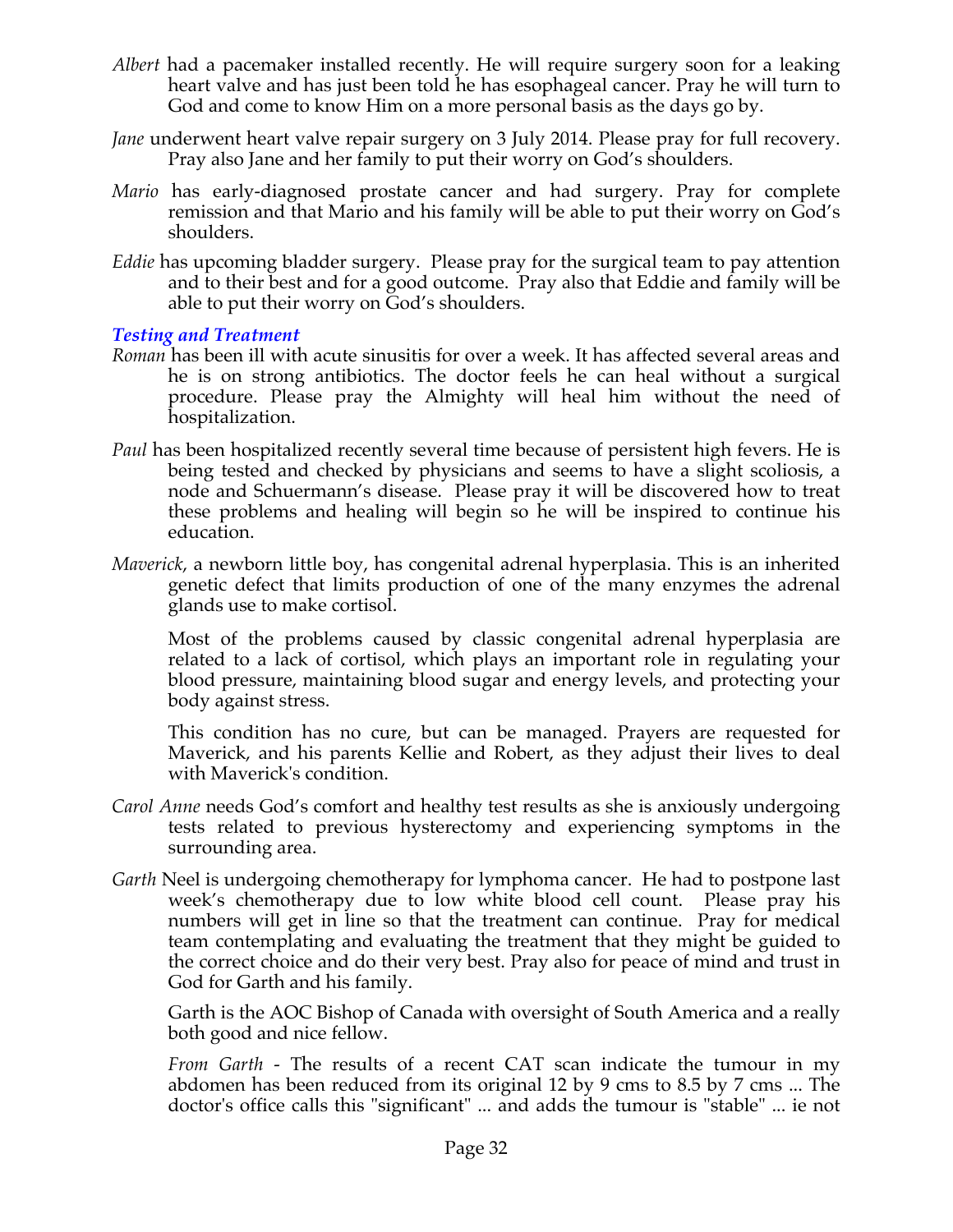trying to grow back. I continue with my  $4<sup>th</sup>$  chemo therapy treatment on Tuesday, and am confident, by the grace of God and through the prayers of all, the tumour will continue to recede and finally be eradicated. + Garth (1 November 2014)

- *Jennifer* has some lumps on the right side of her neck; they have grown and multiplied. In the last few months she has been having problems swallowing. Jennifer has an appointment with specialist in several weeks to try and discover what it is. She is having a great deal of anxiety as she waits for her Doctors appointment and will appreciate your prayer for anxiety and health.
- *Rick* has heart problems. Please pray for guidance for the medical people treating him that they might pay attention, do their very best and make the right recommendations regarding treatment. Pray for help for Rick and his wife Wanda to keep their trust in the Lord and let Him carry their worry.
- *Clay* has melanoma. Please pray for guidance for the medical people treating him that they might pay attention, do their very best and make the right recommendations regarding treatment. Pray for help for Rick and his wife Pam to keep their trust in the Lord and let Him carry their worry.
- *Tom* is battling cancer. Please pray for guidance for the medical people treating him that they might pay attention, do their very best and make the right recommendations regarding treatment. Pray for help for Tom to keep his trust in the Lord and let Him carry his worry.
- *Atina* has been diagnosed with skin cancer. Pray for guidance for the medical people treating her that they might pay attention, do their very best and make the right recommendations regarding treatment. Pray for help for Atina to keep her trust in the Lord and let Him carry her worry.
- *Evelyn* has been diagnosed with bone cancer. Pray for guidance for the medical people treating her that they might pay attention, do their very best and make the right recommendations regarding treatment. Pray for help for Evelyn to keep her trust in the Lord and let Him carry her worry.
- *Stacy* has Multiple Sclerosis and was hospitalized for what turned out to be food poisoning. Pray for trust in God for Stacy and Chris as they deal with Stacy's illness.
- *Dick Gray* had developed a Merkle Cell carcinoma just under his sternum carcinoma which is considered a stage four carcinoma since it has 'metastasized'. He traveled to Seattle, Washington where he was examined and considered for a new type of treatment. That treatment will not begin for at least three months, so they referred him to the Rutgers University Cancer Institute, New Brunswick, New Jersey. They have accepted him into the evaluation process, which will begin on Monday 11 August 2014. Rutgers started with monkeys and had good results, so now they are working with humans, Dick is hopeful as he has oft been referred to as an "Old Monkey." Please pray for peace of mind and safe travel for Dick and his lovely wife Jennifer as they travel to New Jersey this weekend. Pray for those contemplating the treatment that they might be guided to the correct choice and do their very best. Pray also for peace of mind and trust in God for Dick and his wife Jennifer. Dick is the Treasurer and a Vestryman at Saint Paul's AOC in Missouri.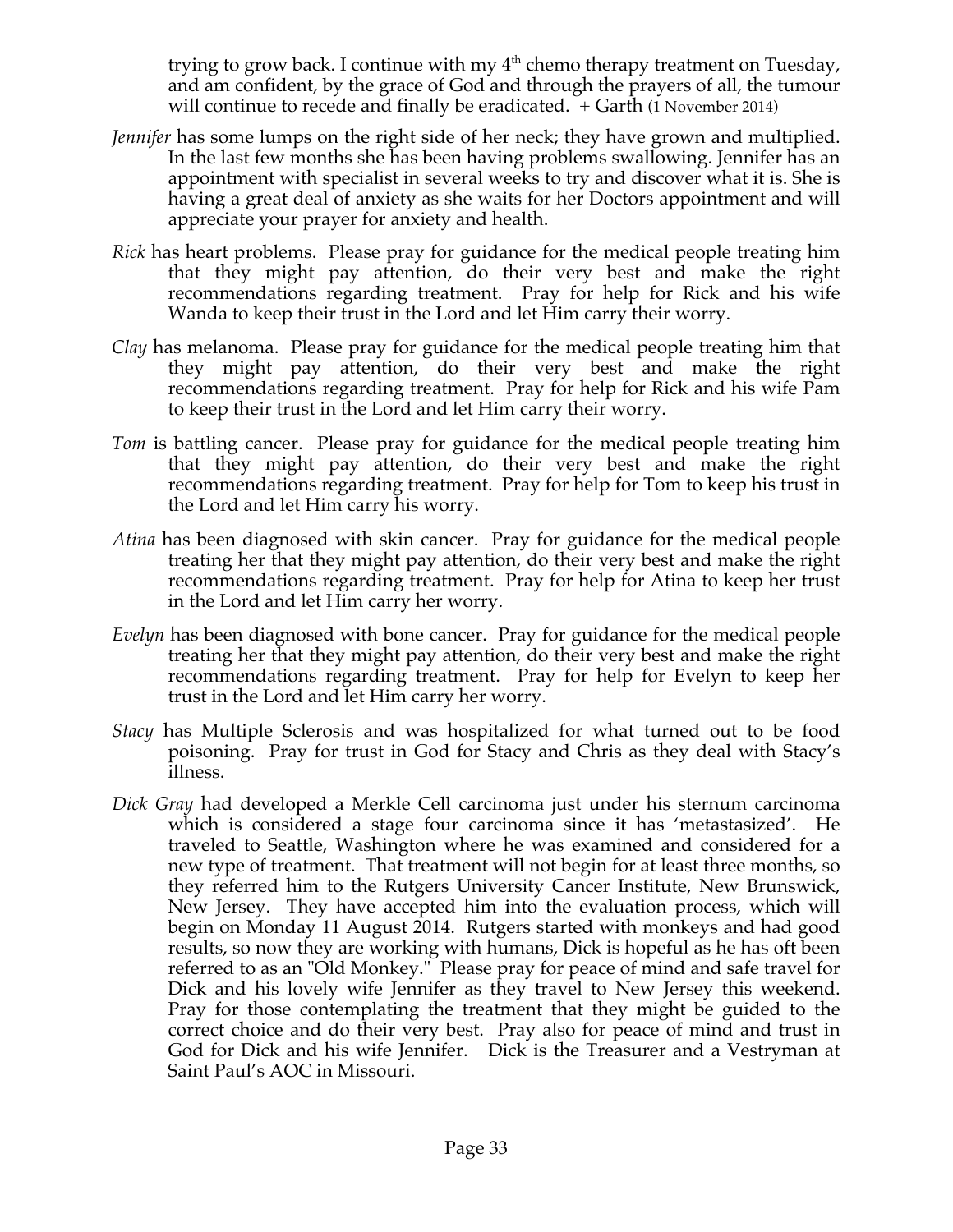- *Janet Jessup* had a stroke on 3 July 2014. She has made some progress and is now out of the stroke unit and in the General Surgery and Care Unit. Please pray for those treating her to find the appropriate treatment and for trust in God and peace of mind for Name and her family, in particular her husband of 43 years, Rev Roger Jessup, minister of Saint Joseph of Arimathea Anglican Orthodox Church.
- *Liz Strauch* had a pineal cyst, which in the end responded well to a surgical draining last year. Since November 2013, similar symptoms have returned. A CT Scan turned up what is thought to be either a new cyst or an enlarged pineal gland. More testing, including an EEG is in the works. She can no longer work. Pray for strength, courage and understanding for Liz and her family, in particular her husband Ken and sons Caleb and Nathan; as well as for God's guidance for the medical people treating her that they might find the best course of treatment and allow Liz to heal completely.
- *Faye* is in the hospital because she is weak has been receiving blood transfusions. Pray for strength, courage and understanding for Faye and her family; as well as for God's guidance for the medical people treating her that they might find the best course of treatment and allow Faye to heal completely.
- *Tom* has heart and kidney problems. Pray for strength, courage and understanding for Tom and his family; as well as for God's guidance for the medical people treating him that they might find the best course of treatment and allow Tom to heal completely.
- *Harold* has had a severe stroke. He is now home, but his family is looking for a rehabilitation facility to help him recuperate. Pray for strength, courage and understanding for Harold and his family; as well as for God's guidance for the medical people caring for him that they might find the best treatment facility to allow Harold to heal completely.
- *Joe* has had a preliminary ALS diagnosis. Pray the final diagnosis will something that will allow him to continue taking care of his devoted young family. Pray for strength, courage and understanding for Joe and his family; as well as for God's guidance for the medical people treating him that they might find the best course of treatment.
- *Mark* had swelling and fluid buildup in his lungs. It appears things may be getting under control. He needs to use a Bi-Pap mask to breathe until his lungs clear and he hates it. Pray that he will be able to adapt so his lungs can clear. Please pray for peace of mind and trust in the Lord for Mark, as well as for his family, and for God's guidance for the medical people treating him that they might find the best course of treatment.
- *Preston* is reacting poorly to recent neck surgery and now has problems with his liver count; Physicians feel that dialysis will help. There may be a blockage in the bowel and an operation might be necessary. Please pray for the medical team to pay attention and to their best to determine how to help Preston and for a good outcome. Pray also that Preston and family will be able to put their worry on God's shoulders while Preston does his best to facilitate a return to good health.
- *Erica* has a non-malignant Brain Tumor which cannot be surgically removed due to the size and location. They are going to attempt chemotherapy. Please pray for peace of mind and trust in the Lord for Erica, as well as for her family, and for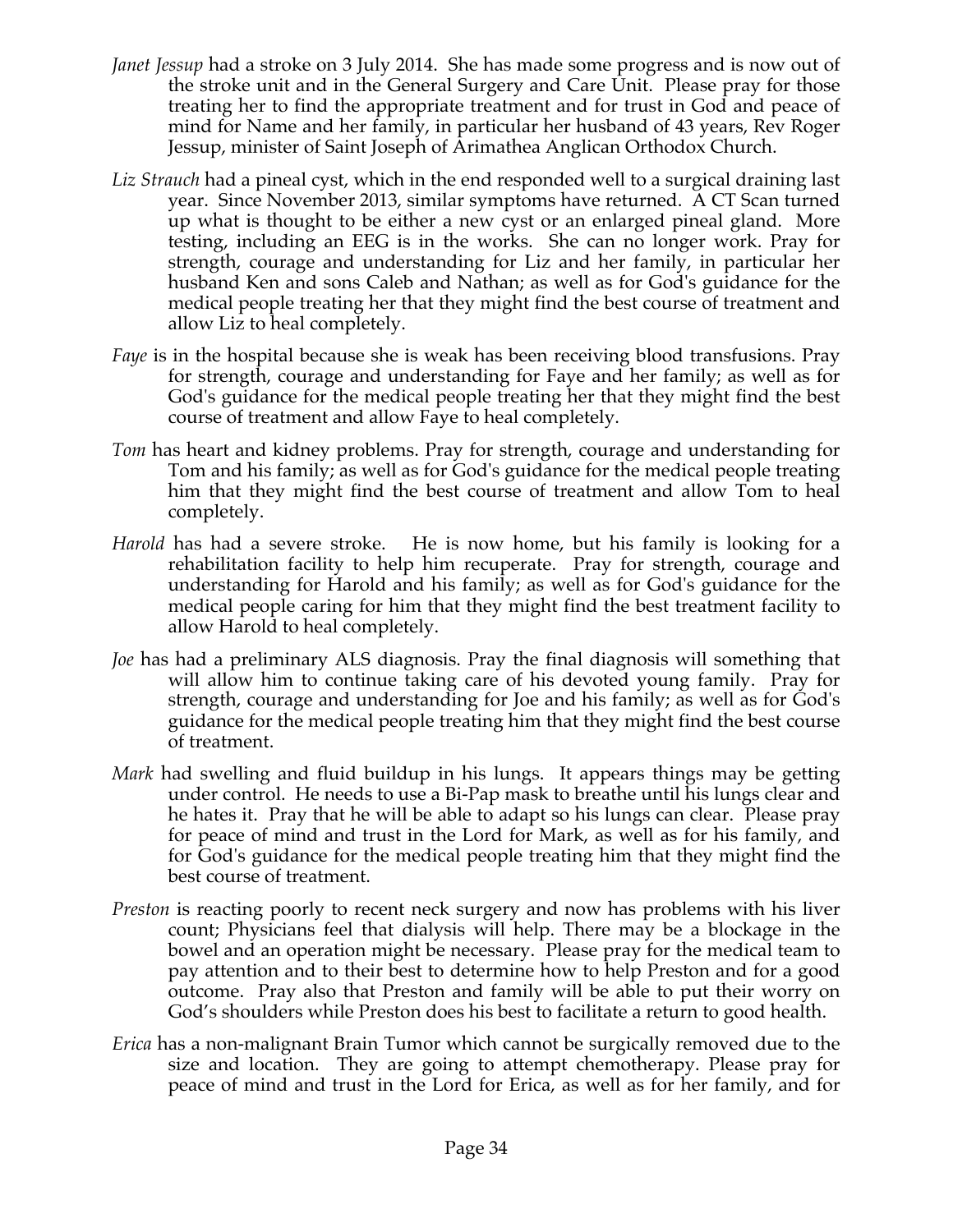God's guidance for the medical people treating her that they might find the best course of treatment.

- *Brenda* is in the hospital because of bleeding on her brain. Please pray for peace of mind and trust in the Lord for Brenda, as well as for her family, and for God's guidance for the medical people treating her that they might find the best course of treatment.
- *Mackenzie* is a young girl with leukemia. Please pray for peace of mind and trust in the Lord for Mackenzie, as well as for her family, and for God's guidance for the medical people treating her that they might find the best course of treatment.
- *Mack* has had diabetes most of his adult life. Circulation in his legs is very bad and doctors are considering amputation. Please pray his medication will help and he will not face amputation. Please pray for peace of mind and trust in the Lord for Mack and for God's guidance for the medical people treating him that they might find the best course of treatment.
- *Michael* has been diagnosed with lung cancer recently after making it through gastro intestinal cancer last year. Please pray for peace of mind and trust in the Lord for Michael and his wife Gayle; as well as for God's guidance for the medical people treating him that they might find the best course of treatment.
- *Ken Strauch* has been tired and is anemic, he had a colonoscopy which found a pair of polyps which were removed and are being tested. Just for good measure they found he has a hiatal hernia with ulcers, basically part of his stomach is pushed up into his esophagus and is bleeding from there. Sounds like there may be surgery involved. Please pray for peace of mind and trust in the Lord for Ken and for God's guidance for the medical people treating him that they might find the best course of treatment.
- *Adriano* is in the hospital due to high sugar and high blood pressure. He is very weak and will appreciate your prayers.
- *Heather* recently found out she has cancer. Please pray for peace of mind for her and for the medical team treating her will be guided to the right solution.
- *Jim* has had an aneurism and blood clots. Pray that healing will come.
- *Georgia* has liver and pancreatic cancer. The doctors are evaluating whether to do surgery and how to tackle the disease. Georgia is a faithful Christian and appreciates your prayers. Pray for God's guidance for the medical people treating her that they might find out the source of the problem and best course of treatment. Pray also for peace of mind and trust in God for Georgia and her family.
- *Lana's* doctor found something on her lymph nodes and ovaries. Pray for God's guidance for the medical people treating her that they might find out the source of the problem and best course of treatment. Pray also for peace of mind and trust in God for Lana and her family.

#### *Healing*

- *Debbie* is just beginning chemotherapy for cancer of the lymph nodes. Prayer she will be able to tolerate the therapy acceptably and remain strong as she remembers the Lord is with her at all times.
- *Lew Valkenaar* had what is classified as a "small stroke" on 3 November 2014, and is now in skilled nursing facility at The Spokane Veterans Home in Idaho. Things are tough for Lew and his wife Dotty. Please pray for comfort for Lew and his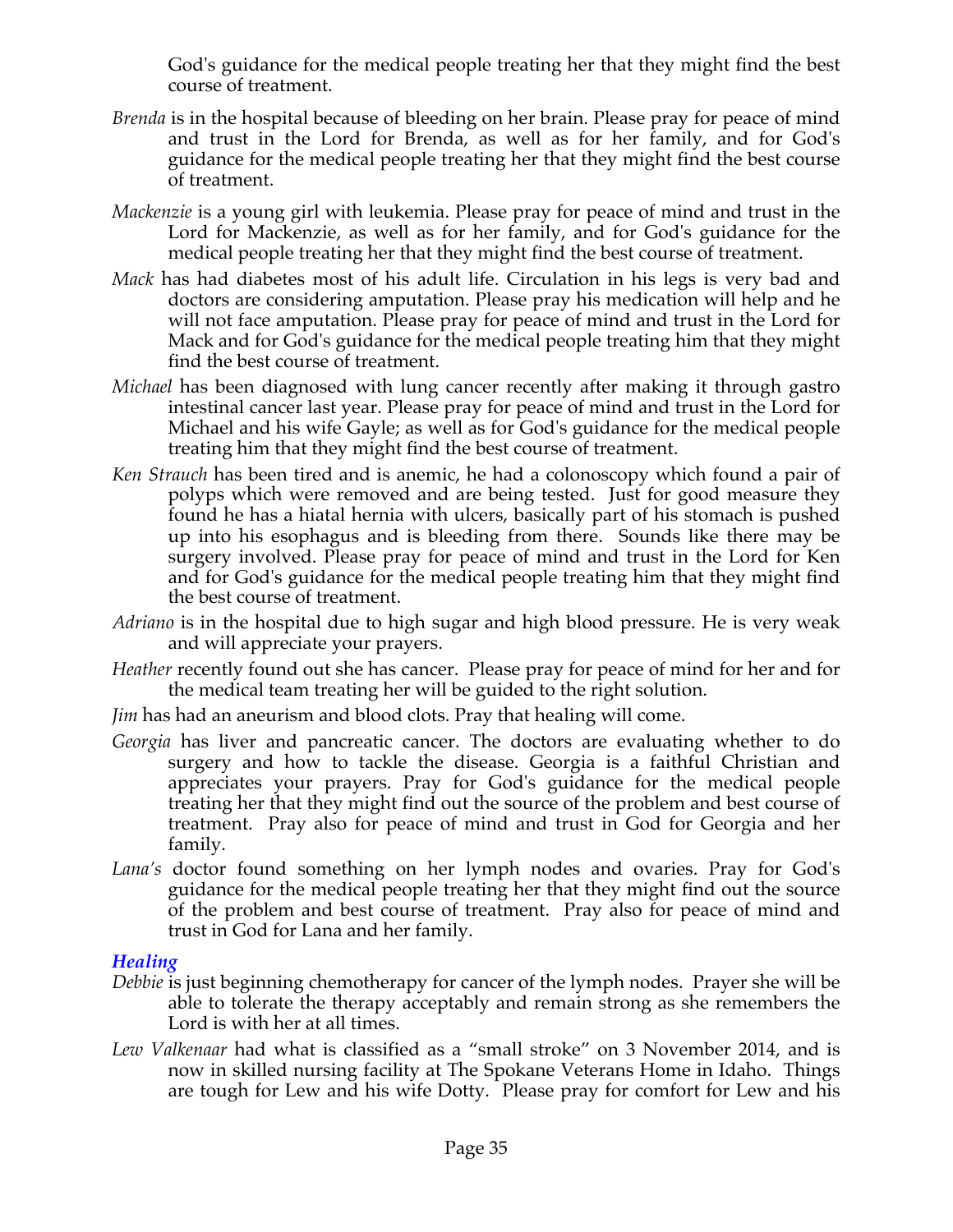wife Dotty as they struggle with the minutes, hours and days ahead; strengthen their strong faith and comfort them.

- *Liz* had a massive stroke at age thirty-seven. The prognosis is good but she has a long road ahead. . Please pray for guidance for those treating her, for trust in our Lord for Liz and her family, for healing.
- *Ebick* is suffering from a severe ulcer but the Doctors cannot give her the proper dosage of the medicine due to her six month pregnancy. Please pray doctors will find an alternative avenue for treatment or that God will provide.
- *Stan* is going through chemotherapy and radiation treatments for cancer. He is elderly and the treatments are tiring him. Please pray for his wife *Marvelene* as they do this together.
- *Meg* recently found out she had heart problems causing low blood oxygen levels, loss of focus resulting in an emergency room crisis. As a result of the symptoms she made errors on the job that caused her to lose her job. She is grateful for the excellent medical care she has received and optimistic, feeling with God's intervention in her life her health may be reversed and a new job will become available.
- *Donald* is in the hospital and had his leg amputated on 14 April 2014. Pray he will adjust and healing will begin.
- *Lucius Dabney* (father of Rev Bryan Dabney) is now at home recovering from an infection. Please pray for a complete healing of the infection and return to health.
- *David* has many concussions and unable to go to school, read books, watch TV and has headaches and migraines. He has trouble sleeping and his family will appreciate your prayers for this 10 year old young man.
- *Barbara Apple* fell the week of 11 January 2014, in her home, breaking her right humerus (the large upper arm bone) in a spiral fracture, which cannot be set. Movement is very painful and due to a total lack of energy, she is more or less bedridden. Healing does not seem to be going well at this point. Pray for inspiration for those caring for her that they might find the appropriate treatment. Please pray for Barbara to put her trust in the Lord, look to Him for strength and for her to gain energy so she does not lose the mobility she has; pray for a full and rapid recovery. Please pray also for her husband Bob who is taking care of her that he might be comforted and strengthened in this time of stress.
- *Gladys* has breast cancer and has had a lumpectomy. She needs to take a year off of her work to have chemo treatments.
- *Alwin Jack* has had a stroke and recently has had a relapse. Please pray for those who treat Alwin that they might chose the best possible treatment and pray for peace of mind for Alwin during the recovery phase.
- *Carolyn* has Multiple Sclerosis with complications. Pray Carolyn and her children will be close to our Lord Jesus Christ as they and family members help to ease the problems.
- *Jeong* was in an auto accident and sustained a serious back injury. Please pray for a full and rapid recovery.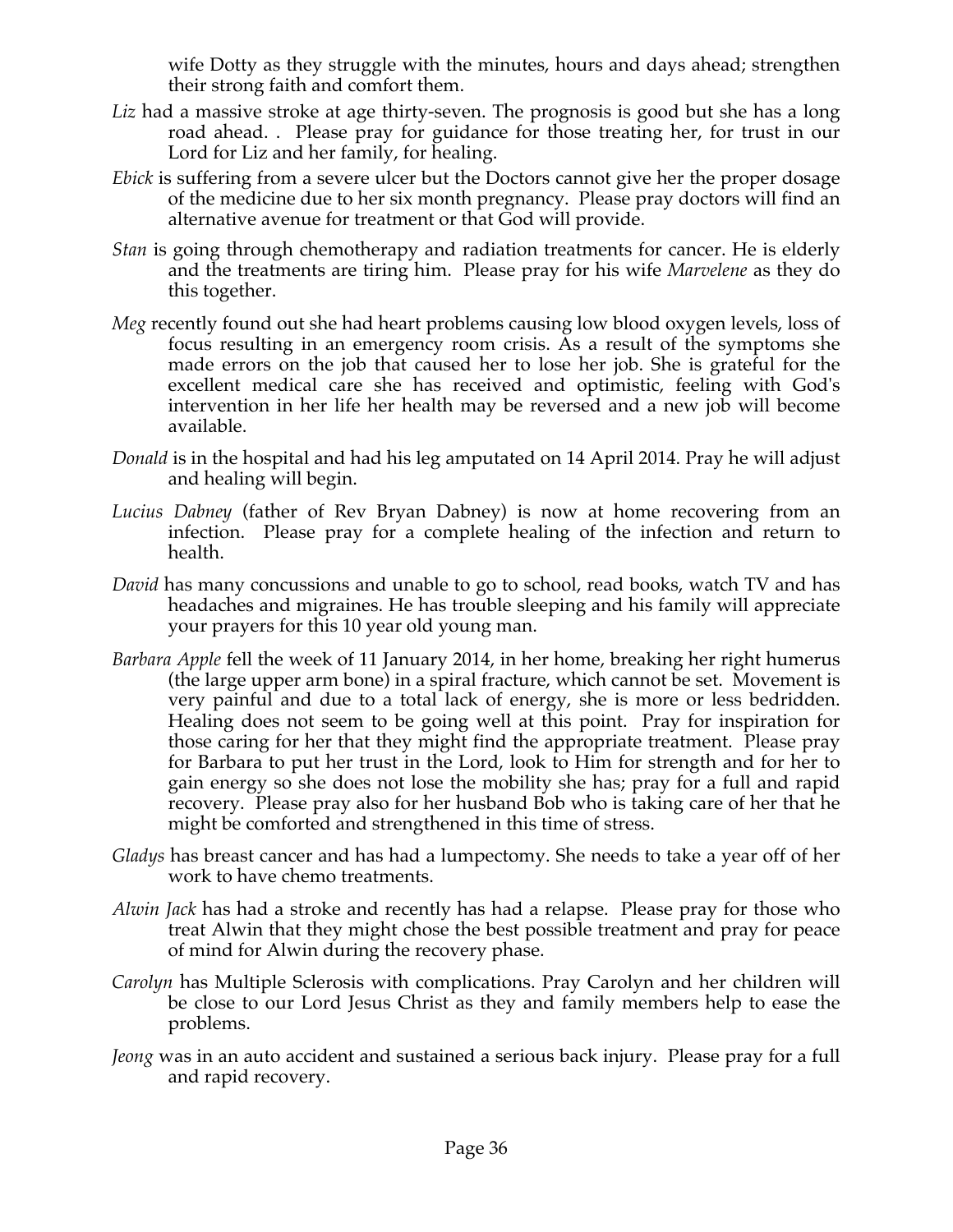- *Dale* was hospitalized Sunday 25 August 2013, after a heart attack. Please pray for guidance for the medical team treating him and for peace of mind for Dale and his family.
- *Gil Garcia* is home and doing pretty well. Pray for strength for Gil and his wife Mary as they deal with the stresses of Gil's paraplegia and the general aging process.
- *Mary Garcia* had surgery, she is home, but not healing as well as she hoped. Please pray for her continued healing.
- *Bill* had malignant growth removed from a lip last month and seems to be experiencing a re-growth of the cancer. He asks your prayer for the medical team treating him and for peace of mind for himself.
- *Hank* has osteoporosis, which has caused him a great deal of pain and inconvenience in the past few years. Pray for his healing and that his medical bills will be met.
- *Evelyn is* an elderly woman who has had problems with her eyes and is now blind. It appears some sight will return shortly, pray for that to happen!
- *Joanne* has begun kidney dialysis as a result of kidney failure due to extensive chemotherapy. Additionally she cares for an adopted drug addicted baby who is now nine years old. Please pray for her to keep her faith, to let the Lord carry her worry and concern and to give her strength. Pray also for those treating her that they might pay attention and do their best.
- *Mr. N. Anand* is in the hospital and is seriously ill. He is being encouraged to pray for repentance of his sins and to depend upon our dependable God for a cure and recovery of his health. Pray that he will be a strong witness for Christ.
- *Jacob* has been going through some dental procedures and has some pain and aggravation with the numbness. Please pray for comfort and strength for him, as well as for guidance for the medical team treating him that they might pay attention and do their best.
- *Jean* fell and broke her ankle in three places. She will be in the hospital for rehabilitation for the next 6 weeks. Please pray for comfort and strength for her, as well as for guidance for the medical team treating her that they might pay attention and do their best.
- *Bud and his wife* for their continued welfare and enthusiasm. Bud has been advised of an aneurism in his heart of a size not mandating immediate surgery. This comes at a time when he has sole care of his wife who recently broke two vertebrae and thereafter sustained pneumonia.
- *Virginia* has Sinus and Allergy problems giving her severe problems. Pray that the Doctor will discover why it continues and find a cure.
- *Steve Thornell* had a brain aneurysm, which was found before it burst. He is home from the hospital and working hard on recovery. He lacks energy from seven days in the hospital. His doctor told him he has to make serious life changes. One of the two main arteries in the back of the head is now completely closed. He must take blood thinners, he has thick blood and recent chemotherapy made it worse. Steve has always operated at 110 percent, he needs help to slow down. Please pray for trust in the Lord and a full and rapid recovery. Pray for peace of mind for Steve and his family.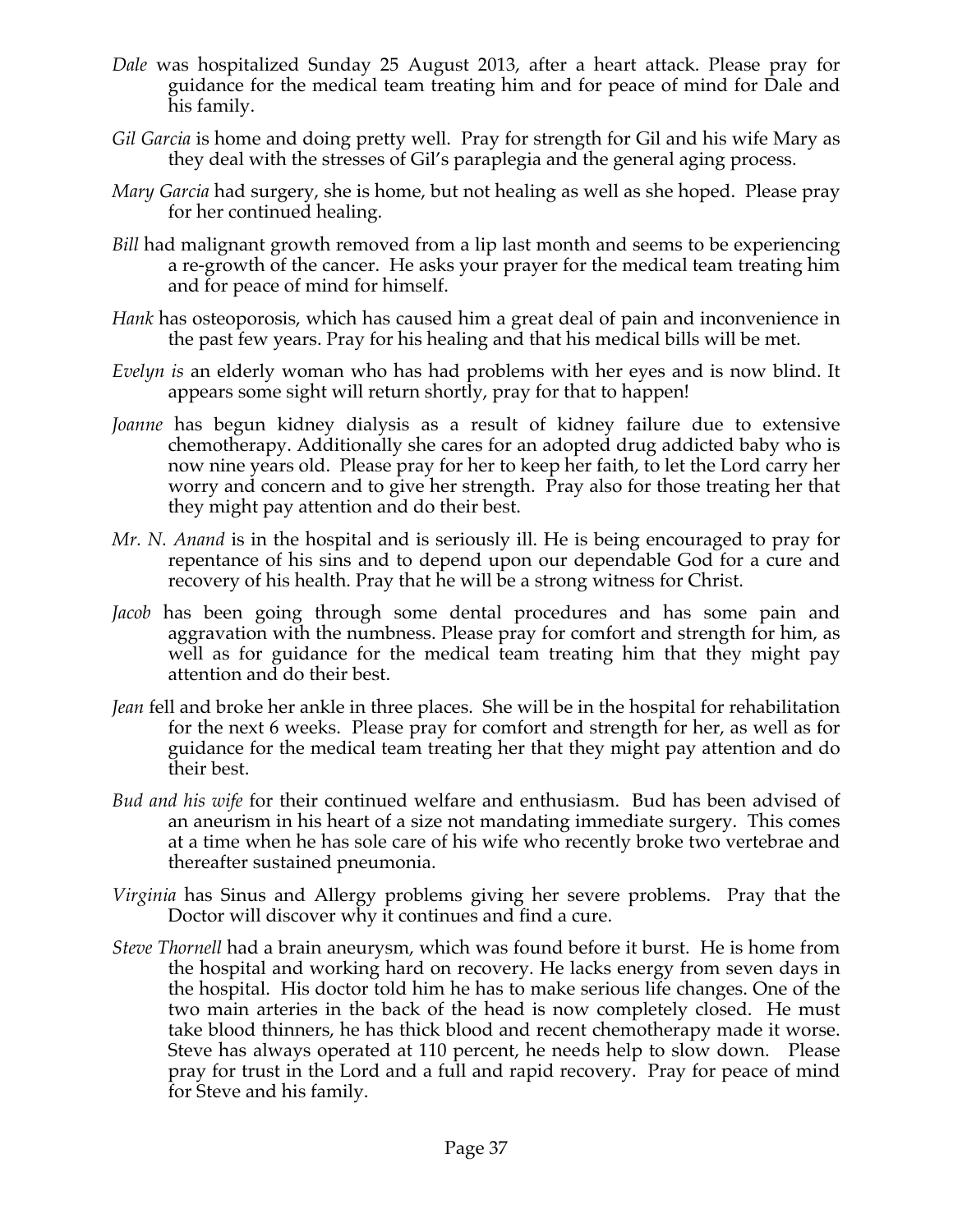- *Arlen* is receiving treatment for lung cancer and recently experienced a ruptured colon during treatment. She is alone in Oregon but does have a friend who has traveled a great distance to be at her side. Please pray for guidance for the medical team treating her and for strength and trust for Arlen.
- *Oscar* discovered some time ago he had blood clots in his leg and lung. He has been treated for them and has not been cured. He now will be facing surgery. Please keep him in your prayers.
- *Angela* had an ischemic stroke (clot). Please pray for guidance for the medical team treating her and for strength and trust for Angela. Please pray also that she and her family might put their worries on our Lord's back so she can work hard towards recovery.
- *Nora* had a stroke mid February 2013. Please pray for guidance for the medical team treating her and for strength and trust for Nora. Please pray also that she and her family might put their worries on our Lord's back so she can work hard towards recovery.
- *Linda* has been hospitalized for several days with a gastrointestinal problem. Please pray for guidance for the medical team treating her and for strength and trust for Linda.
- *Dester* is suffering from unknown skin and diseases. Please guide the medical team treating him to find out what the problem is and cure it. Pray also for Dester to trust in the Lord.
- *Lee* has Arterial Fibrillation; the medical people are not sure how to help her. Please pray for guidance for the team treating her and for Lee and her family to make the right decisions regarding treatment..
- *Nell* recently adopted two children and has just been diagnosed with multiple myeloma.
- *Mary Lou* has been suffering with seizures. She was in the hospital with a 24 hour monitor and is being sent home from the hospital with two medications and orders to return in 2 months for another MRI to review whatever is going on in her brain. Please pray for guidance for the medical people treating her, as well as peace of mind and trust in God for her and her family.
- *Kathleen* has spent the last two weeks in the hospital. She has been diagnosed with colitis, shingles and possibly colon cancer. Pray she will be comfortable and begin to heal.
- *Rachel* has Mitochondrial Myopathy. This is a hereditary disease of the muscles and they do not have a cure for it. Part of her pain is her family does not believe she is indeed ill, as she appears to be just fine. Please pray her family will learn the truth and be supportive of her; pray also the medical people treating her will find the right measures to minimize the disease. Most particularly pray for Rachel's trust in God.
- *Nicolas* is in the hospital with serious symptoms of a heart disorder. Please pray for peace of mind for him and guidance for the medical team looking for the cause and cure.
- *Juanita* is a young girl who was in a coma because of a blood disease. She has not come out and is gaining strength. They are awaiting results from blood samples. Her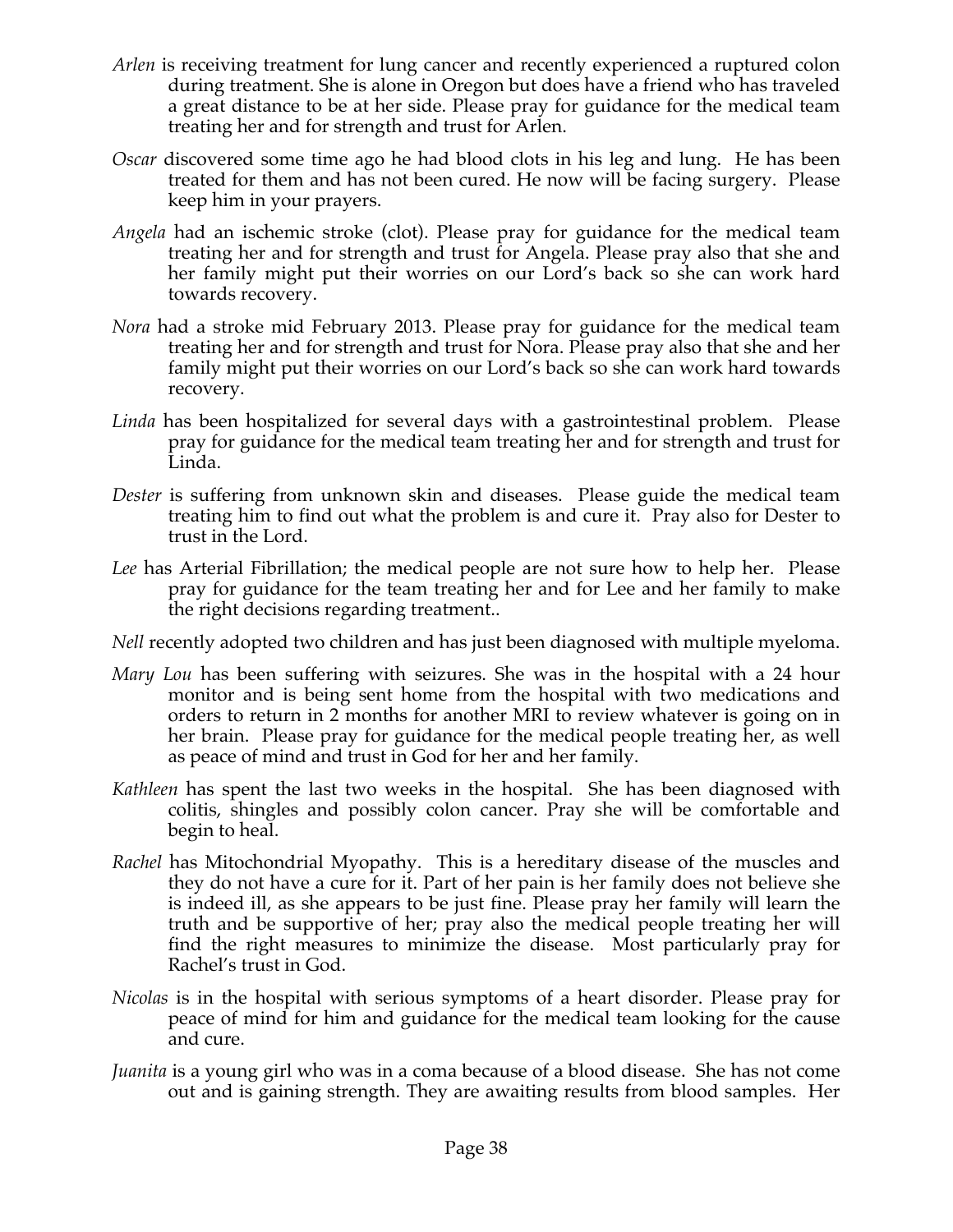family thanks you for your prayers and asks that you continue.

- *George* had foot surgery. Please give thanks for the surgery and pray for a full and rapid recovery.
- *Nellie* is in the emergency room of a hospital in a great deal of pain. Please pray for peace of mind for her and guidance for the medical team looking for the cause and cure.
- *Lauralee Meade* underwent a lumpectomy on Friday after Thanksgiving. A further anomaly has been discovered and she had additional preventative radiation treatment. Please pray for a complete remission of the cancer. Pray also Lauralee will maintain her great attitude and trust in God.
- *Bill, Sara's husband,* had a third abdominal surgery on 22 November 2011, to remove a tumor. Bill is doing better keeping the doctor's instructions, for which we are all grateful, including taking chemotherapy once a day for one more year. He has decreased the consumption of alcohol and eating at least mostly properly. Please pray for help for him to continue do all this. Please pray also that Bill might turn his heart outward to help those around him, as well as live a long and healthy life to the honor and glory of God. Pray also for peace of mind for Bill and his wife Sara.
- *Kay Denton* (Mrs. Kay) has had a chest infection, perhaps viral, but seems to be getting better. Please pray for continued peace of mind for Mrs. Kay and her family. Give thanks for her trust in the Lord and her positive attitude.
- *Matt Alcantara*, age 16, came back with ZERO SCANS again in August 2014! Matt has Osteosarcoma (bone cancer), a very rare and often lethal form of cancer with limited treatment options. This is a disease that is about 90 percent fatal in a couple of years. He has no hip joint on one side, but he walks and swims! Courage? Guts? You bet! Please also give thanks for the great faith of Matt and his entire family. Their faith and trust is a wonderful example for each and every one of us. But, now is not the time to stop praying. Actually, it never is the time to stop praying!
- *Judith Clingwall*, is afflicted with Multiple Sclerosis (MS). She is currently in Laurel Place, an extended care facility in Surrey, British Columbia. Judith's condition has worsened recently. Please pray for her to take an active part in her own life, for her strength, peace of mind, trust in God and remission of the disease so she might return home to her family. Pray also for strength for her husband Martin as he deals with all the problems and stress of Judith's situation.
- *Vince (age 15),* reoccurrence of Osteosarcoma, recent testing found a nickel sized tumor in his lungs. The doctors are consulting with a specialist in Houston. Please pray for guidance for the medical team and for peace of mind for Vince and his family.

## *Healing and Patience*

*Christopher* has had problems with his leg for some time. Now he has to have it casted and it will stay that way for what to him seems an interminable time. Pray for patience and peace of mind for this young man who has much he wants to do.

## *Thanksgiving and Continued Healing*

*Sherill* had prostate surgery Thursday 6 November 2104. All went well, please give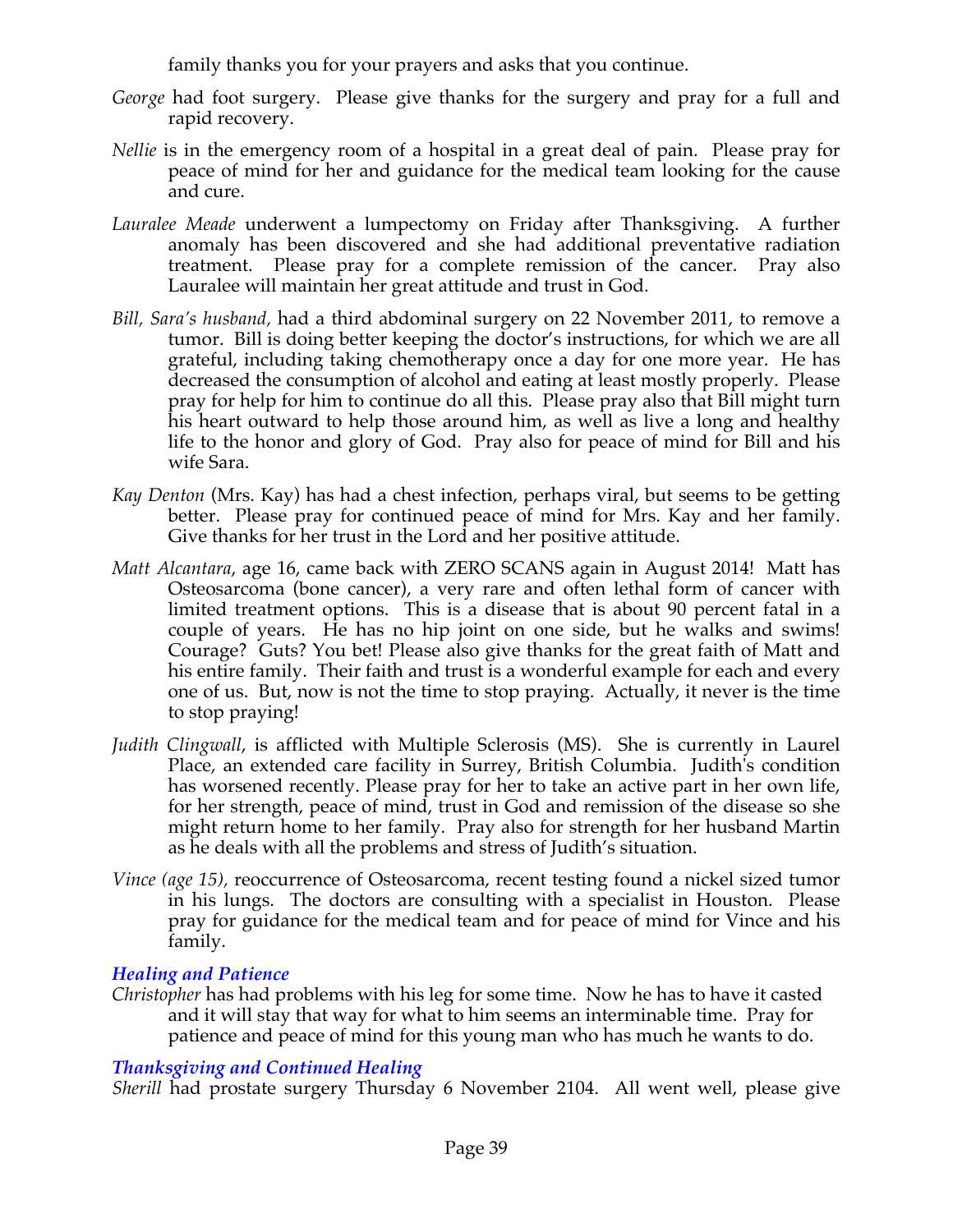thanks for the good outcome.

- *Jenniffer* had surgery for breast cancer on 15 October 2014, which seemingly went well; please give thanks for that. She is in considerable pain and has an apparently minor infection. Please pray for the pain and infection to both subside. Pray for guidance for the medical people treating her that they might pay attention, do their very best and for a good outcome. Pray for help for Jenniffer to keep her trust in the Lord and let Him carry her worry and concern as she recovers. Please pray also for strength and courage for her family as they try their best to help her.
- *Earl* had successful surgery to remove a cancer on his nose. They had to go deeper than they originally thought, so he will need plastic surgery to rebuild the nose, but all the cancer was removed! Please join Earl and his family in giving thanks for the great result!
- *Jim* had infection complications from diabetes in his foot. The infection appears to be under control and he has been released from the hospital. Please join in giving thanks for the quick and good result and pray for complete healing.
- *DiAnne Thornton* had back surgery 23 September 2014, with apparently good result. Please give thanks for the good result and pray the L5 decompression will allow her walking abilities and balance to be restored.
- *Alice* had a mastectomy on 17 September 2014, that apparently went very well with a good result. Please give thanks for the good outcome and pray for full healing and complete remission.
- *Mary* had successful hip replacement on 10 September 2014. Please give thanks for the successful surgery and ask for God's help in her recovery.
- *Kathy* had what seems to be very successful surgery on Wednesday, 3 September 2014, for cancer that returned somewhat unexpectedly. Please give thanks for the good results of the surgery and pray that the cancer will be held at bay by this action. Pray also for Kathy and her family to let God carry their worry, concern and terror so that Kathy can recover fully and quickly, so as to gain the best result. Help their entire family to keep their full trust in God.
- *Peggy* had very successful knee replacement surgery 26 August 2104. She is going home on 29 August 2014 with no pain! Please give thanks for a great result.
- *Nathan* had successful surgery on 4 August 2014, to remove a tumor near his heart; he is home from the hospital. They think they got it all but he will continue on chemotherapy for a little while. Nathan and his family thank you for your prayers.
- *John Evetts* had successful extensive heart surgery; he is still in the hospital and recovering. He is in good spirits. John and his family thank God for the answer to many prayers on his behalf. John is a minister in the Anglican Episcopal Church which as a relationship with the AOC. We look forward to his return to his ministerial duties at St. George's Anglican Church in Ventura in the near future.

John Evetts entered the ministry after a lifetime of work in industry and business as well as service in the Armed Forces in Vietnam. Like the Apostles, he came to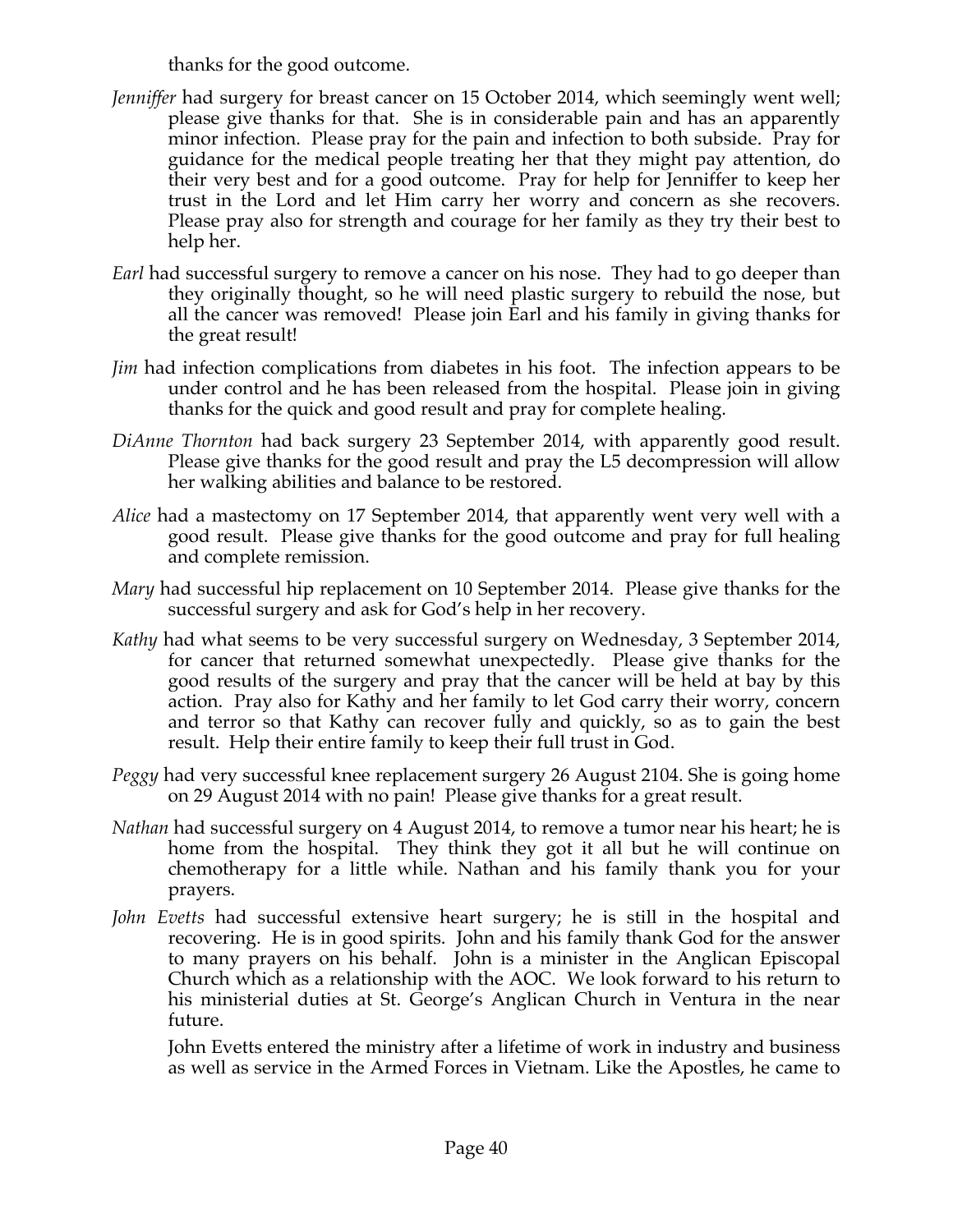the ministry from the secular world of work. Rev. Evetts is married and has two daughters and two grandchildren.

We thank the Rev. Evetts for his service to our country and his continuing service to God and His people.

- *Mary Thornell* had surgery on 30 October 2013, at the Riverside Community Hospital to remove a huge mass along with about ½ her colon and part of her lower bowel. Mary finished chemotherapy 17 June 2014. Tests the week of 2 June 2014 showed totally clear scans. For now, treatment is done after the last chemotherapy session. Please give thanks for the great result and also for the strength, guidance and peace of mind our Lord gave Mary and her husband Jim, as well as daughter Janice and son Jimmy, she underwent treatment. Please pray she will stay free of the cancer in the future.
- *Eli* a two month baby is back home after going to the ER the night of 28 May 2014, not able to breathe. Please give thanks for her recovery and pray for strength, courage and understanding for Eli's family; as well as for God's guidance for the neurologists and other medical people treating Eli they might find the best course of treatment and allow Eli to heal completely, as well as for strength and understanding for the parents.
- *Jim* has been hospitalized and had several operations for cancer the last few years. The physicians discovered a number of spots; but his exam was better than expectedprayer changes things and he thanks you for your prayers. Please continue him in prayer for he will have another scan in April.
- *Al* had an abscess found on his liver for which he was hospitalized, it turned out to be benign and will not require surgery, he has been released from the hospital. Please give thanks for this good result and pray for continued healing.
- *Elma* is suffering from cancer. She was taken home from the hospital on the advice of her Doctor. We were asked to pray that Elma's remaining time here on earth might be good and that Elma and family might put their trust in the Lord and let Him carry their worry. Since then, Elma's Bishop told us a great Miracle of the Lord is working over Elma. Doctors sent her home to die, but now she seems to be doing all right. On behalf of her, thank you for all of your prayers. Please continue praying for her complete healing.
- *Dennis* has heart problems; now the medical people treating him discovered a large mass on his liver which turned out to be a cyst! Please give thanks for this great development and pray for peace of mind and trust in the Lord for Dennis and for God's guidance for the medical people treating him that the contemplated surgery might go well.
- *Dwight* had major oral surgery, for which he gives thanks. He is recovering slowly and asks your prayers to speed the process.
- *Mike* is a veteran who has served his country when she called. Please pray he will open his heart to God so He can make Mike's crooked road straight and pull him towards the summit rather than to the pit.
- *Dick*'s left arm was amputated after treating for Merkel Cell carcinoma over a year ago. He is now believed to be cancer free and is waiting to be fitted with an artificial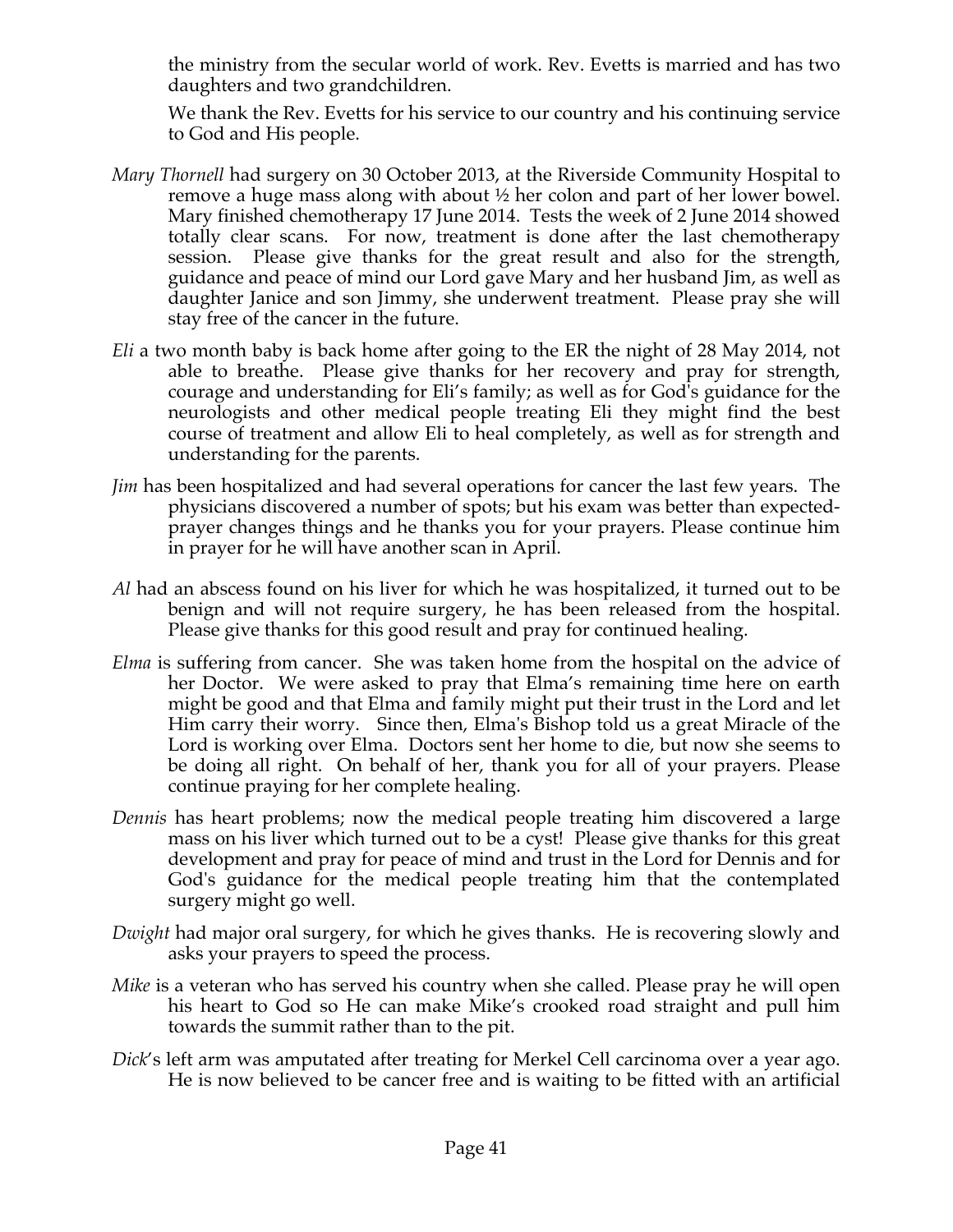arm. Please join Dick and his family in giving thanks to Our Lord Jesus Christ for his recovery as well as for their trust in God.

- *Bob Smouse* had shoulder surgery on 28 November 2012. While the surgery went well, he is still in pain and would also appreciate prayers for continued healing and the pain to subside. He promises to work very hard on recovery therapy.
- *Carol Stone*, the sweet wife of Mike Stone, recovered far better than expected from a severe brain bleed, but fell recently and broke her hip. She still requires 24 hour care, which Mike provides with little help.

#### *Business*

*Mark's* business is in difficulty. He works in a shrinking field, of which he is one of the country's true masters, but there is little work available. He asks that you pray that he can find a way to survive in his industry, which he loves and needs his talents. Pray he can find new sources of business and new ways of doing things, perhaps someone to partner with to better use his talents. Pray also for those who work for and with him that they might do their best to help.

## *Financial Guidance and Employment*

- *Charlie* is coming along in his need of both spiritual and financial. Please pray God will continue to fill his heart with the Holy Ghost for guidance. In addition, Charlie needs God's guidance as to how to handle his life from this point forward. After many years in the aerospace industry, he is looking for a place to employ his talents to the mutual benefit of a company. He asks that you pray for God to guide him.
- *Doug* recently became unemployed from his job of 18 years. He has been applying for jobs, but unable to get one at this time. His wife is working; this is not enough for the family. Please pray he will find employment with a firm that will be able to use his considerable skill and hard work to benefit both the firm and the family.
- *Catherine and Lewis* are at a low ebb due to a struggle for employment. Your fervent prayers will be appreciated.
- Lori is considering a potential change in her employment. Please pray for God's guidance in considering all aspect of her potential work.
- *Sara* is concerned about the future with her company. She would appreciate prayers for her continued employment and that her firm might find more and better ways to use her considerable skills.

#### *Financial Guidance and Healing*

- *Clark* is in need of salvation; for God's Will to be done in his life. Pray his family will be blessed with the financial miracles that come from doing His Will.
- *Timothy and Sharon* had their home foreclosed the morning of 15 April 2014. They are experiencing spiritual, emotional and financial crisis at the current time. Please pray for God's guidance as to how they might handle the financial difficulties in which they have found themselves and more importantly have them draw closer to God and each other.
- *Linda, Rick, Christian and Sawyer* are a family experiencing spiritual, emotional and financial crisis at the current time. Please pray for God's guidance as to how they might handle the financial difficulties in which they have found themselves and more importantly have them draw closer to God and each other.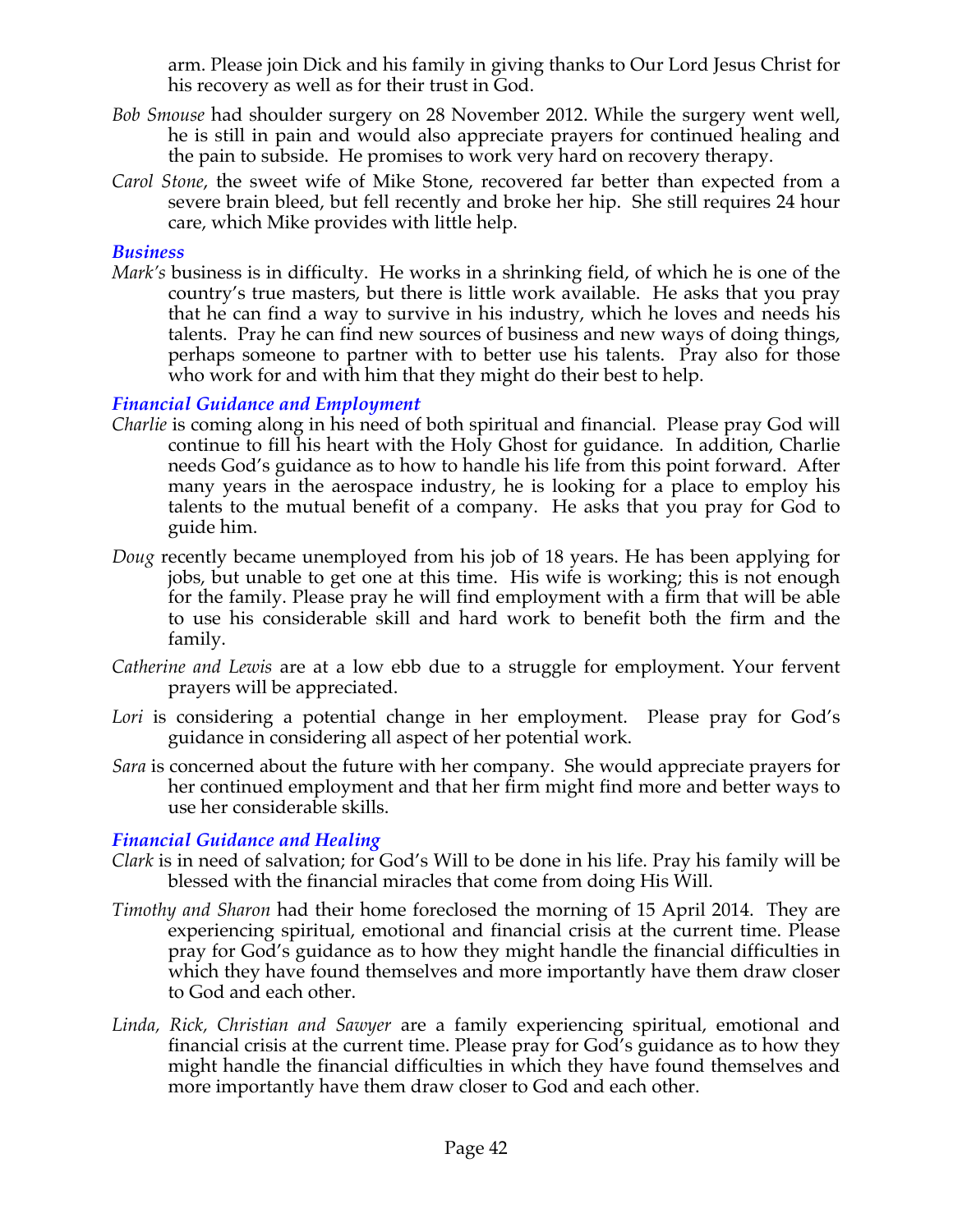*David and Lorna* are having financial problems. They are trying to find a smaller home which may be more affordable. *Lorna* has had an ongoing battle with brain cancer, her trips back and forth to the hospital have drained their finances to the point they sometimes struggle to have enough food in the house. Pleaser pray for Lorna's healing and guidance on how they might handle the financial difficulties in which they have found themselves.

## *Guidance*

- *Edward (45)* had the opportunity to meet with a Christian during the conversation she discovered Edward had some background about God but thought He was not relevant to this day. Edward asked many questions about the Bible and was surprised at the answers and continued to ask questions. They both went their separate ways and the Christian told Edward that she would pray for him. Will you join in prayer for Edward, please?
- *Kathy* is experiencing severe anxiety and panic attacks. Please pray she can let the Lord calm and direct her in the best path to take to help alleviate these problems.
- *Michael and his Family* ask your prayers for wisdom as they are under trial and affliction to follow the law of the land and yet honor God in so doing.
- *Flora* is in remission with cancer, but has high blood pressure and fatigue. Flora's Mother recently died and this has caused added stress. Please pray that she will be able to let God carry her worry and sorrow so she can do the things she needs to do.
- *Elizabeth and Gunner* need your prayers for their general well being. Pray that they might see the Light of the Lord and let Him guide their lives. Pray they might open their hearts not only to the Lord, but to each other to become one in Him and happiness.
- *Eric and Betty* need your prayers for their general well being. Pray that they might see the Light of the Lord and let Him guide their lives. Pray they might open their hearts not only to the Lord, but to each other to become one in Him and happiness.
- *Eli* has lost his way both spiritually and mentally, please pray for him and his parents Ed and Barb, who are having great struggles seeing their son, go through these afflictions having brought up in a Christian home. Please pray his parents can find a way to help Eli.
- *Marie* has suffered the loss of her husband, her job and her pet all in a short period of time. Please pray for peace of mind for Marie, as well as for trust in the Lord for her and those around her that she might adjust to the changes in her life and move forward to the honor and glory of our Lord with His Help. (140607)
- *Mitten* has a Christian talking to him about Christ. Mitten does not believe and does not seem to care. Please pray Mitten will see the light.
- *Kristen, Rickey and their two children* ask you to pray for grace, wisdom and understanding as they attempt to cope with infidelity, separation and possibly divorce as a result of backsliding from the Lord into the World.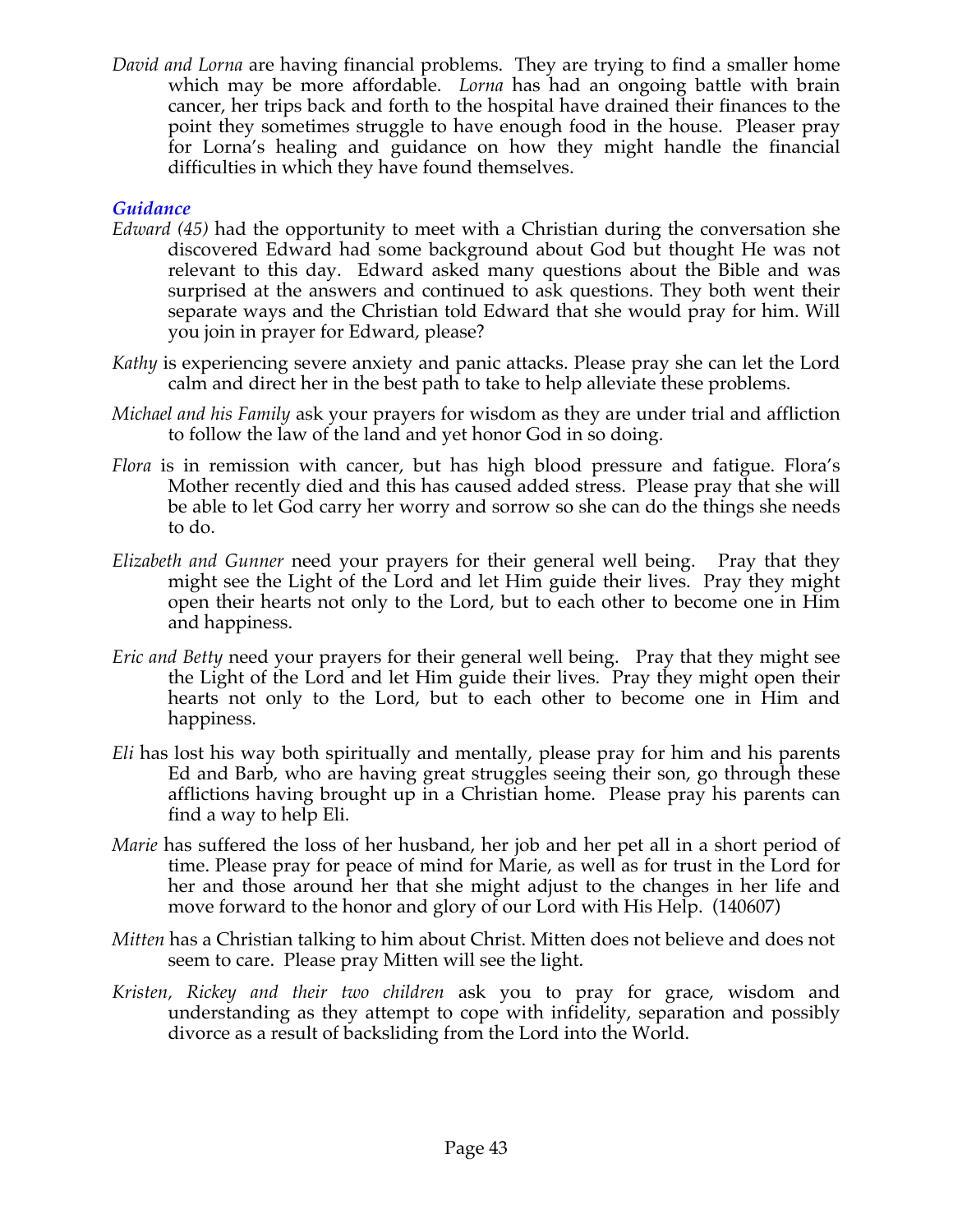- *Aaron* has a problem seeing is where his life should be leading him. Please pray that he can listen to his father Paul and those around him who want him to work hard and obtain a real education now rather than just coast towards oblivion.
- *Danielle* has accepted Christ as her Saviour. Pray she will read the Bible and meditate on His Word so she can grow in him.
- *Helene and her family* ask your prayers for them as they deal with the loss of Alan, husband and father.
- *Stephanie* seems to be very deeply into post partum depression after her baby was born prematurely. Please pray for her Mother in Law who is going a great distance to help Stephanie and her new Grandson. Pray that Stephanie will be able to direct her attention outward, rather than inward.
- *William* is an elderly man living with his Son and Daughter in-law. William is causing trouble in the family because of his demanding ways and continually using bad language. The family is at wit's end to know how to handle him and will appreciate your guidance and prayers.
- *Caitlin* is in the grip of the Prince of Darkness; she thinks there is escape from reality in drugs. The saddest part is that reality is not as she sees it. Her family is despairing as they can do nothing to help her and ask that you pray for the Holy Ghost to enter into heart and show her the need for change before it is too late.
- *Nathaniel* is in spiritual turmoil. His family and friends will appreciate it if you will keep him in your prayers for him to find the root of his trouble and accept God's help to heal his heart.
- *Sam* and her *two children* that have been living in a shelter and are to lose their place there. Please pray a place will be found they can stay in and recover.
- Please pray *Darlene* will surrender her life to Christ.
- *Norrie* is facing daily exams in the weeks ahead. Pray for calmness and concentration and to do the best possible.
- *Jonathan* is addicted to drugs. He is now in jail awaiting trial. His parents and friends will appreciate it if you will keep him in your prayers for him to find the root of his trouble and accept God's help to heal addiction.
- *Beth* is suffering from ungodly treatment in her marriage. Please pray God will guide her in her behavior, actions and thoughts that she might be able to lead her husband to God so her marriage might prosper to the benefit of them.
- *Brandon* a young man from a Christian family who married a year ago and almost immediately became estranged from him family. As a result he has had a serious problem with keeping the civil law. Please pray for Brandon that he will return to the Lord and the many problems will be eventually settled. Pray the hurt he has caused so many will be helped with our Lord's care and love.

*Dennis* has some decisions to make and will appreciate our Lord's guidance.

*Earl* to read and understand Scriptures he has been given.

*Jeanette* has had many members of her family die from diabetes and several are near death now. Jeanette does not know the Lord and is despondent and perplexed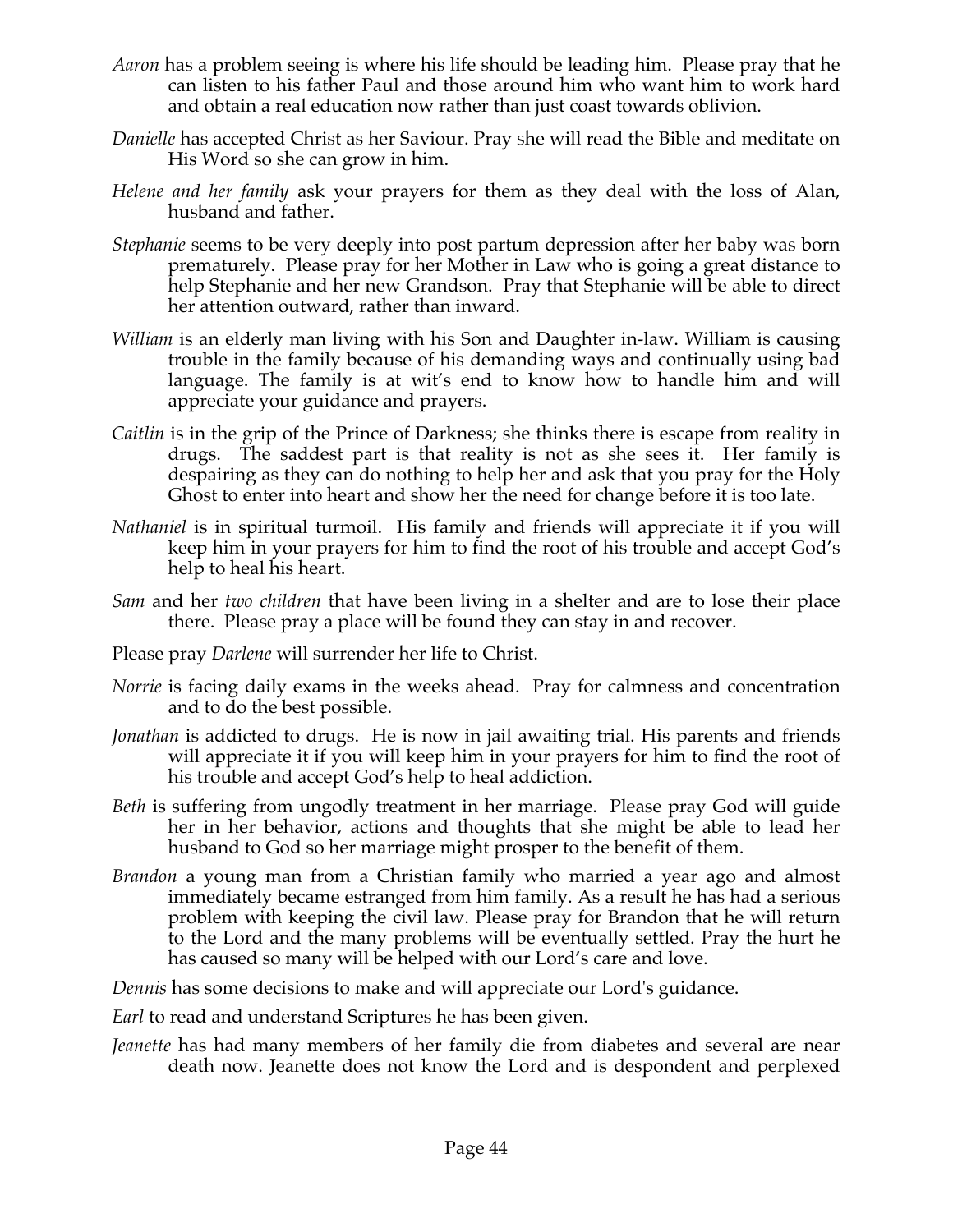about her family and herself. Please pray she can open her heart to allow the Holy Ghost in to bring her knowledge and understanding.

- *Dr. Elizabeth Raj* is teaching a biblical approach to the psychological problems facing many in our society today. She is battling against the growing influence of worldly psychology adopted by the churches themselves. Elizabeth constantly stresses answers are found between the covers of that precious Book, the Holy Bible. Please pray for encouragement, strength, fortitude and courage for her.
- *Abigail* is a teenager who has behavior problems. She feels she is in an area of mental darkness. Please pray that she might look to God for help and not within herself.
- *Sara* asks that you pray for guidance for her as she deals with the stresses of her family and life. Pray that she can separate those things which she can affect from those things which she cannot and give her grace to accept that she cannot do everything and can only change those things within her control. She asks for God's help for her business so that she might remain gainfully employed while keeping up with the needs of her mother and husband and healing her own problems.

*Jacquie* to open her heart to God and accept His Love and Grace.

*Hap* asks you to pray he might be able to trust God will help him make the right decisions at the right time and not to worry uselessly, to change those things he can change, accept those things he cannot change, sleep well to be able to do the correct things with a clear head and that he will open his heart to the Holy Ghost.

## *School Challenges*

Destiny, Blake and Janet

## *Anglican Orthodox Church*

#### *Indonesia*

Please pray for the Lord's will regarding the establishment of an AOC church in Indonesia.

**LMIGHTY** God and Father of all who trust and believe in thy dear Son, Jesus **ALMIGHTY** God and Father of all who trust and believe in thy dear Son, Jesus Christ: We seek thy divine will in the establishment of an Anglican Orthodox Church of Indonesia. In this present day of waning faith and compromising ministers, we hope to discover your will in this important matter. Keep us always strong in faith, worship, and practice; purify continually your visible church on earth, and lead us into green pastures of evangelism and love of truth. The people of Indonesia are a precious people in your sight, and we would seek the honor of preaching your Gospel in those great islands. Grant us wisdom to know and do your will always, for we ask it in the Name of thy dear Son, and our Lord and Savior, Jesus Christ. AMEN

## *Philippines*

Good news from Bishop Anthony of the Philippine Islands: Dear Bishop+ Ogles:

> Hello! I just arrived from Tabuk after consecrating the Chapel made out of cogon in Nambaran. Its exciting to see plenty of kids attending the service. On the opposite village, the whole community invited us to schedule a service in the place. Their sincerity was confirmed by the willingness of one couple, Mr. and Mrs. Nestor Binnuloc, to donate a portion of land for the purpose. I instructed The Rev. Sherwin to arrange a schedule of service in that place. Thank you again for your continuous prayer over our ministry here.

In Christ Jesus,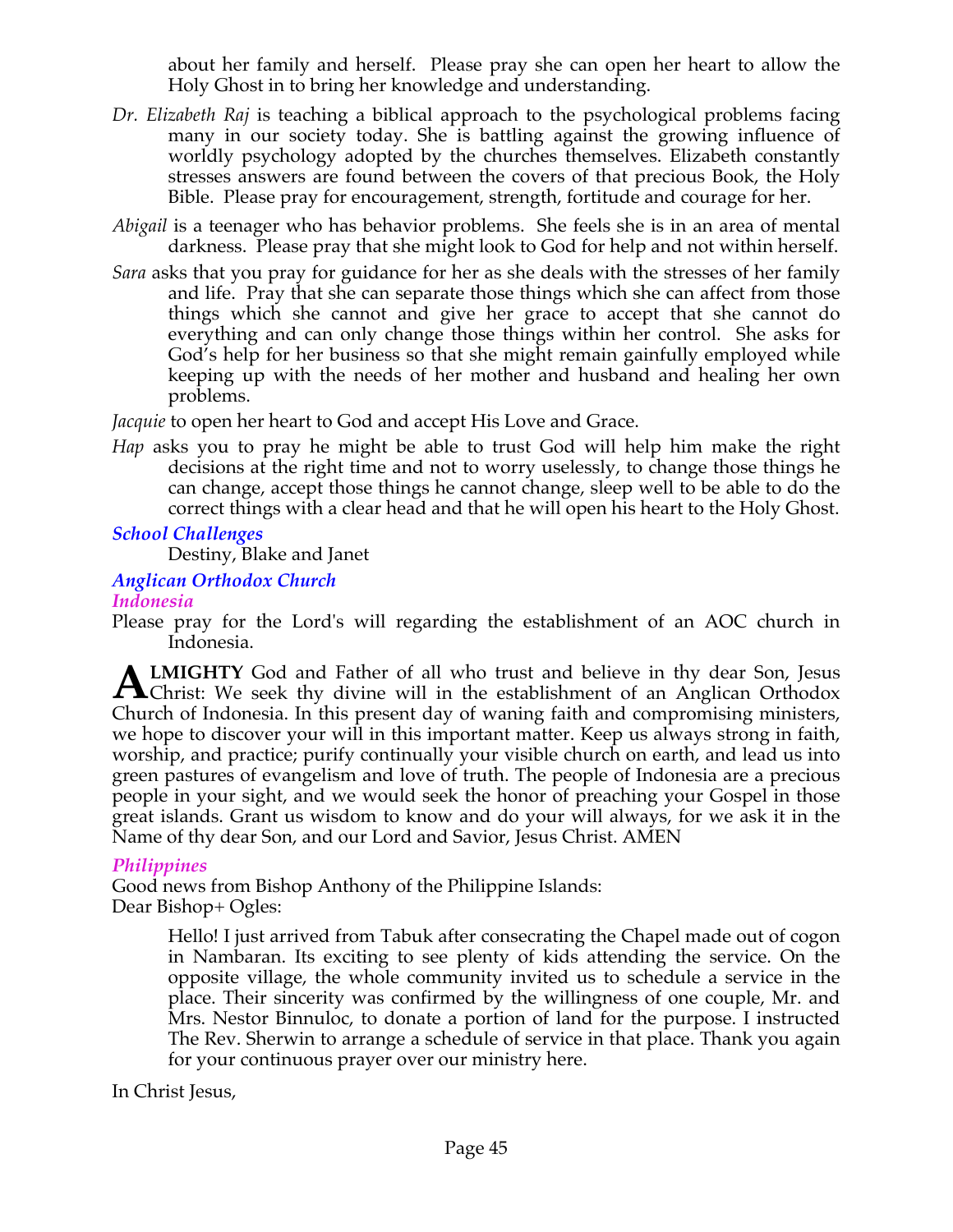#### Anthony Pangsiw Bishop of the Philippine Islands

#### *Pakistan*

*Tazeem Gill*, AOC Pastor of the church in Narrowal, returned home to be with our Lord after a heart attack on 7 November 2014. The congregation has been placed in the care of Rev Irshad Masih. Pray for inspiration, guidance, strength, perseverance and courage for Rev Masih as he moves forward.

#### *India*

1 November 2014 was the 118<sup>th</sup> Anniversary of the India Diocese of our Church in South India. Throughout the area they will have prayer and would like us to join with them as they pray for the Completion of a new Church Building to be dedicated in December.

#### *Central African Republic*

*Christians in the Central African Republic* are experiencing the ravages of a war between the Muslim and Christians. We have both ministers and members of the Anglican Orthodox Church in Central African Republic. Please pray for God's guidance and protection for all persecuted Christians and those around them.

#### *Diocese of the Epiphany*

*Saint Paul's, Moberly, Missouri* would like your prayers that the Holy Ghost might enter more fully into their hearts so that they might be more effective in spreading the Word of God.

#### *Diocese of Virginia*

*Saint Joseph of Arimathea Anglican Orthodox Church* is under a lot of stress. We all are, but they need even more prayer. Rev Roger Jessup, their wonderful minister, is pressed by the duties of a primary care giver, in addition to all the worries of this world. They have one of their family's primary breadwinners who will be soon unemployed, absent His intervention. As Rev Roger said so eloquently, "We must pray for those who mean us harm and deprive us of our property are our enemies: Our LORD has so commanded us." We must pray they will see light and cleave to it while turning their backs on the Prince of this World. Equally important, we must pray that the Lord will raise up a political leader from among us as He has done in the past. Pray also for trust in God for each member of the parish and for them to find economic relief.

#### *Armed Forces & Contractors*

Kristyna Thomas (Fort Bragg, SC – Boot Camp), Airman Donny Patton (Hulbert Field, Florida), Jordan Brown (USMC – Fleet Marine Force - Pacific), Trevor Jennings (USAF - KC-10 Boom Operator – New Jersey), Trevor Di Marco (USN – Whidbey Island, EF-18 Pilot), Kurt Thomas (USN – Camp Foster, Okinawa)

#### *For Our Country*

Our country has lost its way. Over half the people that vote, voted for a government that promises them things it cannot deliver in return for their souls which it can, will and does take. Our foreign policy backs the rise of Islam, we turn our backs on those who would follow God and arm those who murder them. Pray God will raise up a leader from among the people who can turn the country's course 180° and attempt to come back to God. Pray the people will recognize that they are headed down a smooth wide road into the pit, a road that will get smoother and smoother, steeper and steeper until the only possible way is down. Down, into the depths of the pit. Pray people will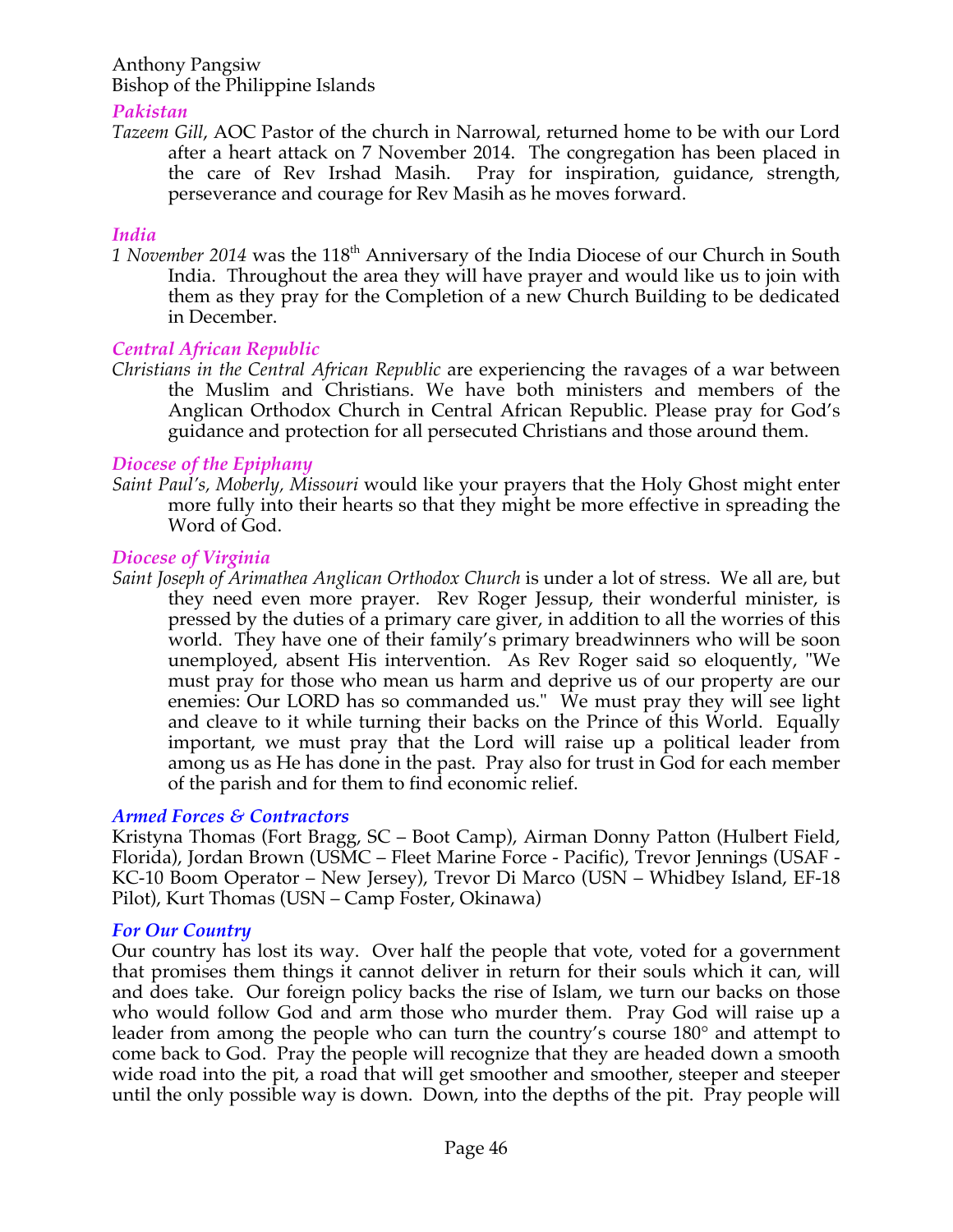recognize there is:

- One True and Triune God who is goodness in and of Himself
- All religions are not equal
- All ways of life are not equal;
- The Bible holds the Key to Life;
- All rights come from God, not the State;
- Good;
- Bad;
- Evil;
- Right;
- Wrong;
- Allah is the Devil;
- Abortion is no more than sacrifice of children to Baal.

Pray this recognition will not come too late. Pray we will, each of us, do our duty to God, Country and Family, putting His Honor above all.

## *Persecuted*

Around the world, Christians are under attack, not only in the Muslim world, but from Hindus and others in India. Also, they are under continual attack in the name of "Separation of Church and State" in the western world, as it becomes actively atheist or pro-devil buddy. Please pray for God's guidance and protection for all persecuted Christians and those around them.

## *Thanksgiving*

*Jerry Ogles* gives thanks for safe travel to establish the Anglican Orthodox Churches in Serbia and Macedonia.

## *Various Special Requests*

- *Africa* is experiencing an outbreak of the Ebola Virus; causing sickness and many deaths. Please pray for people of Africa and for their Health Providers.
- The *Anglican Orthodox Church in Peshawar, Pakistan* sustained damage to their building as the result of heavy rains. At present the roof is being rebuilt and they have not been able to hold services. Pray it will be fixed very soon and a new place might be found until the church is restored.
- *Nathalie* is teaching English in a small western Ukrainian town where they are having so many problems. Pray for Nathalie and others around the world who are standing up for Christian principles in their countries.
- This is a horrible time for the *people of India, Christians in particular*; they are having problems with Hunger, Bank Closings, Transportation and Schools not functioning. Pray for the Leaders and Members of our Church in Eluru Andhra Pradesh. Pray their basic needs will be met and God will be close to them in this time of need.
- Please pray for *all the people of Egypt*; Bishop Mouneer Anis of Egypt is asking your prayer as the supporters of the deposed Mursi government, with the support of the United States government, have been attacking Christian churches--Anglican, Catholic and Orthodox. They destroyed the car of Anglican priest Rev. Ehab Ayoub. The people of Egypt, the people of the United States need our prayers, even more so the people of the Muslim Brotherhood that they might repent of their evil and know God so the rest of the people may live in peace.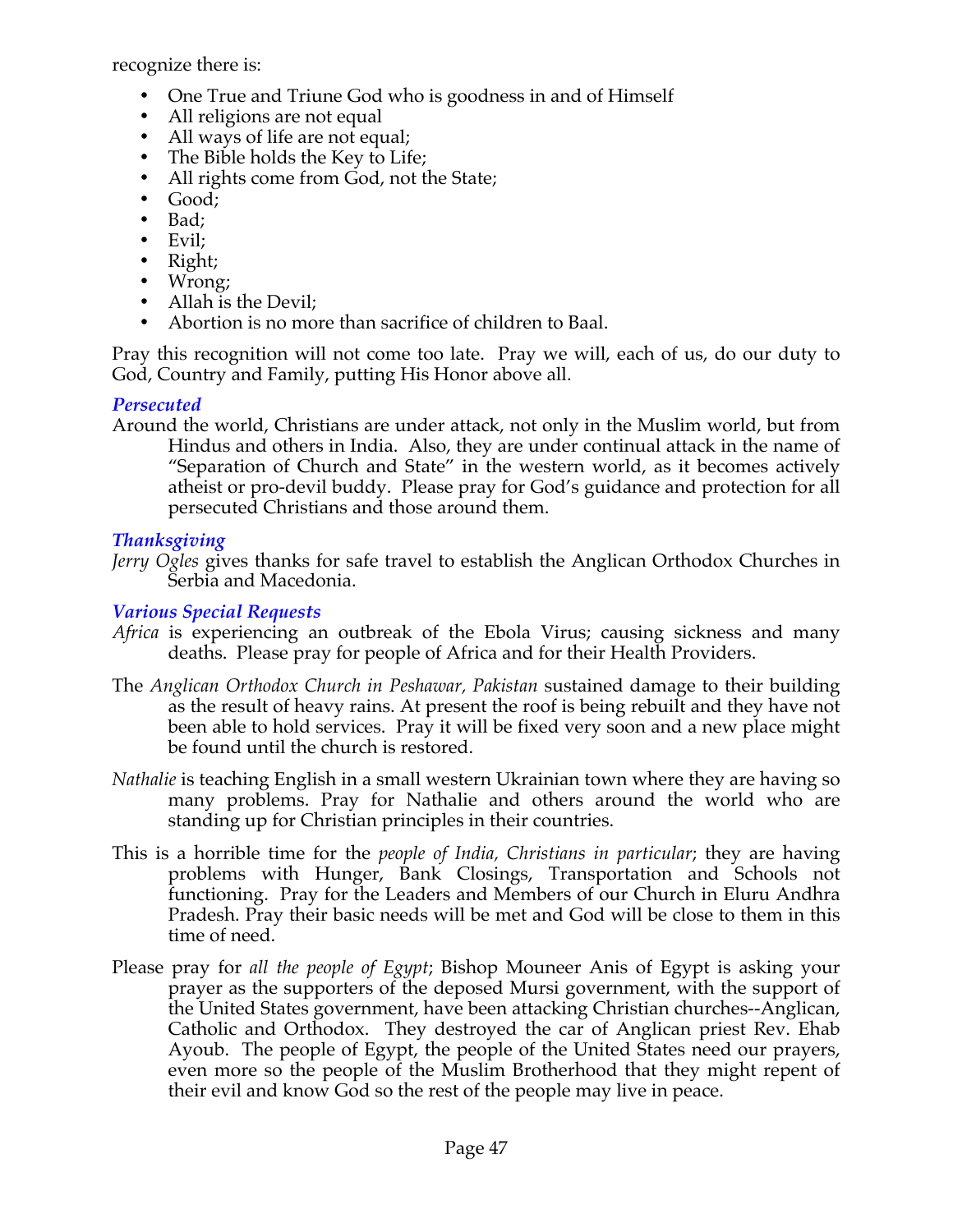- We ask that you pray, please ask God that the Holy Ghost might give you insight into how you might make the lives of your friends and family better. Remember helping others is not just those who you don't know!
- Please join us in praying that the *Free Teen Guitar Class* will be continue to be an opportunity for God to work in the lives of the kids and their families. Please ask God to guide the class to new opportunities to make Him known to others. Help us to let the love of our Lord shine through us into their lives, putting Him first, so that He might enter in to their hearts and lives.

## *What is the "Liturgical Year"?*

Liturgy based Christian churches who consider themselves catholic, or universal, use a Christian Calendar which has a pre-set annual cycle of liturgical seasons which determines when Feasts, Memorials, Commemorations, and Solemnities are to be observed and which portions of Scripture are to be read.

Distinct liturgical colors are used in connection with different seasons of the liturgical year. The dates of the festivals vary somewhat between the Western (Roman Catholic, Anglican, Lutheran, and Protestant) churches and the Eastern Orthodox Churches, though the sequence and logic is the same.

The dates of many feasts vary from year to year (Moveable Feasts) due to the variation in the date of Easter, and all other dates follow from that. The extent to which the fasts and festivals are celebrated also varies between churches; in general Protestant churches observe far fewer of them than Catholic and Orthodox churches, and in particular are less likely to celebrate feasts of the Virgin Mary and the Saints.

The liturgical cycle divides the year into a series of seasons, each with their own mood, theological emphases, and modes of prayer, which can be signified by different ways of decorating churches, vestments for clergy, scriptural readings, themes for preaching and even different traditions and practices often observed personally or in the home.

In churches that follow the liturgical year, the scripture passages for each Sunday (and even each day of the year in the Anglican tradition) are specified by a list called a lectionary. Anglicans and Lutherans have traditionally followed the lectionary since the days of the Protestant Reformation. Since the 1960s, the adoption and use of lectionaries in other Protestant churches (Methodist, Reformed, United, etc.) increased. This has led to a greater awareness of the Christian year among Protestants in the later decades of the  $20<sup>th</sup>$  century, especially among mainline denominations.

Biblical calendars are based on the cycle of the new moon. The year is from the first new moon on or after the spring equinox to the next new moon on or after the spring equinox, rather than an arbitrary starting point like the modern calendar.

Western Christian liturgical calendars are based on the cycle of the Roman or Latin Rite of the Catholic Church, including Lutheran, Anglican, and Protestant calendars since this cycle pre-dates the Reformation.

Generally, the liturgical seasons in western Christianity are:

- Advent
- Christmas
- Green Season (Time after Epiphany)
- Lent
- Easter
- Green Season (Time after Trinity)
- •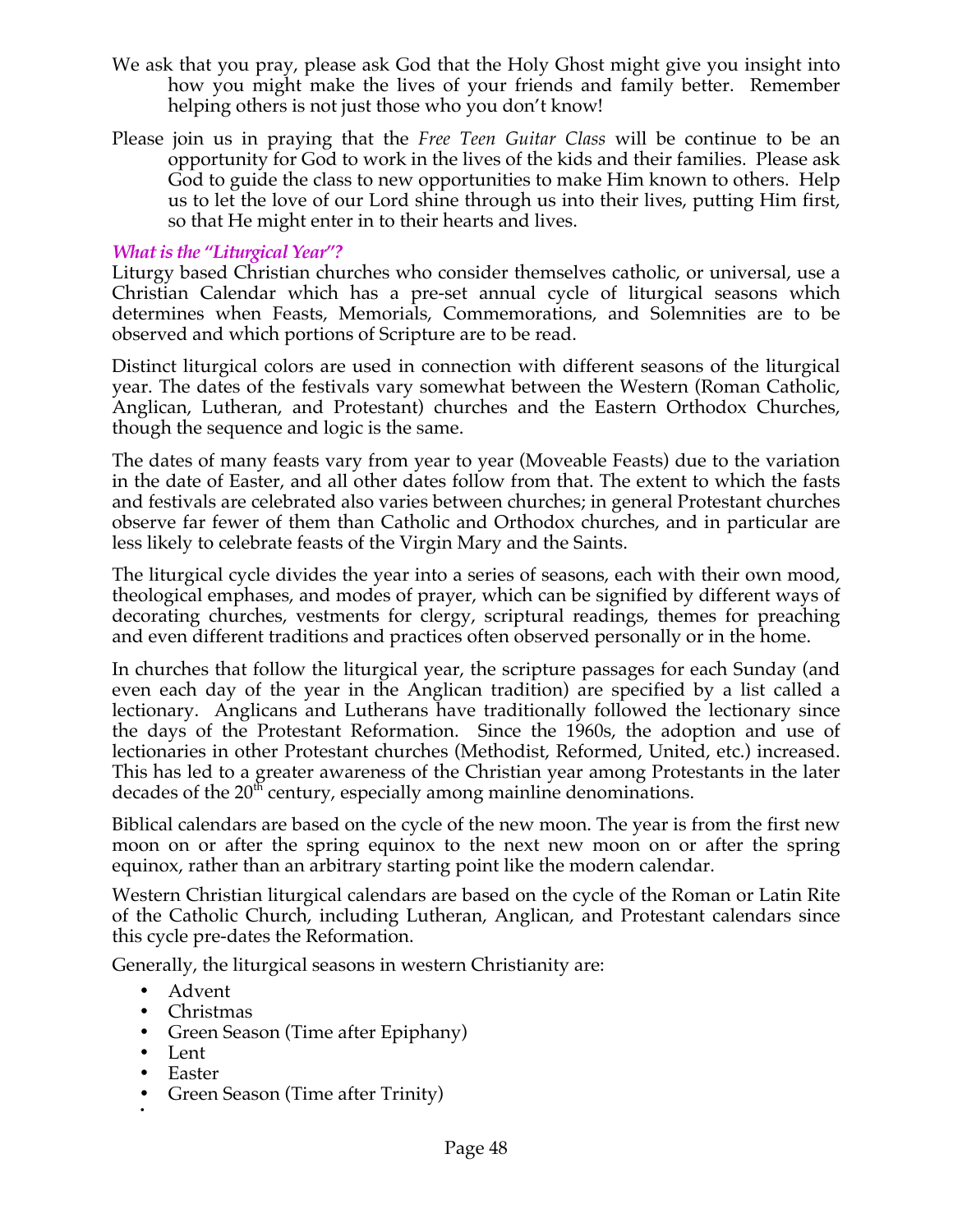Advent From the Latin adventus, "arrival" or "coming", the first season of the liturgical year begins four Sundays before Christmas and ends on Christmas Eve. Historically observed as a "fast", its purpose focuses on preparation for the coming Christ.

Although often conceived as awaiting the coming of the Christ-child at Christmas it also points towards the final coming of Christ.

This period is marked by the Advent Wreath, a garland of evergreens with four candles. Traditionally, the wreath is made of four candles in a circle of evergreens. Three candles are violet and the fourth is rose. The rose candle is lit on the third Sunday of Advent. Although the main symbolism of the advent wreath is simply marking the progression of time, the church attaches themes to each candle, most often 'hope', 'faith', 'joy', and 'love'. Color: Violet or Blue. On the third Sunday of Advent, also called Gaudete Sunday, Rose/Pink is used.



Historically, the primary sanctuary color of Advent is Purple. This is the color of penitence and fasting as well as the color of royalty to welcome the Advent of the King. Purple is still used in Catholic churches. The purple of Advent is also the color of suffering used during Lent and Holy Week. This points to an important connection between Jesus' birth and death. The nativity, the Incarnation, cannot be separated from the crucifixion. The purpose of Jesus' coming into the world, of the "Word made flesh" and dwelling among us, is to reveal God and His grace to the world through Jesus' life and teaching, but also through his suffering, death, and resurrection.

To reflect this emphasis, originally Advent was a time of penitence and fasting, much as the Season of Lent and so shared the color of Lent. In the four weeks of Advent the third Sunday came to be a time of rejoicing that the fasting was almost over (in some traditions it is called Gaudete Sunday, from the Latin word for "rejoice"). The shift from the purple of the Season to pink or rose for the third Sunday Advent candles reflected this lessening emphasis on penitence as attention turned more to celebration of the season. Churches other than Anglican have changed colors and emphasis on the whole wreath, we remain true to tradition. Maybe we are just slow learners or not so open to change for change' sake.

The word Advent means "coming" or "arrival. " The focus of the entire season is the celebration of the birth of Jesus the Christ in his First Advent, and the anticipation of the return of Christ the King in his Second Advent. Thus, Advent is far more than simply marking a 2,000 year old event in history. It is celebrating a truth about God, the revelation of God in Christ whereby all of creation might be reconciled to God. That is a process in which we now participate, and the consummation of which we anticipate. Scripture reading for Advent will reflect this emphasis on the Second Advent, including themes of accountability for faithfulness at His coming, judgment on sin, and the hope of eternal life. In this double focus on past and future, Advent also symbolizes the